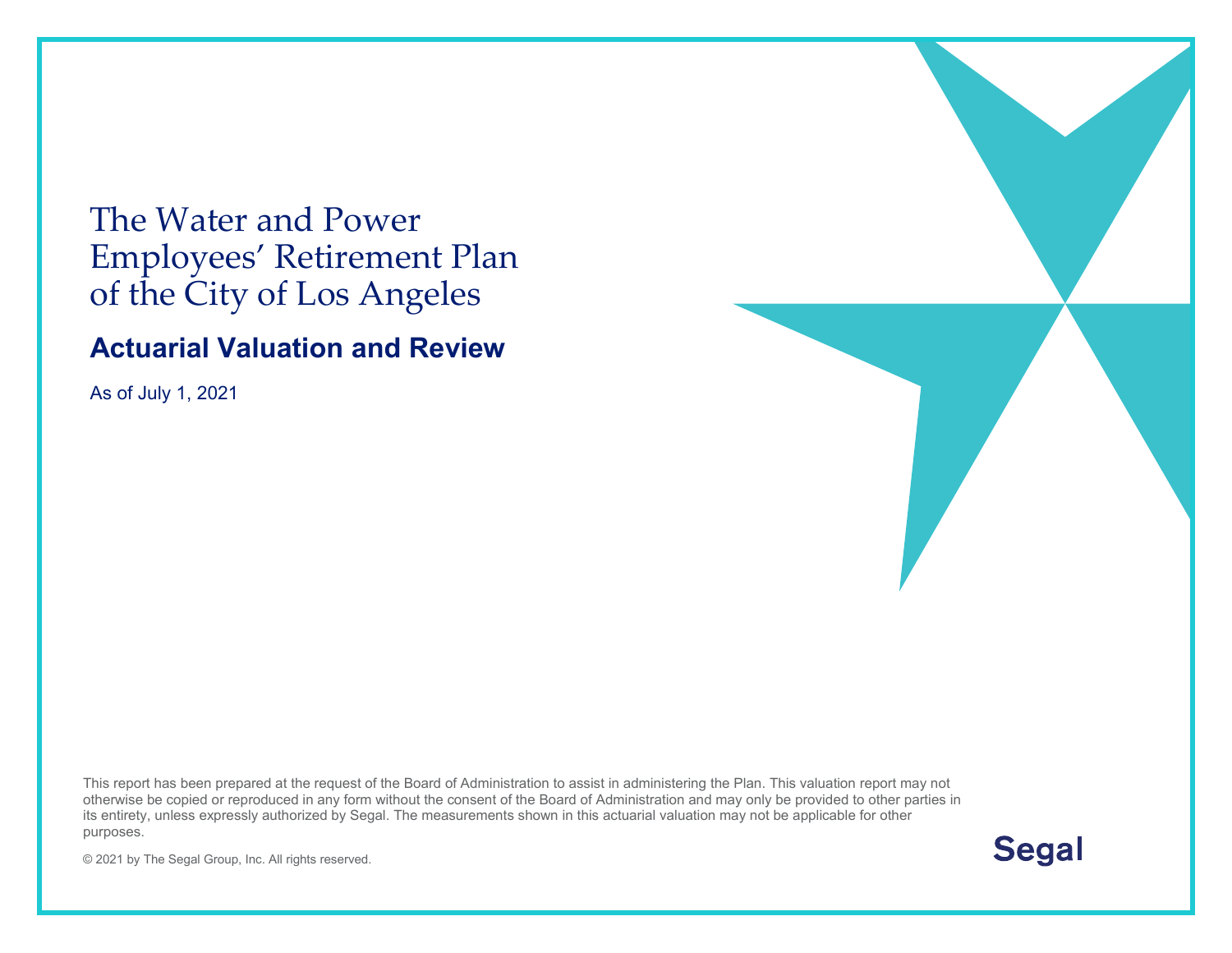

180 Howard Street, Suite 1100 San Francisco, CA 94105-6147 segalco.com T 415.263.8200

October 7, 2021

Board of Administration The Water and Power Employees' Retirement Plan of the City of Los Angeles 111 North Hope Street, Room 357 Los Angeles, CA 90012

Dear Board Members:

We are pleased to submit this Actuarial Valuation and Review as of July 1, 2021. It summarizes the actuarial data used in the valuation, analyzes the preceding year's experience, and establishes the funding requirements for fiscal year 2021-2022.

This report was prepared in accordance with generally accepted actuarial principles and practices at the request of the Board to assist in administering the Retirement Plan. The census information and financial information on which our calculations were based was prepared by the Retirement Office. That assistance is gratefully acknowledged.

The actuarial calculations were directed under the supervision of Eva Yum, FSA, MAAA, Enrolled Actuary. We are members of the American Academy of Actuaries and we meet the Qualification Standards of the American Academy of Actuaries to render the actuarial opinion herein. To the best of our knowledge, the information supplied in this actuarial valuation is complete and accurate. Further, in our opinion, the assumptions as approved by the Board are reasonably related to the experience of and the expectations for the Plan.

We look forward to reviewing this report at your next meeting and to answering any questions.

Sincerely,

Segal

Paul Angelo, FSA, EA, MAAA, FCA Senior Vice President and Actuary **Vice President and Actuary** Vice President and Actuary

ST/jl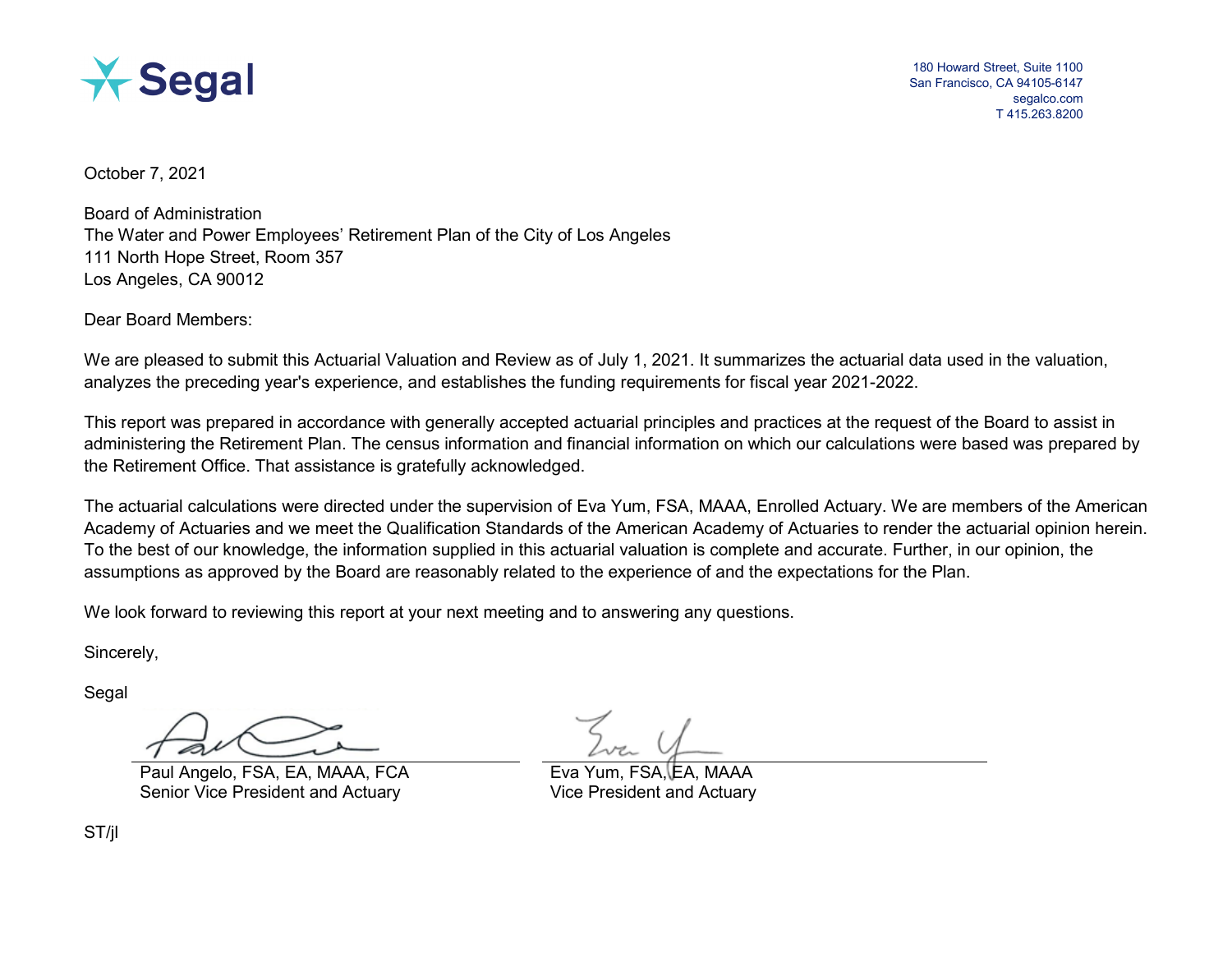# Table of Contents



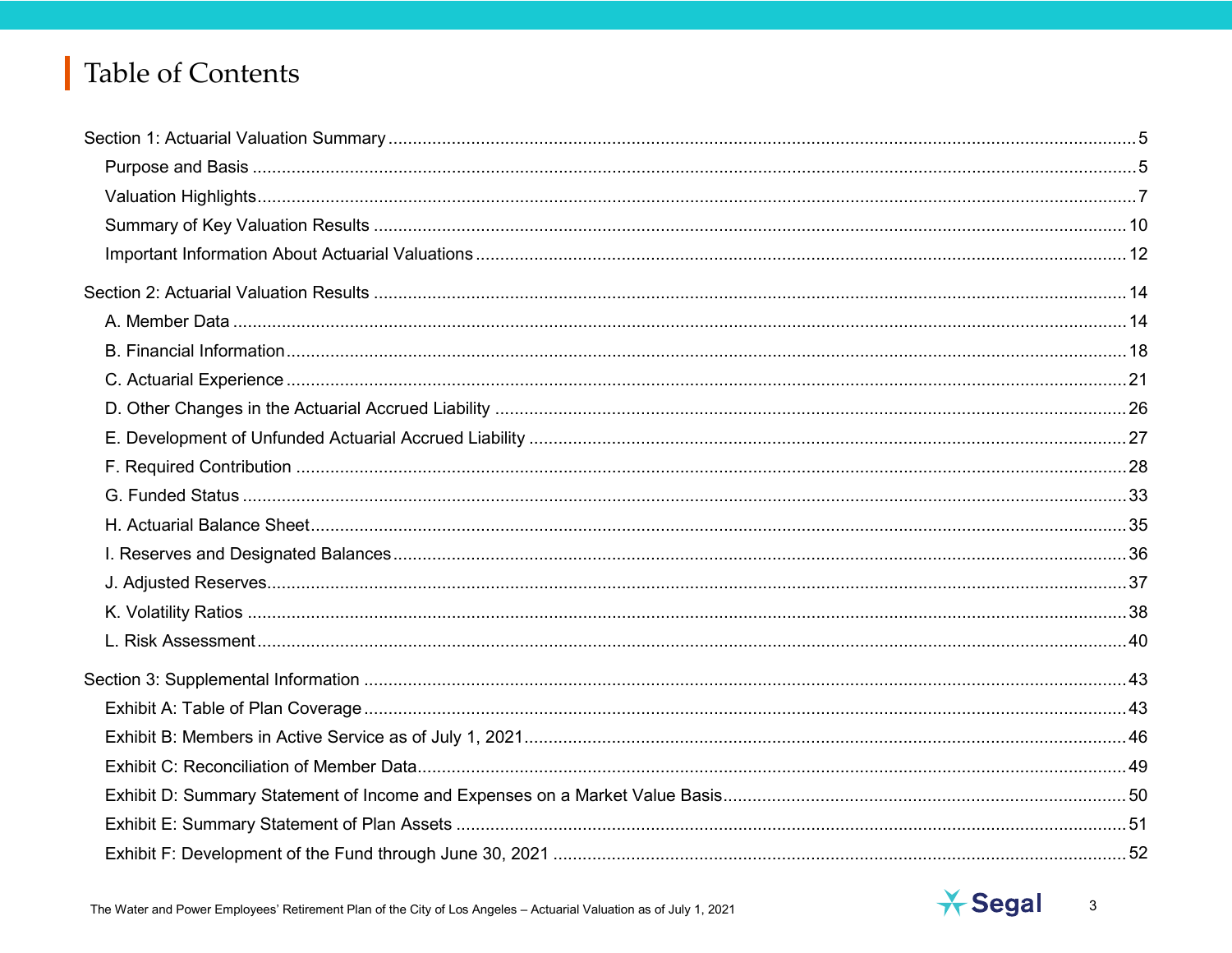# Table of Contents

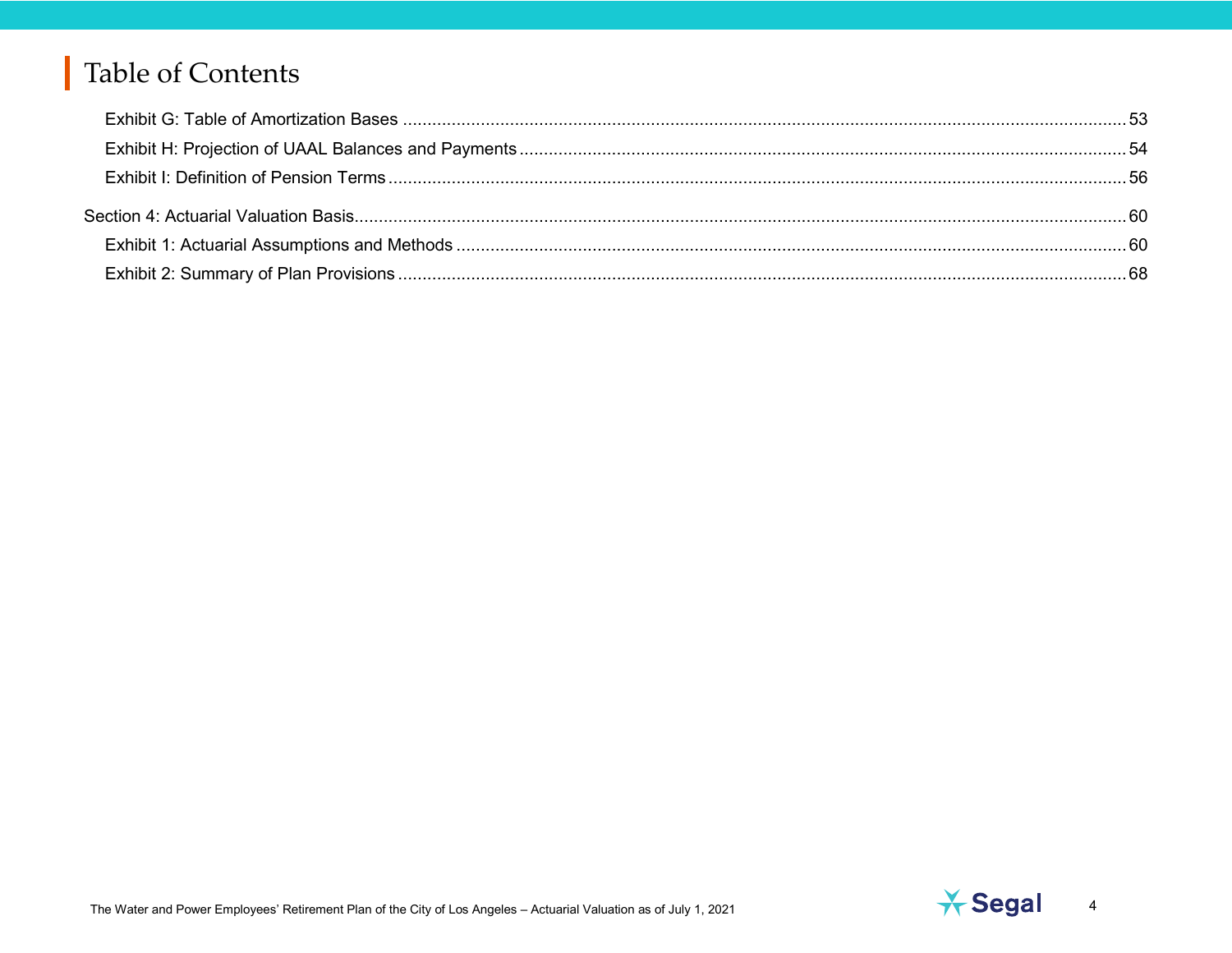### **Purpose and Basis**

This report was prepared by Segal to present a valuation of The Water and Power Employees' Retirement Plan of the City of Los Angeles ("the Plan") as of July 1, 2021. The valuation was performed to determine whether the assets and contribution rates are sufficient to provide the prescribed benefits. The measurements shown in this actuarial valuation may not be applicable for other purposes. In particular, the measures herein are not necessarily appropriate for assessing the sufficiency of current Plan assets to cover the estimated cost of settling the Plan's accrued benefit obligations.

Future actuarial measurements may differ significantly from the current measurements presented in this report due to such factors as the following: plan experience differing from that anticipated by the economic or demographic assumptions; changes in economic or demographic assumptions; increases or decreases expected as part of the natural operation of the methodology used for these measurements; and changes in plan provisions or applicable law.

The contribution requirements presented in this report are based on:

- The benefit provisions of the pension plan, as administered by the Board;
- The characteristics of covered active members, inactive vested members, and retired members and beneficiaries as of March 31, 2021, provided by the Retirement Office;
- The assets of the Plan as of June 30, 2021, provided by the Retirement Office;
- Economic assumptions regarding future salary increases and investment earnings adopted by the Retirement Board for the July 1, 2021 valuation;
- Other actuarial assumptions regarding employee terminations, retirement, death, etc. adopted by the Retirement Board for the July 1, 2021 valuation; and
- The funding policy adopted by the Retirement Board.

In preparing this valuation, we have employed generally accepted actuarial methods and assumptions to evaluate the Plan's assets, liabilities and future contribution requirements. Our calculations are based upon member data and financial information provided to us by the Retirement Office. This information has not been audited by us, but it has been reviewed and found to be consistent, both internally and with prior year's information.

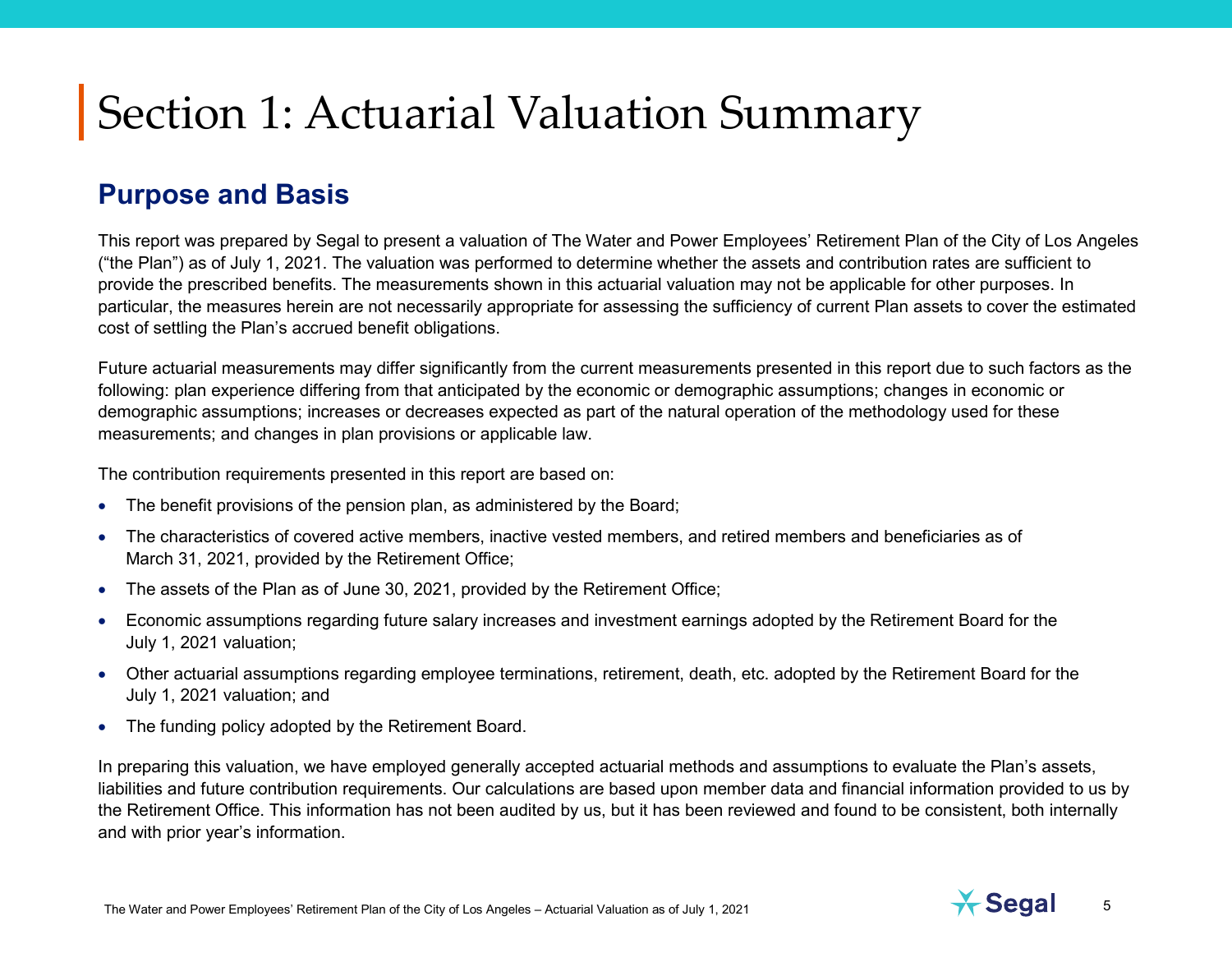The contribution requirements are determined as a percentage of payroll. The employer rates provide for both Normal Cost and a contribution to amortize any unfunded or overfunded actuarial accrued liabilities. In this valuation, we have applied the funding policy adopted by the Board on May 18, 2000 and most recently amended on December 18, 2019. Details of the funding policy are provided in *Section 4, Exhibit 1* on page 66.

A schedule of current amortization balances and payments may be found in *Section 3, Exhibit G* on page 53. A graphical projection of the Unfunded Actuarial Accrued Liability (UAAL) amortization balances and payments has been included in *Section 3, Exhibit H* starting on page 54.

The rates calculated in this report may be adopted by the Board for the fiscal year that extends from July 1, 2021 through June 30, 2022.

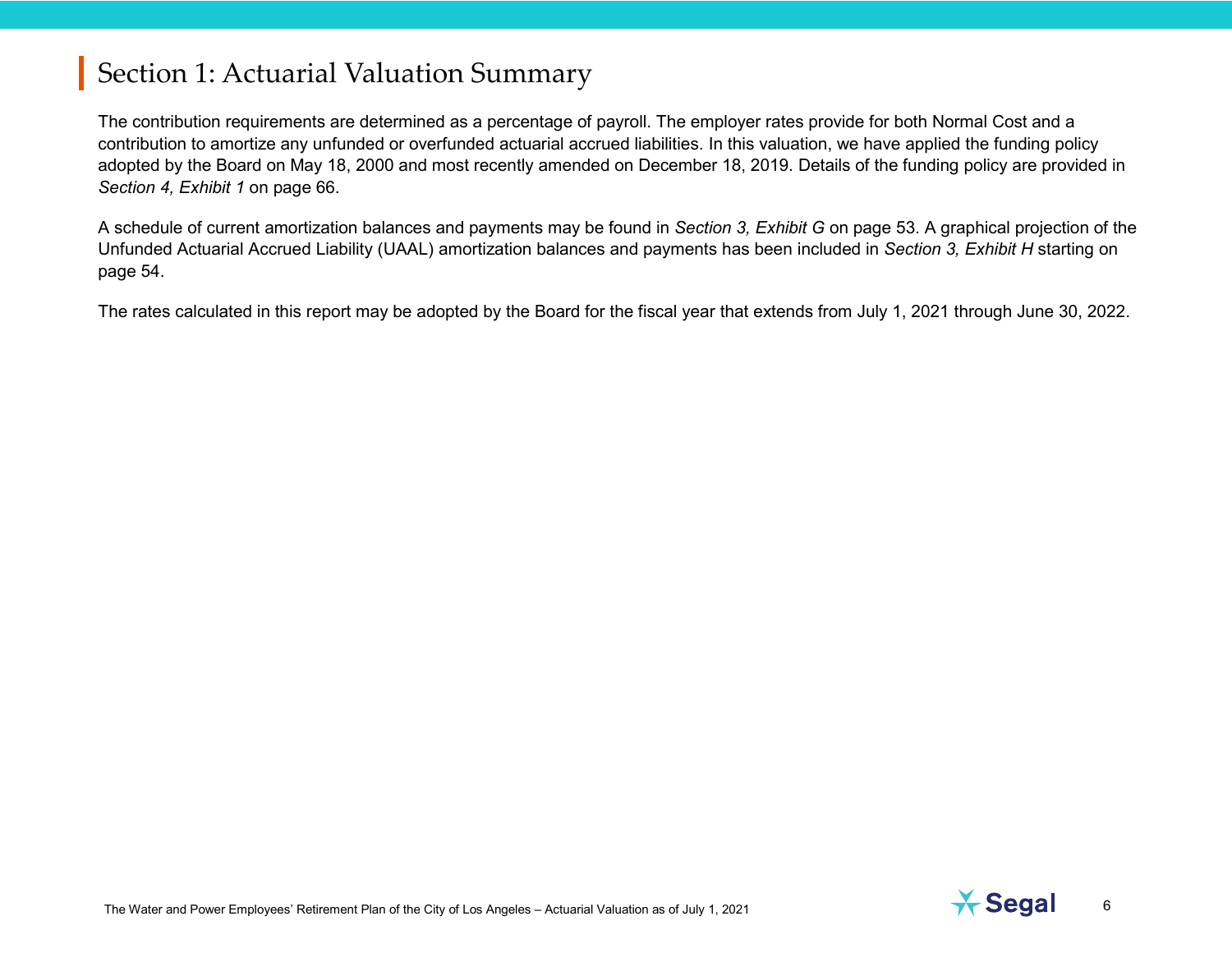## **Valuation Highlights**

- 1. The Actuarial Accrued Liability exceeds the Actuarial Value of Assets, resulting in an Unfunded Actuarial Accrued Liability (UAAL) of \$120 million as of July 1, 2021, which is a decrease from \$879 million in the previous valuation. The Board's funding policy determines the Department's required contribution as the normal cost increased or offset by a UAAL amortization charge or credit. Under this funding policy, the Plan's UAAL is amortized over various 15-year periods, each beginning with the year that each portion or base of the UAAL was first identified and amortized. A reconciliation of the Plan's UAAL is provided in *Section 2, Subsection E*. A schedule of the current UAAL amortization amounts is provided in *Section 3, Exhibit G*. A graphical projection of the UAAL amortization bases and payments is provided in *Section 3, Exhibit H*. *Pgs. 27, 53-55*
- *Pg. 33-34* 2. The funded ratio (the ratio of the Actuarial Value of Assets to Actuarial Accrued Liability) is 99.20%, compared to the prior year funded ratio of 93.92%. This ratio is one measure of funding status, and its history is a measure of funding progress. The funded ratio measured on a market value basis is 111.05%, compared to 92.32% as of the prior valuation date. These measurements are not necessarily appropriate for assessing the sufficiency of Plan assets to cover the estimated cost of settling the Plan's benefit obligation or the need for, or the amount of, future contributions. A history of the funded ratio for the Plan is provided in *Section 2, Subsection G*.
- *Pgs. 28-32* 3. The aggregate required contribution rate decreased from 33.55% to 26.04% of payroll for the 2021-2022 plan year; those contributions are estimated to be \$321.2 million. This decrease is primarily due to an investment return on actuarial value (i.e., after asset smoothing) higher than the 7.00% assumed rate, the 2006 UAAL layer becoming fully amortized, and more participant deaths than expected. Under the Plan's funding policy, the required contribution rate continues to be larger than the mandatory 110% matching of the employee contribution for Tier 1. A complete reconciliation of the aggregate required contribution rate is provided in *Section 2, Subsection F*.
- 4. The market value of assets earned a return of 26.3% for the July 1, 2020 to June 30, 2021 plan year. The Actuarial Value of Assets earned a return of 11.0% for the July 1, 2020 to June 30, 2021 plan year due to the deferral of most of the current year investment gain and the recognition of prior investment gains and losses. This resulted in an actuarial gain of \$533.7 million when measured against the assumed rate of return of 7.00% for 2020-2021. This actuarial investment gain decreased the aggregate required contribution by 4.60% of payroll. As part of the review of the assumed long-term rate of return on investments and other assumptions in the next experience study, we would examine the low fixed income interest rate environment, and evolving expectations of future investment returns for various asset classes. This will allow us to assist the Board as they continue to monitor anticipated investment returns relative to the assumed long-term rate of return on investments of 7.00%. *Pgs. 22-24, 27, 29*
- *Pgs. 21, 27* 5. The net actuarial gain from investment and contribution experience is \$536.9 million, or 3.58% of Actuarial Accrued Liability. The net experience gain from sources other than investment and contribution experience was 0.42% of the Actuarial Accrued Liability. This gain was primarily due to higher than expected mortality and smaller than expected individual salary increases for actives, offset to some extent by higher than expected cost-of-living adjustment (COLA) increases for retirees and beneficiaries.

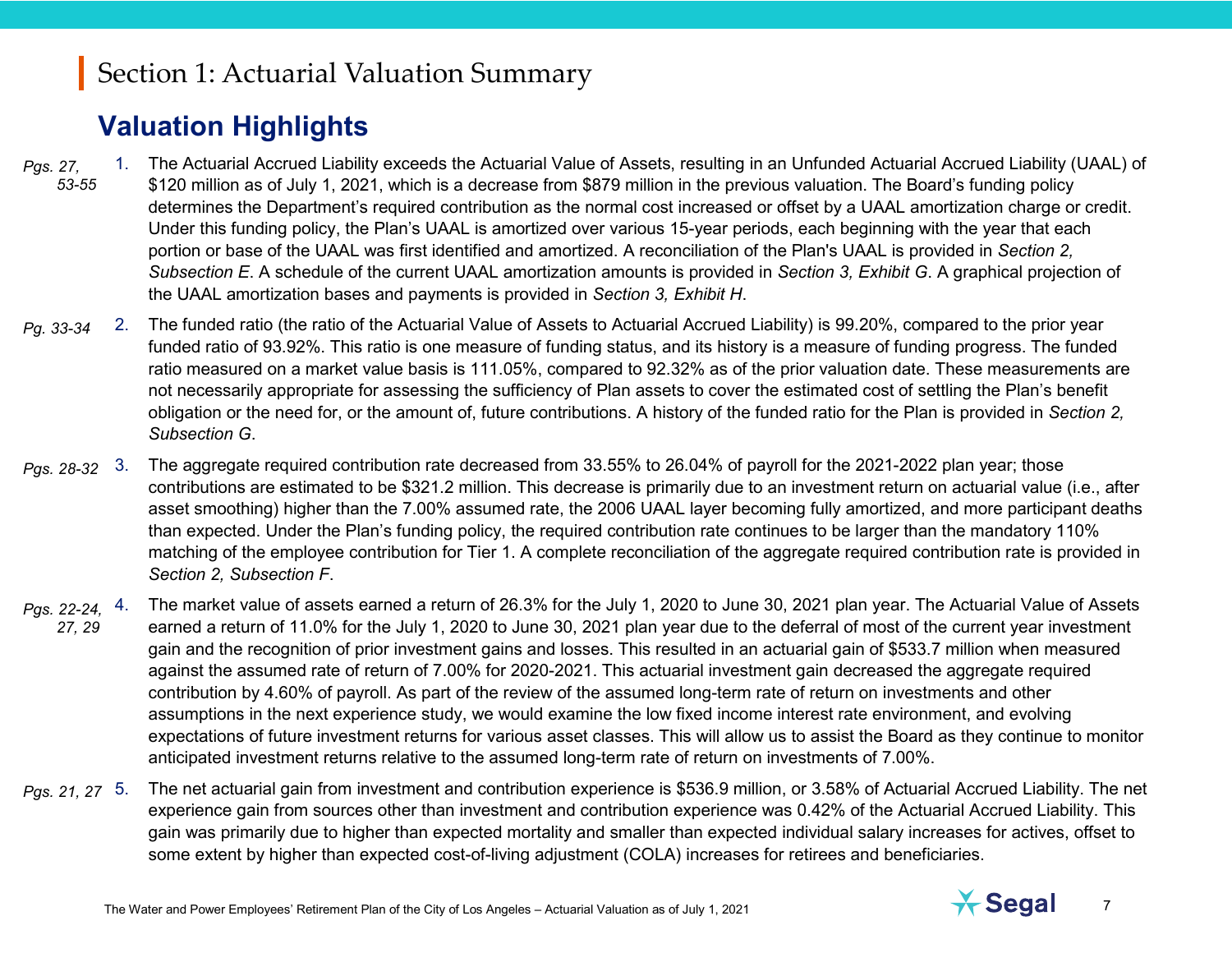- *Pgs. 27, 29* The salaries for continuing actives increased on average by 4.7% from the amounts in effect on March 31, 2020 to the amounts in effect on March 31, 2021. Since this increase is less than the average assumed rate of approximately 5.5%, the plan experienced an actuarial gain from individual salary experience. This gain amounted to \$46.5 million for the current year, which decreased the aggregate required contribution by 0.40% of compensation. There was also a loss from cost-of-living adjustments (COLAs) for retirees and beneficiaries more than assumed which amounted to \$20.6 million, increasing the aggregate required contribution rate by 0.18% of payroll.
- 7. The total unrecognized return (i.e., the difference between the market value of assets and the "smoothed" actuarial value of assets) changed by \$2.01 billion during the plan year, from a \$232 million unrecognized net investment loss in 2020 to a \$1.78 billion unrecognized net investment gain in 2021 (as indicated in *Section 2, Subsection B* of this report). This net deferred investment gain will be recognized in the determination of the Actuarial Value of Assets for funding purposes over the next four years. This means that, if the Plan earns the assumed rate of investment return of 7.00% per year (net of expenses) on a market value basis, then the net deferred gains will be recognized over the next four years as shown in the footnote in the Determination of Actuarial Value of Assets chart in Subsection B. *Pgs. 19-20*
	- 8. The unrecognized net investment gains of \$1.78 billion represent about 10.7% of the Market Value of Assets. Unless offset by future investment losses or other unfavorable experience, the recognition of the \$1.78 billion in net market gains is expected to have an impact on the Plan's future funded ratio and the aggregate required contributions. This potential impact may be illustrated as follows:
		- a. If the net deferred gains were recognized immediately in the Actuarial Value of Assets, the funded percentage would increase from 99.2% to 111.1%.

For comparison purposes, if all the deferred losses in the July 1, 2020 valuation had been recognized immediately in the July 1, 2020 valuation, the funded percentage would have decreased from 93.9% to 92.3%.

b. If the net deferred gains were recognized immediately in the Actuarial Value of Assets, the aggregate required contribution rate would decrease from 26.0% of covered payroll to 10.7% of covered payroll.

For comparison purposes, if all the deferred losses in the July 1, 2020 valuation had been recognized immediately in the July 1, 2020 valuation, the aggregate employer contribution rate would have increased from 33.6% of covered payroll to 35.6% of covered payroll.

9. Actuarial Standard of Practice No. 51 (ASOP 51) requires actuaries to identify and assess risks that "may reasonably be anticipated to significantly affect the plan's future financial condition". Examples of key risks listed that are particularly relevant to WPERP are asset/liability mismatch risk, investment risk, and longevity risk. The standard also requires an actuary to consider if there is any ongoing contribution risk to the plan, however it does not require the actuary to evaluate the particular ability or willingness of contributing entities to make contributions when due, nor does it require the actuary to assess the likelihood or consequences of future changes in applicable law. *Pg. 40*

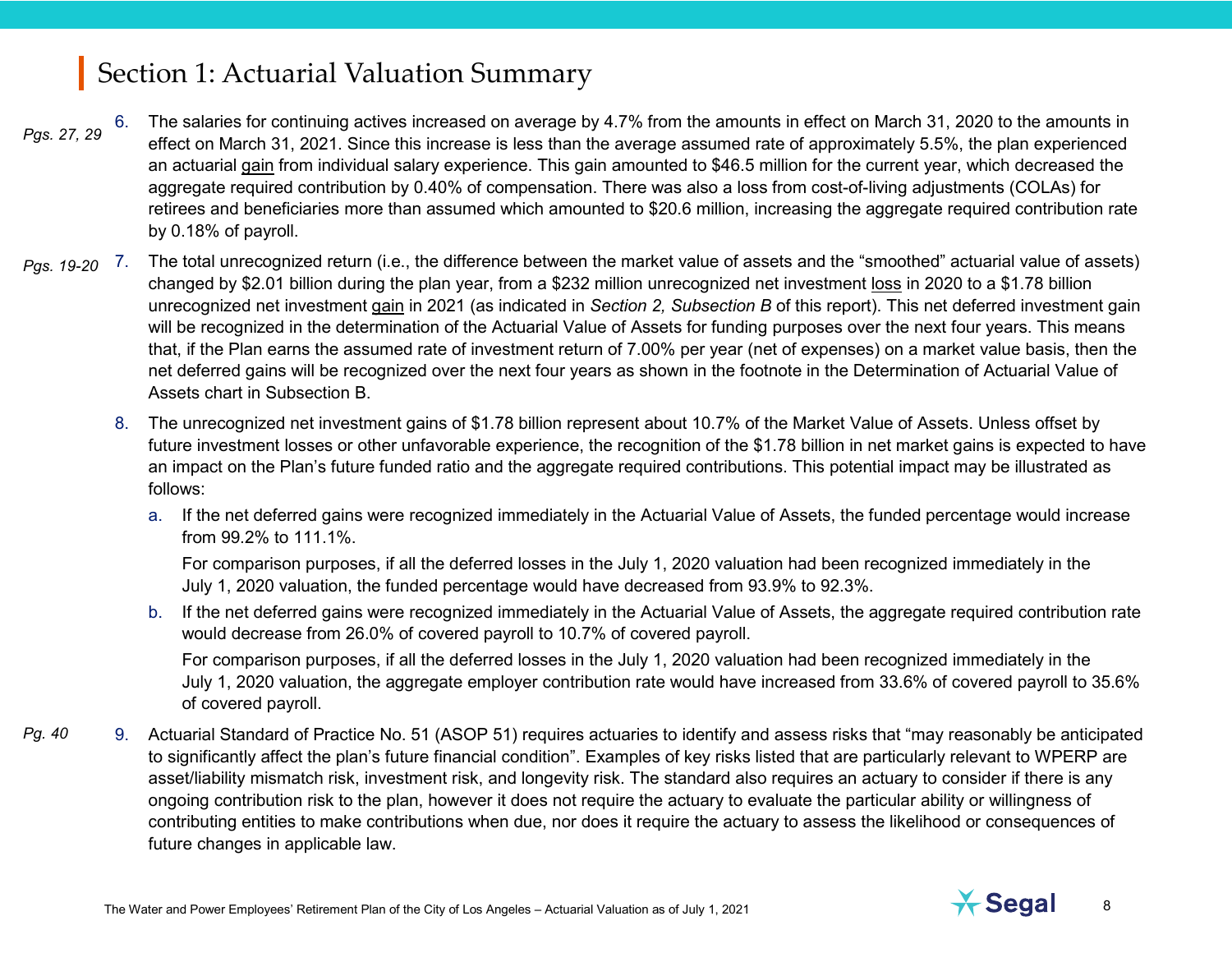The actuary's assessment can be qualitative or quantitative (e.g., based on numerical demonstrations). The actuary may use nonnumerical methods for assessing risks that might take the form of commentary about potential adverse experience and the likely effect on future results. While the standard does not require that every valuation include a quantitative risk assessment, the actuary may recommend that a more detailed risk assessment be performed. When making that decision, the actuary will take into account such factors as the Plan's design, maturity, size, funded status, asset allocation, cash flow, possible insolvency and current market conditions.

Because the actuarial valuation results are dependent on a fixed set of assumptions and data as of a specific date, there is risk that emerging results may differ, perhaps significantly, as actual experience is fluid and will not exactly track current assumptions. This potential divergence may have a significant impact on the future financial condition of the plan. We have not been engaged to perform a detailed analysis of the potential range of the impact of risk relative to the Plan's future financial condition, but have included a brief discussion of some key risks that may affect the Plan in Section 2, Subsection L. A more detailed assessment of the risks would provide the Board with a better understanding of the inherent risks and is recommended. This assessment would further discuss and highlight information and risks particular to WPERP such as detailed historical experience and key events, growing plan maturity, heightened contribution sensitivity to asset and liability changes, and projected sensitivity to potential future investment returns.

- 10. Segal strongly recommends an actuarial funding method that targets 100% funding of the actuarial accrued liability. Generally, this implies payments that are ultimately at least enough to cover normal cost, interest on the unfunded actuarial accrued liability and the principal balance. The funding policy adopted by the Board meets this standard.
- 11. The actuarial valuation report as of July 1, 2021 is based on financial information as of that date. Changes in the value of assets subsequent to that date, to the extent that they exist, are not reflected. Declines in asset values will increase the actuarial cost of the plan, while increases will decrease the actuarial cost of the plan.
- 12. It is important to note that this actuarial valuation is based on plan assets as of June 30, 2021. Due to the COVID-19 pandemic, market conditions have changed significantly since the onset of the Public Health Emergency. The Plan's funded status does not reflect short-term fluctuations of the market, but rather is based on the market values on the last day of the Plan Year. Moreover, this actuarial valuation is based on Plan data as of March 31, 2021 (adjusted to June 30, 2021 by adding 3 months of age, service and interest on contribution balance, and increasing benefit by the assumed July 1 COLA for members in pay status) and it does not include any possible short-term or long-term impacts on mortality of the covered population that may emerge after March 31, 2021. While it is impossible to determine how the pandemic will affect market conditions and other demographic experience of the Plan in future valuations, Segal is available to prepare projections of potential outcomes upon request.

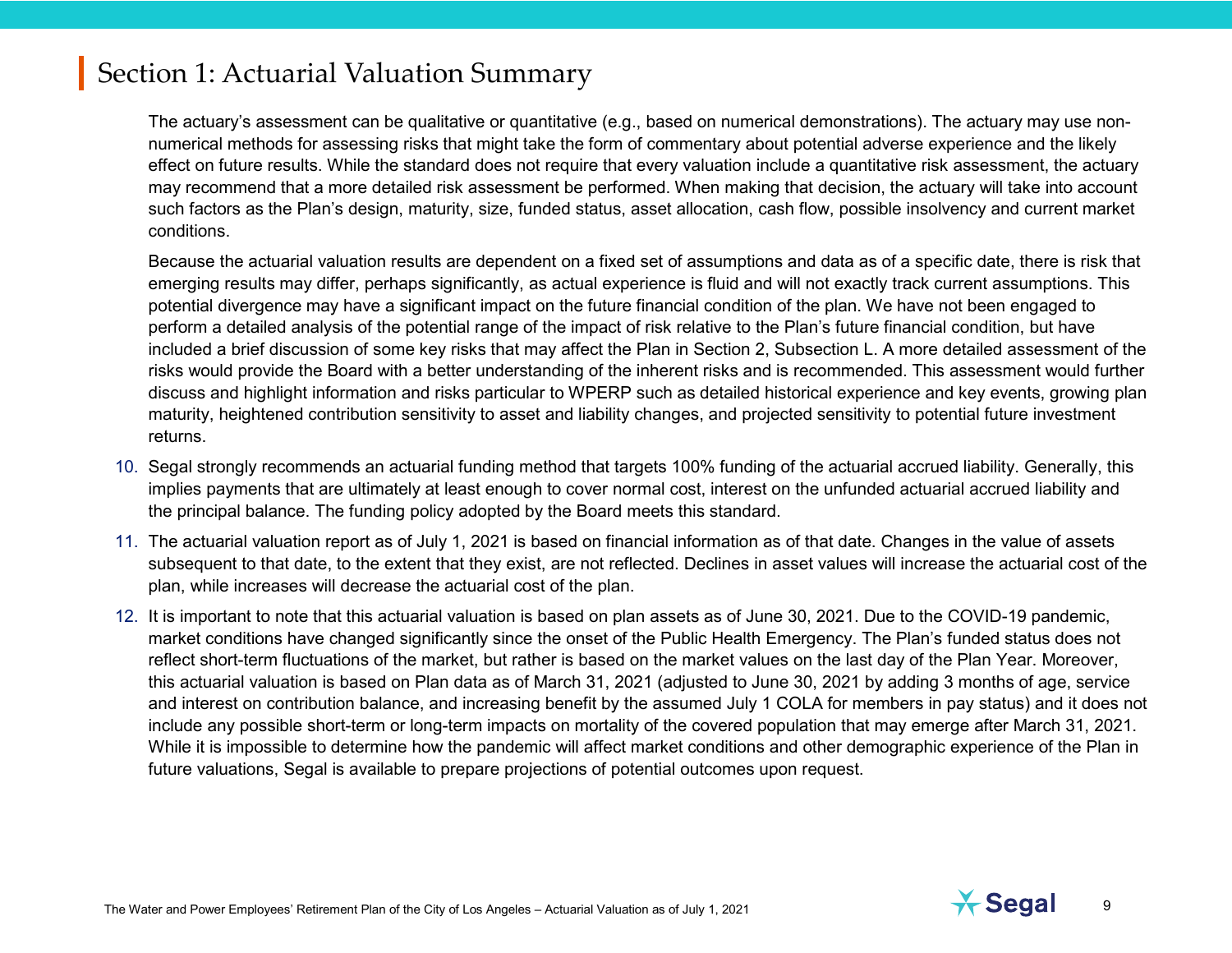### <span id="page-9-1"></span><span id="page-9-0"></span>**Summary of Key Valuation Results**

|                              |                                                                           | <b>July 1, 2021</b> |                                                 |                     | <b>July 1, 2020</b>                             |
|------------------------------|---------------------------------------------------------------------------|---------------------|-------------------------------------------------|---------------------|-------------------------------------------------|
|                              |                                                                           | <b>Total Rate</b>   | <b>Estimated Annual</b><br><b>Dollar Amount</b> | <b>Total Rate</b>   | <b>Estimated Annual</b><br><b>Dollar Amount</b> |
| <b>Required Contribution</b> | • Tier 1 & Tier 2 Combined (aggregate)                                    | 26.04%              | \$321,160,361                                   | 33.55%              | \$406,598,322                                   |
| for plan year                | $\bullet$ Tier 1                                                          | 30.15%              | 225,376,234                                     | 37.24%              | 291,160,577                                     |
| beginning July 1: 1          | $\bullet$ Tier 2                                                          | 19.72%              | 95,784,127                                      | 26.85%              | 115,437,745                                     |
|                              |                                                                           |                     |                                                 |                     |                                                 |
|                              |                                                                           |                     |                                                 | <b>July 1, 2021</b> | <b>July 1, 2020</b>                             |
| <b>Actuarial Accrued</b>     | • Retired members and beneficiaries                                       |                     |                                                 | \$8,889,505,418     | \$8,288,817,569                                 |
| Liability as of              | • Inactive vested members <sup>2</sup>                                    |                     |                                                 | 243,126,270         | 239,490,619                                     |
| July 1:                      | • Active members                                                          |                     |                                                 | 5,876,185,878       | 5,937,041,350                                   |
|                              | • Total Actuarial Accrued Liability                                       |                     |                                                 | 15,008,817,566      | 14,465,349,538                                  |
|                              | • Total Normal Cost (beginning of year) for plan year beginning July 1    |                     |                                                 | 277,243,581         | 275,365,595                                     |
| Assets as of                 | • Market Value of Assets (MVA)                                            |                     |                                                 | \$16,667,463,956    | \$13,353,708,096                                |
| July 1:                      | • Actuarial Value of Assets (AVA)                                         |                     |                                                 | 14,889,255,775      | 13,586,120,581                                  |
|                              | • Actuarial Value of Assets as a percentage of Market Value of Assets     |                     |                                                 | 89.3%               | 101.7%                                          |
| <b>Funded status</b>         | • Unfunded/(Overfunded) Actuarial Accrued Liability on                    |                     |                                                 | (\$1,658,646,390)   | \$1,111,641,442                                 |
|                              | Market Value of Assets basis                                              |                     |                                                 |                     |                                                 |
| as of July 1:                | • Funded percentage on MVA basis                                          |                     |                                                 | 111.05%             | 92.32%                                          |
|                              | • Unfunded Actuarial Accrued Liability on Actuarial Value of Assets basis |                     |                                                 | \$119,561,791       | \$879,228,957                                   |
|                              | • Funded percentage on AVA basis                                          |                     |                                                 | 99.20%              | 93.92%                                          |
| <b>Key assumptions</b>       | • Net investment return                                                   |                     |                                                 | 7.00%               | 7.00%                                           |
| as of July 1:                | <b>Price Inflation</b><br>$\bullet$                                       |                     |                                                 | 2.75%               | 2.75%                                           |

 $^{\rm 1}$  Required contributions are assumed to be paid at the middle of every year.

 $^2$  Includes terminated members due a refund of member contributions and members receiving Permanent Total Disability (PTD) benefits.

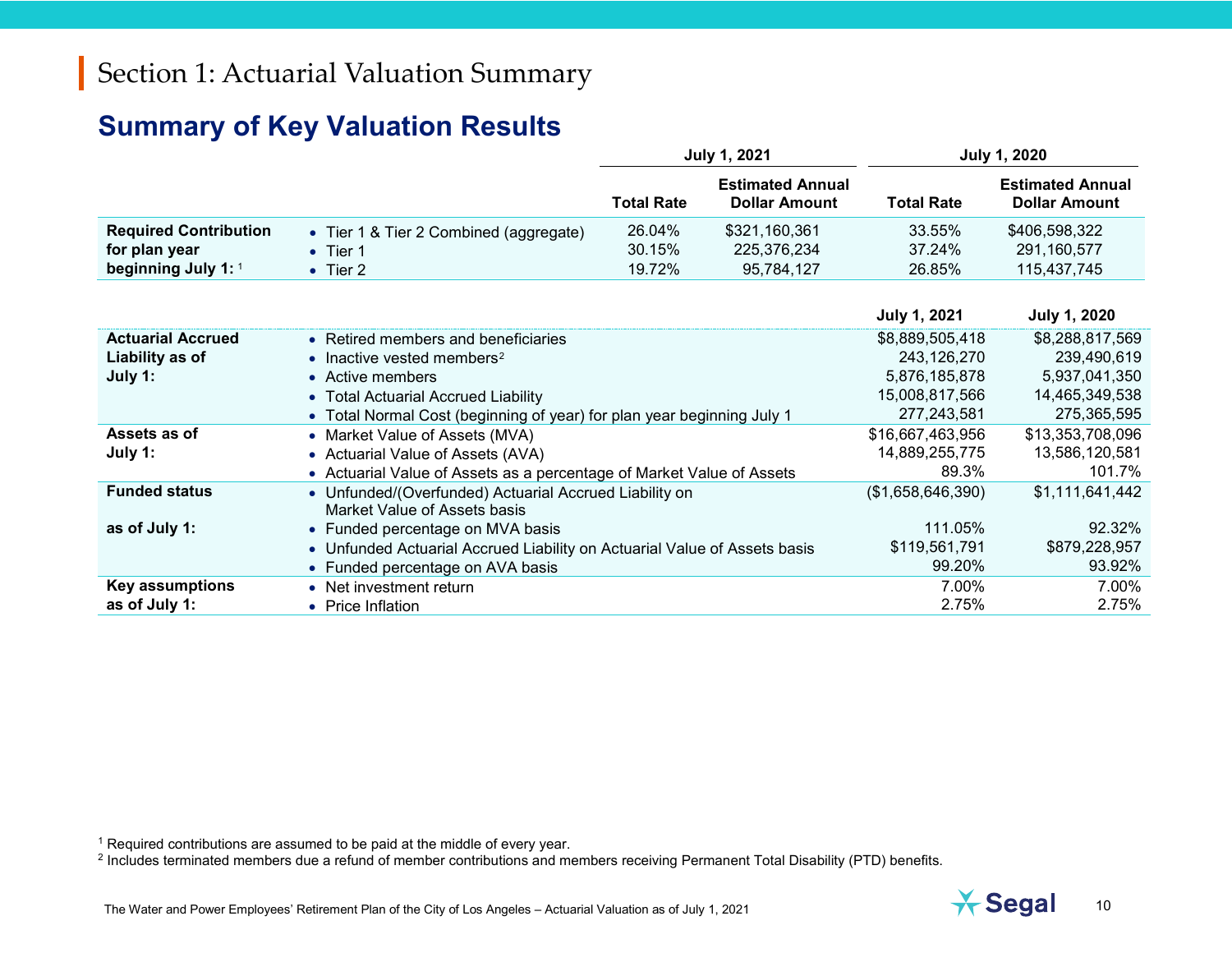### <span id="page-10-0"></span>**Summary of Key Valuation Results (continued)**

|                  |                                           | <b>July 1, 2021</b> | <b>July 1, 2020</b> | <b>Change From</b><br><b>Prior Year</b> |
|------------------|-------------------------------------------|---------------------|---------------------|-----------------------------------------|
| Demographic data | <b>Active Members</b>                     |                     |                     |                                         |
| as of July 1:    | • Number of members                       | 10,605              | 10,778              | $-1.6%$                                 |
|                  | • Average age                             | 46.7                | 46.7                | 0.0                                     |
|                  | • Average service                         | 13.8                | 13.9                | $-0.1$                                  |
|                  | • Total projected compensation            | \$1,233,265,179     | \$1,211,798,340     | 1.8%                                    |
|                  | • Average projected compensation          | 116,291             | 112,433             | 3.4%                                    |
|                  | <b>Retired Members and Beneficiaries:</b> |                     |                     |                                         |
|                  | • Number of members:                      |                     |                     |                                         |
|                  | - Retired members                         | 7,621               | 7,472               | 2.0%                                    |
|                  | - Beneficiaries                           | 1,943               | 1,971               | $-1.4%$                                 |
|                  | $-$ Total                                 | 9,564               | 9,443               | 1.3%                                    |
|                  | $\bullet$ Average age                     | 74.3                | 74.5                | $-0.2$                                  |
|                  | • Average monthly benefit                 | \$6,060             | \$5,763             | 5.2%                                    |
|                  | <b>Inactive Vested Members:</b>           |                     |                     |                                         |
|                  | • Number of members <sup>1</sup>          | 1,708               | 1,690               | 1.1%                                    |
|                  | • Average Age                             | 52.0                | 51.7                | 0.3                                     |
|                  | <b>Total Members:</b>                     | 21,877              | 21,911              | $-0.2%$                                 |

<sup>1</sup> Includes terminated members due a refund of member contributions and members receiving Permanent Total Disability (PTD) benefits.

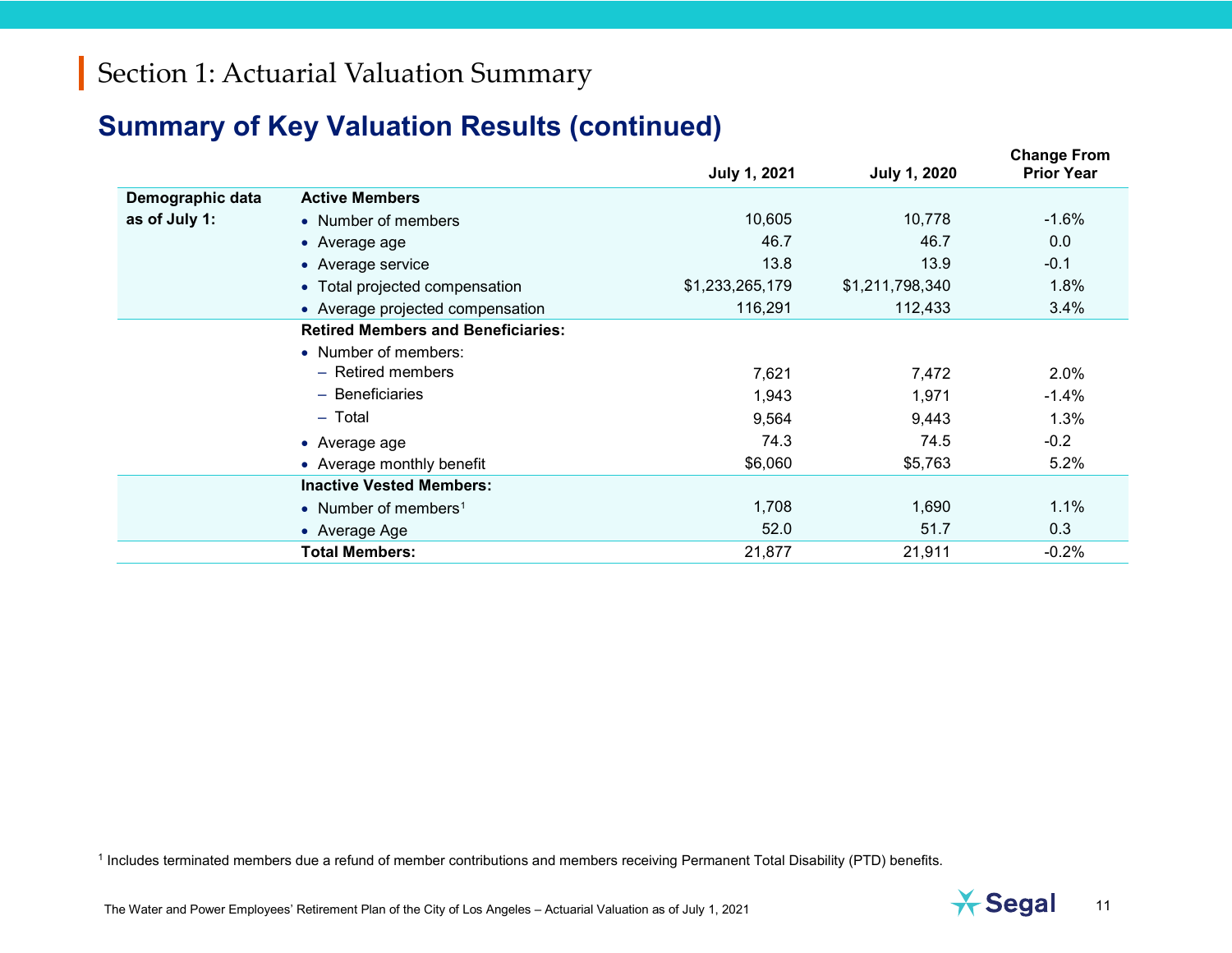### **Important Information About Actuarial Valuations**

An actuarial valuation is a budgeting tool with respect to the financing of future projected obligations of a pension plan. It is an estimated forecast – the actual long-term cost of the plan will be determined by the actual benefits and expenses paid and the actual investment experience of the plan.

In order to prepare a valuation, Segal relies on a number of input items. These include:

| <b>Plan of benefits</b>      | Plan provisions define the rules that will be used to determine benefit payments, and those rules, or the<br>interpretation of them, may change over time. Even where they appear precise, outside factors may change how<br>they operate. It is important to keep Segal informed with respect to plan provisions and administrative procedures,<br>and to review the plan summary included in our report to confirm that Segal has correctly interpreted the plan of<br>benefits.                                                                                                                                                                                                                                                                                                                                                                                                                                                                                                                                                                                                                                                                                                                                                               |
|------------------------------|--------------------------------------------------------------------------------------------------------------------------------------------------------------------------------------------------------------------------------------------------------------------------------------------------------------------------------------------------------------------------------------------------------------------------------------------------------------------------------------------------------------------------------------------------------------------------------------------------------------------------------------------------------------------------------------------------------------------------------------------------------------------------------------------------------------------------------------------------------------------------------------------------------------------------------------------------------------------------------------------------------------------------------------------------------------------------------------------------------------------------------------------------------------------------------------------------------------------------------------------------|
| <b>Participant data</b>      | An actuarial valuation for a plan is based on data provided to the actuary by the Retirement Office. Segal does not<br>audit such data for completeness or accuracy, other than reviewing it for obvious inconsistencies compared to<br>prior data and other information that appears unreasonable. It is important for Segal to receive the best possible<br>data and to be informed about any known incomplete or inaccurate data.                                                                                                                                                                                                                                                                                                                                                                                                                                                                                                                                                                                                                                                                                                                                                                                                             |
| <b>Assets</b>                | The valuation is based on the Market Value of Assets as of the valuation date, as provided by the Retirement<br>Office. The Plan uses an "Actuarial Value of Assets" that differs from market value to gradually reflect year-to-year<br>changes in the Market Value of Assets in determining the contribution requirements.                                                                                                                                                                                                                                                                                                                                                                                                                                                                                                                                                                                                                                                                                                                                                                                                                                                                                                                     |
| <b>Actuarial assumptions</b> | In preparing an actuarial valuation, Segal projects the benefits to be paid to existing plan participants for the rest<br>of their lives and the lives of their beneficiaries. This projection requires actuarial assumptions as to the probability<br>of death, disability, termination, and retirement of each participant for each year. In addition, the benefits projected<br>to be paid for each of those events in each future year reflect actuarial assumptions as to salary increases and<br>cost-of-living adjustments. The projected benefits are then discounted to a present value, based on the assumed<br>rate of return that is expected to be achieved on the plan's assets. There is a reasonable range for each<br>assumption used in the projection and the results may vary materially based on which assumptions are selected.<br>It is important for any user of an actuarial valuation to understand this concept. Actuarial assumptions are<br>periodically reviewed to ensure that future valuations reflect emerging plan experience. While future changes in<br>actuarial assumptions may have a significant impact on the reported results, that does not mean that the previous<br>assumptions were unreasonable. |
| <b>Models</b>                | Segal valuation results are based on proprietary actuarial modeling software. The actuarial valuation models<br>generate a comprehensive set of liability and cost calculations that are presented to meet regulatory, legislative<br>and client requirements. Our Actuarial Technology and Systems unit, comprised of both actuaries and<br>programmers, is responsible for the initial development and maintenance of these models. The models have a<br>modular structure that allows for a high degree of accuracy, flexibility and user control. The client team programs<br>the assumptions and the plan provisions, validates the models, and reviews test lives and results, under the<br>supervision of the responsible actuary.                                                                                                                                                                                                                                                                                                                                                                                                                                                                                                        |

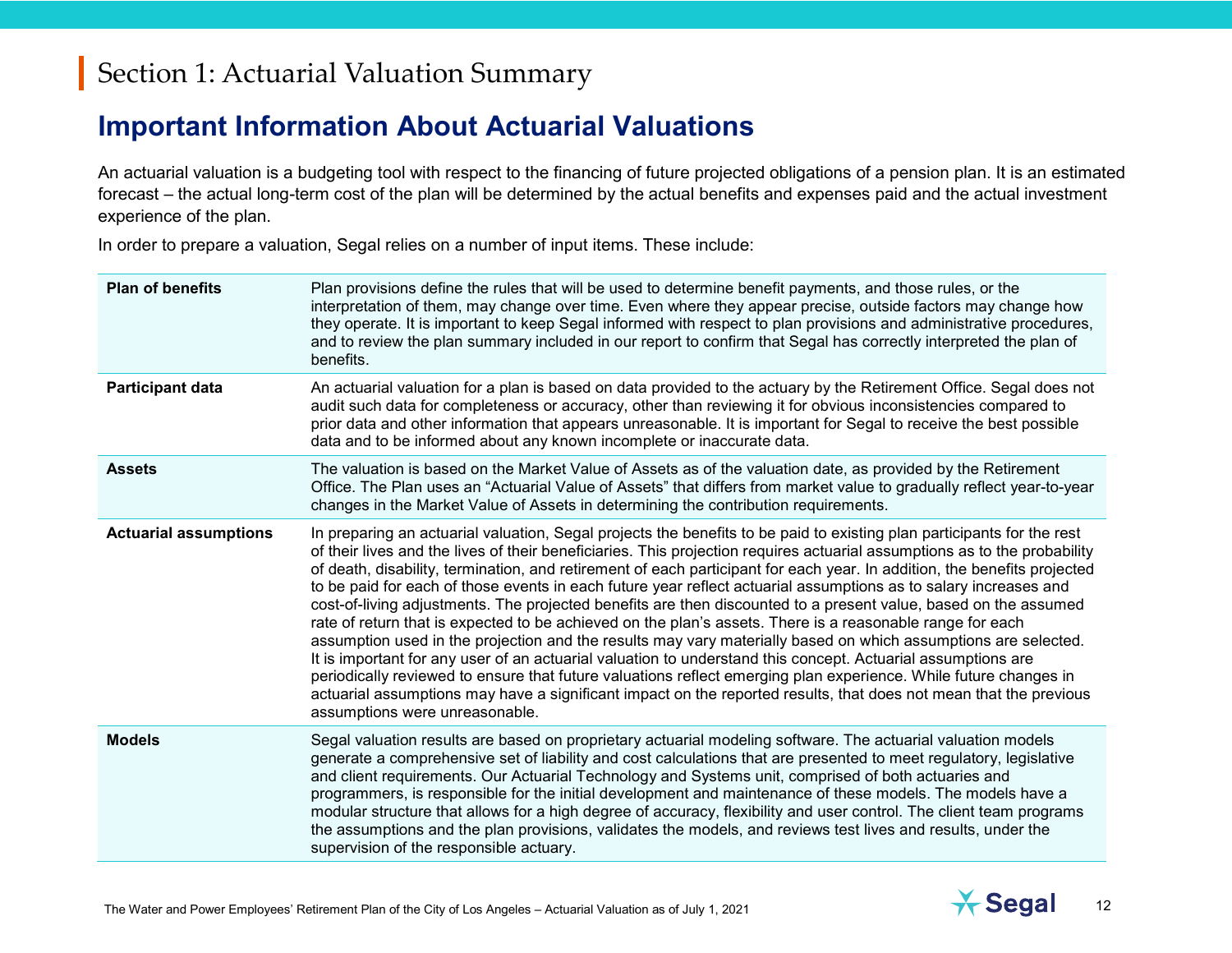The user of Segal's actuarial valuation (or other actuarial calculations) should keep the following in mind:

The actuarial valuation is prepared at the request of the WPERP. Segal is not responsible for the use or misuse of its report, particularly by any other party.

An actuarial valuation is a measurement of the plan's assets and liabilities at a specific date. Accordingly, except where otherwise noted, Segal did not perform an analysis of the potential range of future financial measures. The actual long-term cost of the plan will be determined by the actual benefits and expenses paid and the actual investment experience of the plan. Future contribution requirements may differ from those determined in the valuation because of:

- Differences between actual experience and anticipated experience;
- Changes in actuarial assumptions or methods;
- Changes in plan provisions

If the WPERP is aware of any event or trend that was not considered in this valuation that may materially change the results of the valuation, Segal should be advised, so that we can evaluate it.

Segal does not provide investment, legal, accounting, or tax advice. Segal's valuation is based on our understanding of applicable guidance in these areas and of the plan's provisions, but they may be subject to alternative interpretations. The WPERP should look to their other advisors for expertise in these areas.

As Segal has no discretionary authority with respect to the management or assets of the WPERP, it is not a fiduciary in its capacity as actuaries and consultants with respect to the WPERP.

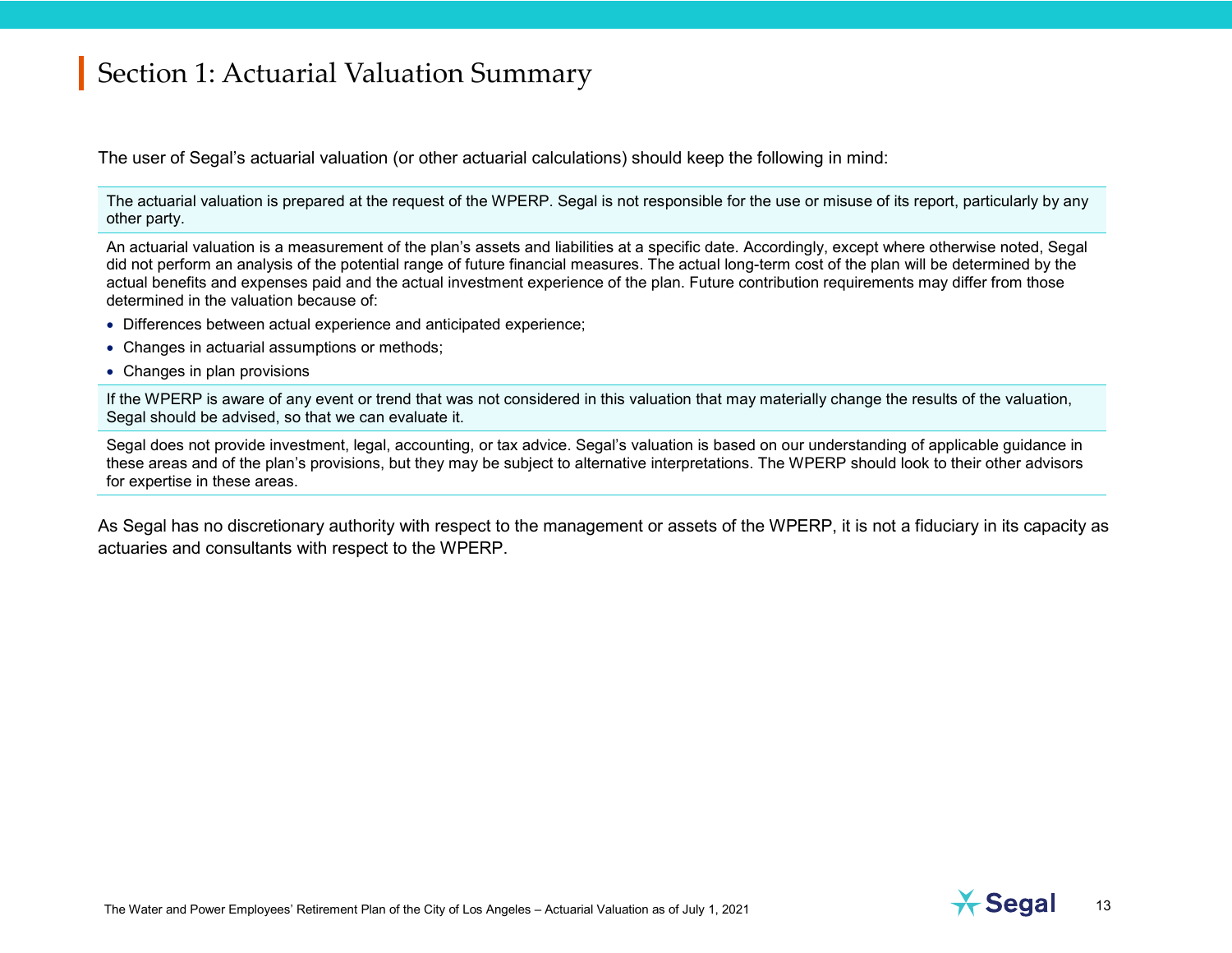# **A. Member Data**

The Actuarial Valuation and Review considers the number and demographic characteristics of covered members, including active members, inactive vested members, retired members and beneficiaries.

This section presents a summary of significant statistical data on these member groups.

More detailed information for this valuation year and the preceding valuation can be found in *Section 3, Exhibits A, B,* and *C*.

| <b>Year Ended</b><br>June 30 | <b>Active</b><br><b>Members</b> | <b>Inactive Vested</b><br>Members <sup>1</sup> | <b>Retired</b><br><b>Members</b><br>and<br>Beneficiaries <sup>2</sup> | Total<br><b>Non-Actives</b> | <b>Ratio of</b><br><b>Non-Actives</b><br>to Actives | <b>Ratio of</b><br><b>Retired</b><br><b>Members and</b><br><b>Beneficiaries</b><br>to Actives |
|------------------------------|---------------------------------|------------------------------------------------|-----------------------------------------------------------------------|-----------------------------|-----------------------------------------------------|-----------------------------------------------------------------------------------------------|
| 2012                         | 8,962                           | 1,648                                          | 8,510                                                                 | 10,158                      | 1.13                                                | 0.95                                                                                          |
| 2013                         | 8,913                           | 1,555                                          | 8,642                                                                 | 10,197                      | 1.14                                                | 0.97                                                                                          |
| 2014                         | 8,960                           | 1,484                                          | 8,739                                                                 | 10,223                      | 1.14                                                | 0.98                                                                                          |
| 2015                         | 9,205                           | 1,528                                          | 8,843                                                                 | 10,371                      | 1.13                                                | 0.96                                                                                          |
| 2016                         | 9,348                           | 1,612                                          | 9,265                                                                 | 10,877                      | 1.16                                                | 0.99                                                                                          |
| 2017                         | 9,806                           | 1,648                                          | 9,272                                                                 | 10,920                      | 1.11                                                | 0.95                                                                                          |
| 2018                         | 10,114                          | 1,728                                          | 9,165                                                                 | 10,893                      | 1.08                                                | 0.91                                                                                          |
| 2019                         | 10,362                          | 1,663                                          | 9,315                                                                 | 10,978                      | 1.06                                                | 0.90                                                                                          |
| 2020                         | 10,778                          | 1,690                                          | 9,443                                                                 | 11,133                      | 1.03                                                | 0.88                                                                                          |
| 2021                         | 10,605                          | 1,708                                          | 9,564                                                                 | 11,272                      | 1.06                                                | 0.90                                                                                          |

#### <span id="page-13-1"></span><span id="page-13-0"></span>Member Population: 2012– 2021

<sup>1</sup> Includes terminated members due a refund of member contributions and members receiving PTD benefits.

<sup>2</sup> Starting in the 2018 valuation, assignee records for Options B and C were combined with the benefit for the corresponding retired members. Before 2018, these assignee records were separate from the corresponding retired member records.

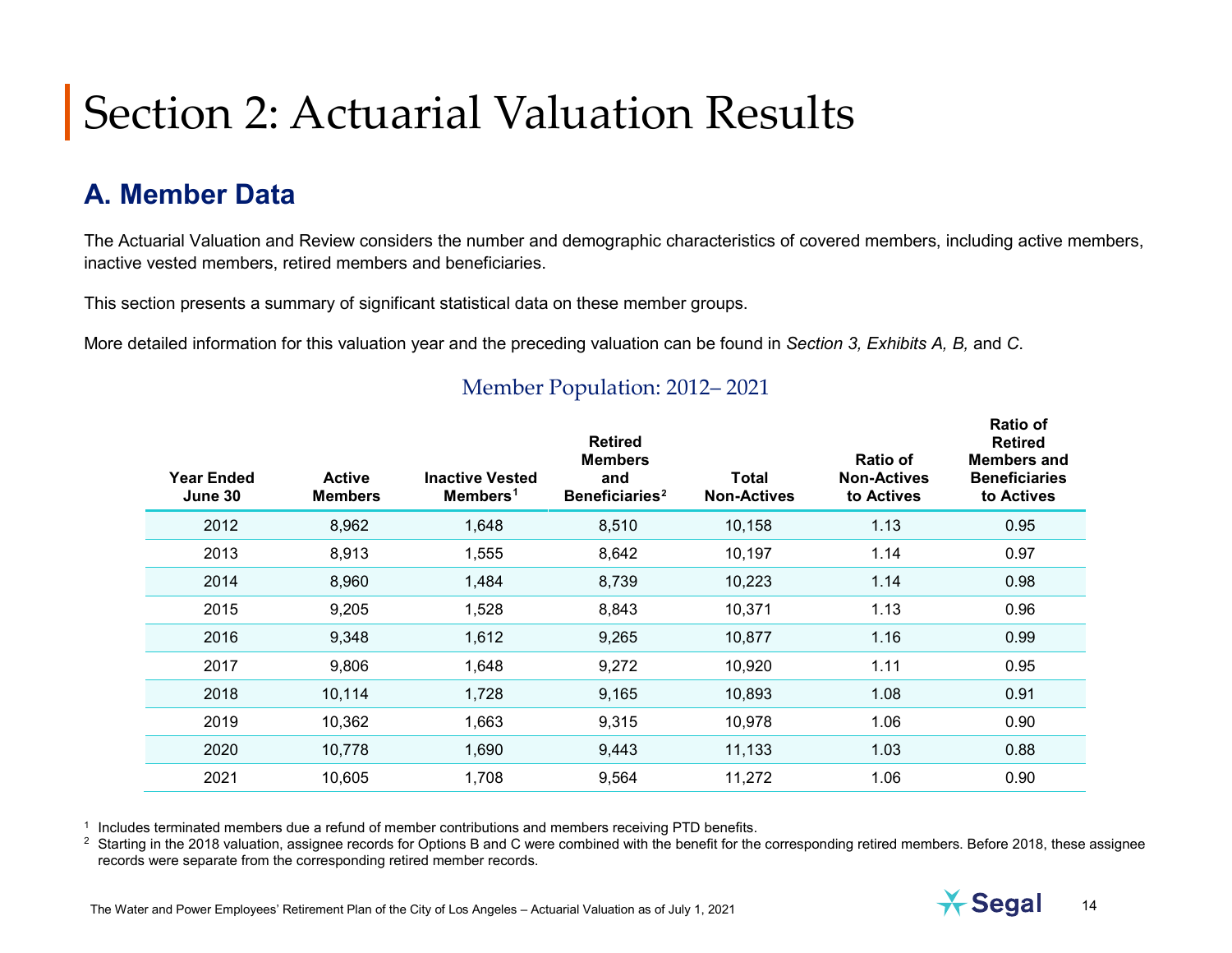### **Active Members**

Plan costs are affected by the age, years of service and compensation of active members. In this year's valuation, there were 10,605 active members with an average age of 46.7, average years of service of 13.8 years and average compensation of \$116,291. The 10,778 active members in the prior valuation had an average age of 46.7, average service of 13.9 years and average compensation of \$112,433.

Distribution of Active Members as of July 1, 2021 Actives by Age Actives by Years of Service 1,400 3,500 1,200 3,000 1,000 2,500 800 2,000 600 1,500 400 1,000 500 200 0 -  $\frac{1}{3}$ 0 \*<br>3<sup>5 - 39</sup>  $x = 6$ A<br>55-59 3 60-64  $\sqrt{2}$   $2^k$ 25-39 30<sup>-34</sup>  $\frac{3}{40}$   $\frac{6}{4}$ 3<br>50<sup>-54</sup> 70 & Over 25-29 A 65-69  $5.9$ **NO- 14** 15-19 30-34 **40 & Over**  $0^{-k}$ ■ Tier 1 ■ Tier 2 ■Tier 1 ■ Tier 2 Average age 46.7 Average years of service 13.8 Prior year average age 46.7 **Prior year average years of service** 13.9 Difference 0.0 Difference -0.1

Among the active members, there were none with unknown age information.

### **Inactive Members**

In this year's valuation, there were 1,708 members with a vested right to a deferred or immediate vested benefit or entitled to a return of their employee contributions, versus 1,690 in the prior valuation.

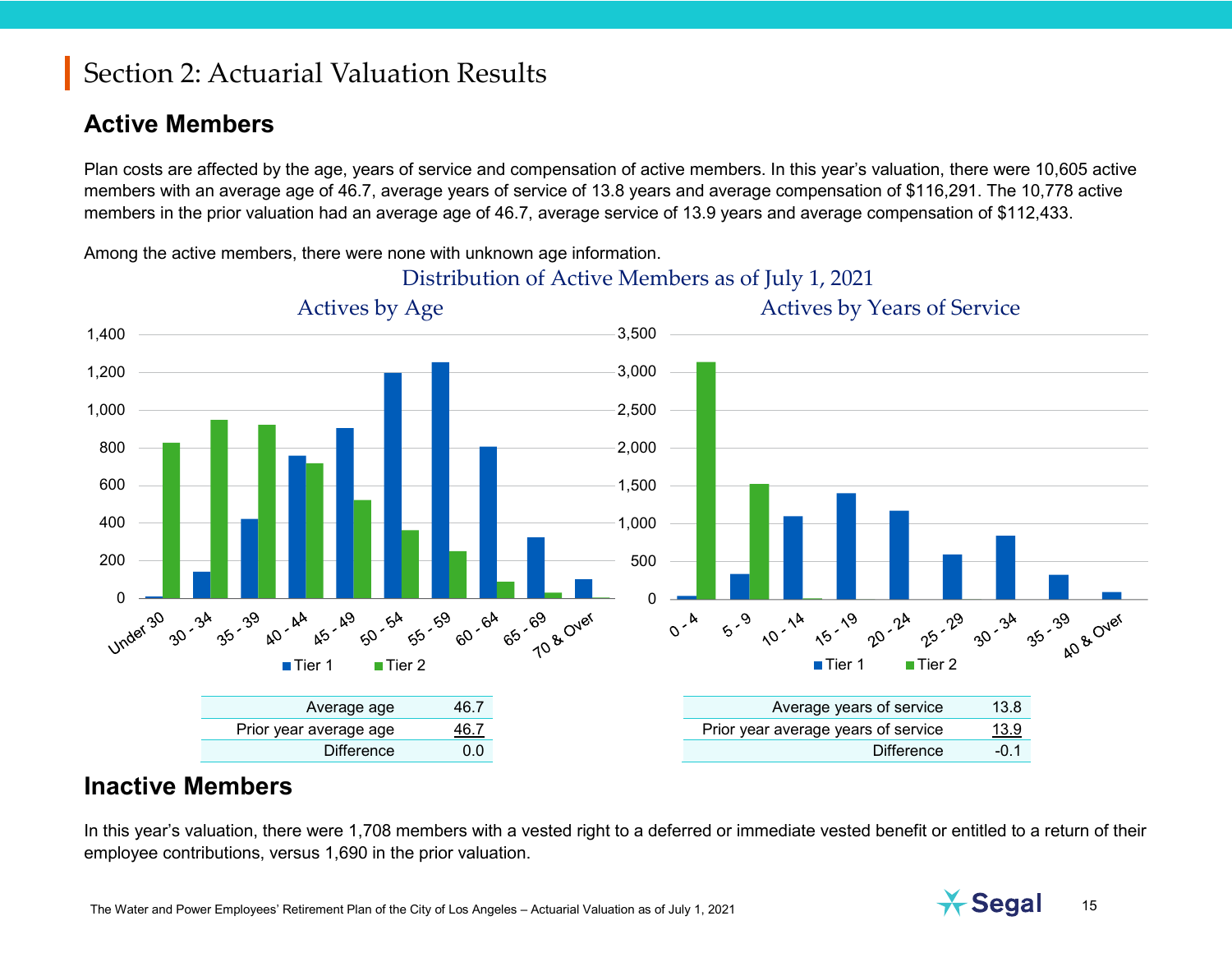Retired Members and Beneficiaries

### **Retired Members and Beneficiaries**

As of July 1, 2021, 7,621 retired members and 1,943 beneficiaries were receiving total monthly benefits of \$57,954,433. For comparison, in the previous valuation, there were 7,472 retired members and 1,971 beneficiaries receiving monthly benefits of \$54,417,421.

As of July 1, 2021, the average monthly benefit for retired members and beneficiaries is \$6,060, compared to \$5,763 in the previous valuation. The average age for retired members and beneficiaries is 74.3 in the current valuation, compared with 74.5 in the prior valuation.



#### Distribution of Retired Members and Beneficiaries as of July 1, 2021

The Water and Power Employees' Retirement Plan of the City of Los Angeles – Actuarial Valuation as of July 1, 2021 16



Retired Members and Beneficiaries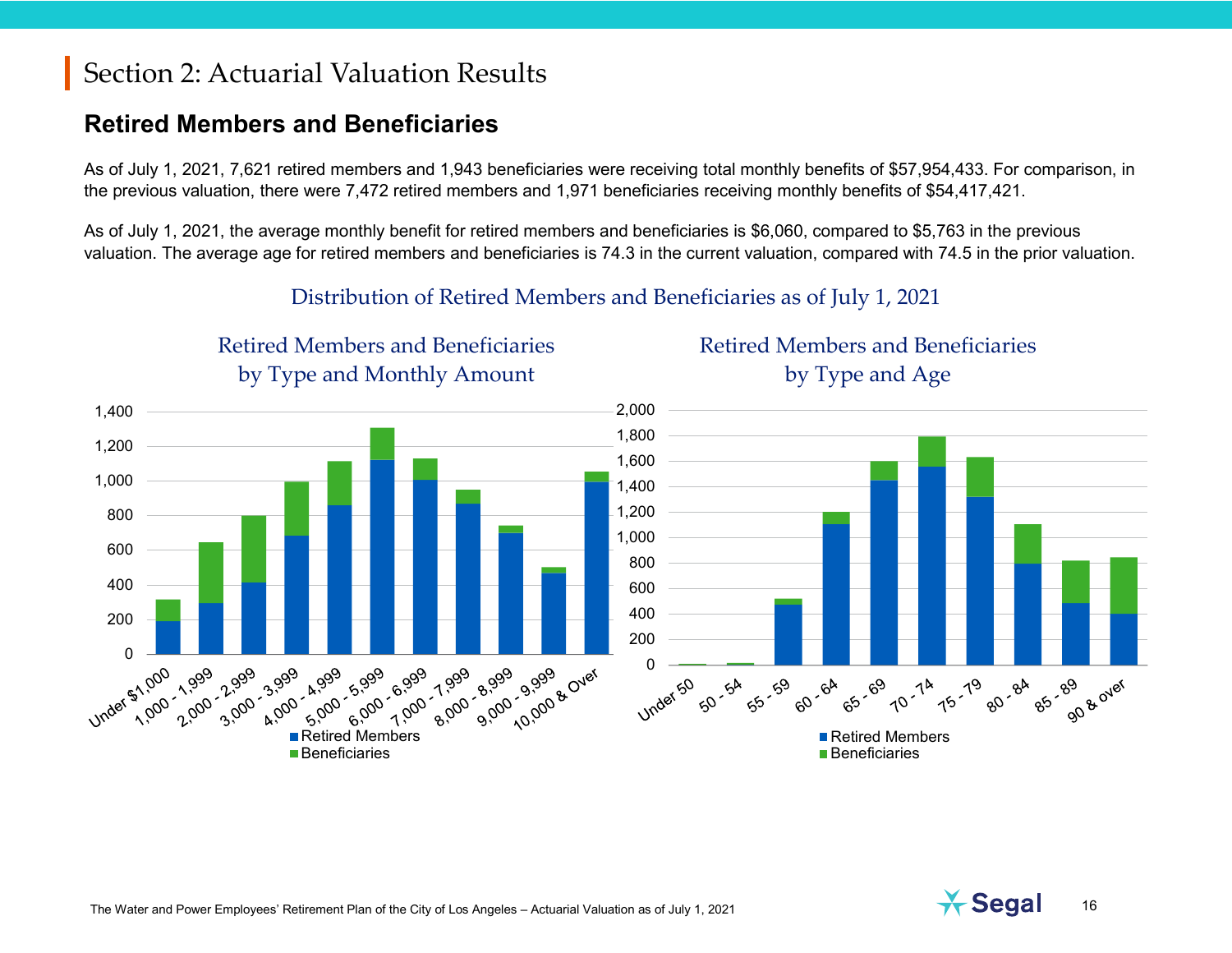### **Historical Plan Population**

The chart below demonstrates the progression of the active population over the last ten years. The chart also shows the growth among the retired population over the same time period.

|                              | <b>Active Members</b> |                |                           | <b>Retired Members and Beneficiaries</b> |                |                                            |
|------------------------------|-----------------------|----------------|---------------------------|------------------------------------------|----------------|--------------------------------------------|
| <b>Year Ended</b><br>June 30 | Count                 | Average<br>Age | Average<br><b>Service</b> | Count                                    | Average<br>Age | Average<br><b>Monthly</b><br><b>Amount</b> |
| 2012                         | 8,962                 | 48.9           | 18.2                      | 8,510                                    | 75.0           | \$4,184                                    |
| 2013                         | 8,913                 | 49.3           | 18.4                      | 8,642                                    | 74.9           | 4,339                                      |
| 2014                         | 8,960                 | 49.3           | 18.3                      | 8,739                                    | 74.8           | 4,526                                      |
| 2015                         | 9,205                 | 48.9           | 17.6                      | 8,843                                    | 74.7           | 4,679                                      |
| 2016                         | 9,348                 | 48.0           | 16.3                      | 9,265                                    | 74.4           | 4,861                                      |
| 2017                         | 9,806                 | 47.9           | 15.7                      | 9,272                                    | 74.5           | 4,972                                      |
| 2018                         | 10,114                | 47.5           | 15.1                      | 9,165                                    | 74.6           | 5,251                                      |
| 2019                         | 10,362                | 47.2           | 14.6                      | 9,315                                    | 74.5           | 5,483                                      |
| 2020                         | 10,778                | 46.7           | 13.9                      | 9,443                                    | 74.5           | 5,763                                      |
| 2021                         | 10,605                | 46.7           | 13.8                      | 9,564                                    | 74.3           | 6,060                                      |

#### Member Data Statistics: 2012 – 2021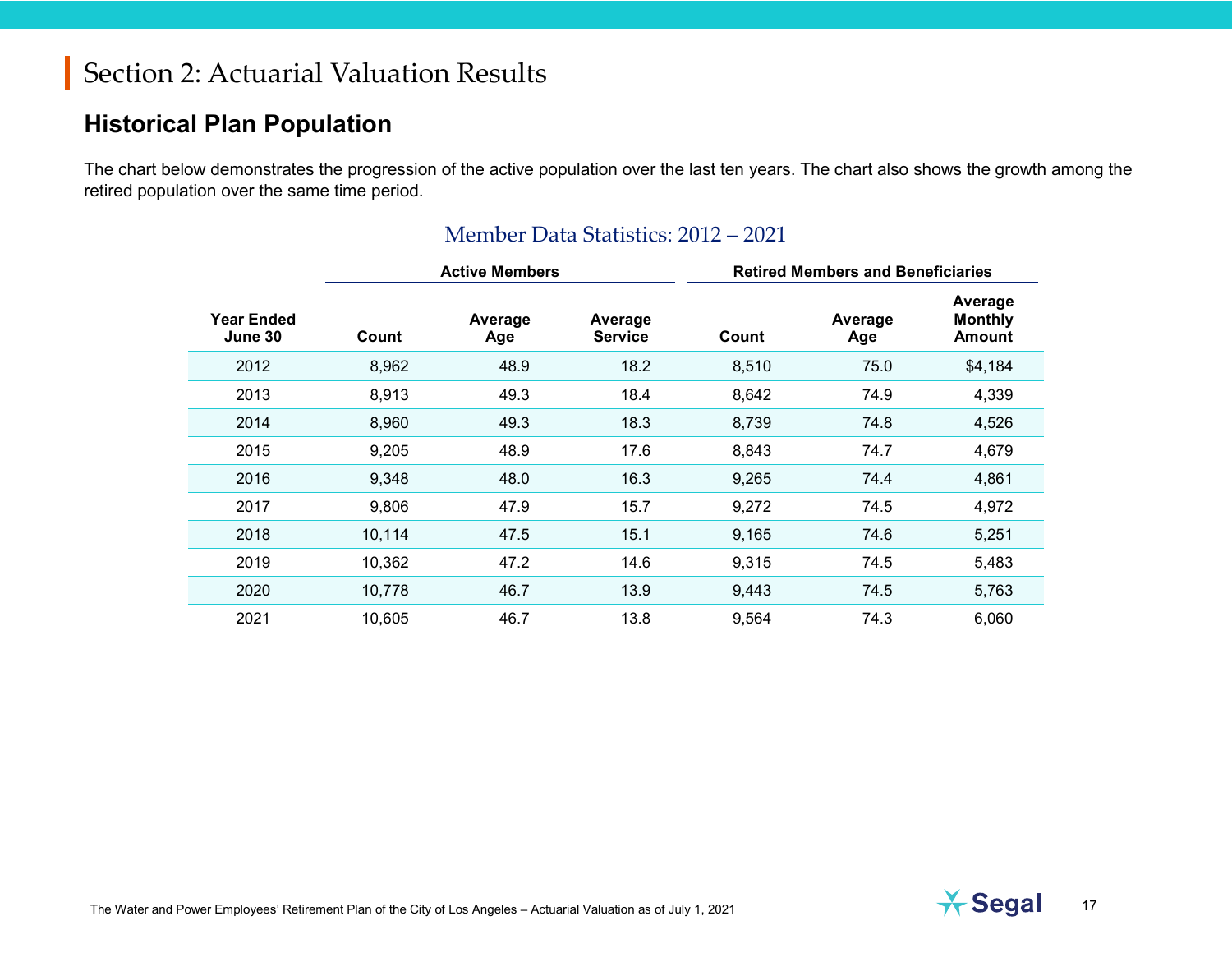### **B. Financial Information**

Retirement plan funding anticipates that, over the long term, both contributions and investment earnings (less investment fees) will be needed to cover benefit payments. Retirement plan assets change as a result of the net impact of these income and expense components. Additional financial information, including a summary of transactions for the valuation year, is presented in *Section 3, Exhibits D, E, and F*.

It is desirable to have level and predictable plan costs from one year to the next. For this reason, the Board has approved an asset valuation method that gradually adjusts to market value. Under this valuation method, the full value of market fluctuations is not recognized in a single year and, as a result, the valuation asset value and the plan costs are more stable. The amount of the adjustment to recognize market value is treated as income, which may be positive or negative. Realized and unrealized gains and losses are treated equally and, therefore, the sale of assets has no immediate effect on the actuarial value.



#### Comparison of Contributions Made with Benefits for Years Ended July 1, 2012 – 2021

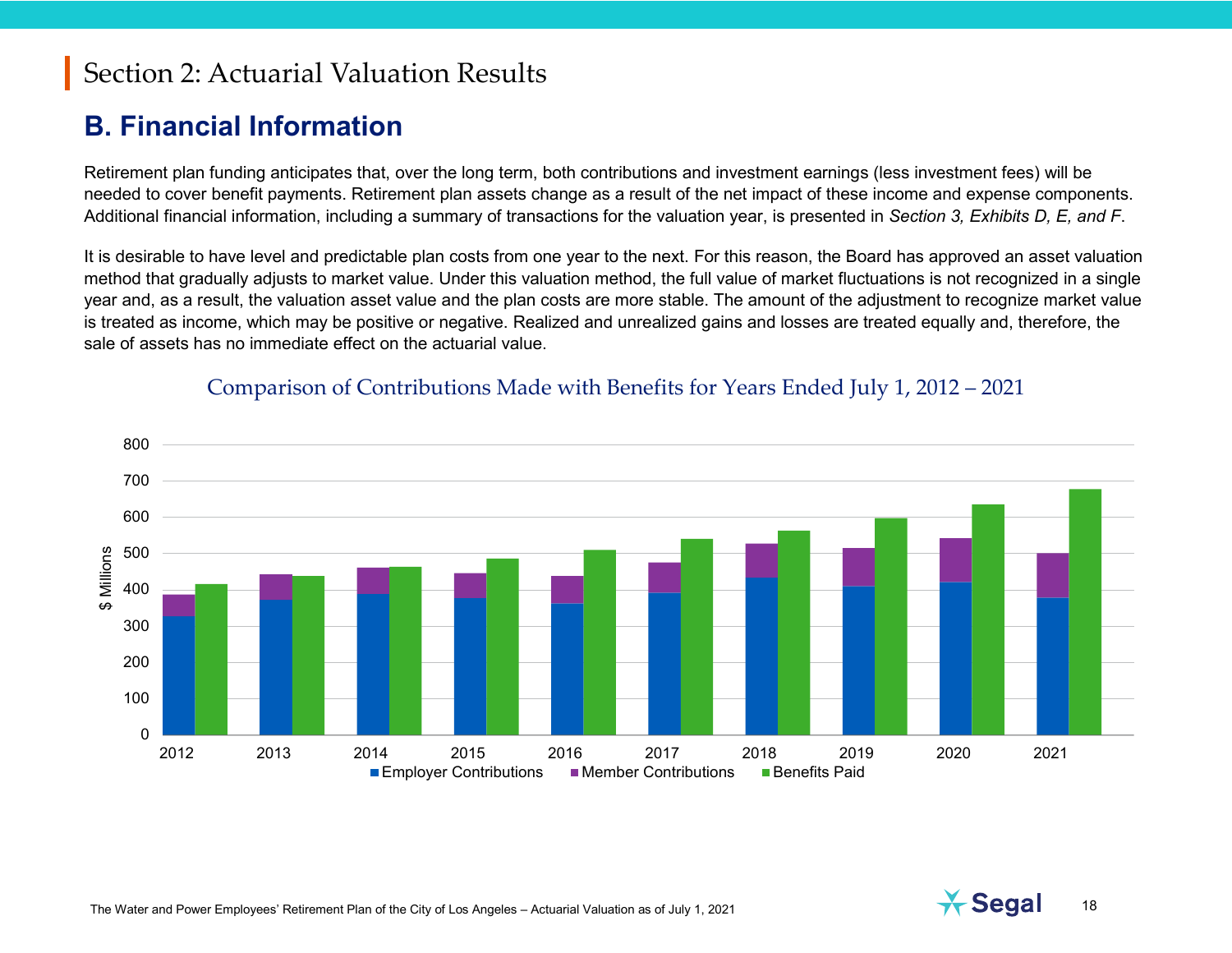#### Determination of Actuarial Value of Assets

|                | Market Value of Assets as of June 30, 2021                                         |                                                      |                                                  |                                        |                                  | \$16,667,463,956                       |
|----------------|------------------------------------------------------------------------------------|------------------------------------------------------|--------------------------------------------------|----------------------------------------|----------------------------------|----------------------------------------|
| 2 <sup>1</sup> | Calculation of unrecognized return                                                 | <b>Total Actual</b><br><b>Market Return</b><br>(net) | <b>Expected</b><br><b>Market Return</b><br>(net) | Investment <sup>1</sup><br>Gain (Loss) | <b>Deferred</b><br><b>Factor</b> | <b>Deferred</b><br>Return <sup>2</sup> |
| a.             | Year ended June 30, 2017                                                           | \$1,281,254,293                                      | \$729,713,941                                    | \$551,540,352                          | 0.0                              | \$0                                    |
| $\mathbf b$ .  | Year ended June 30, 2018                                                           | 998,777,227                                          | 818,967,517                                      | 179,809,710                            | 0.2                              | 35,961,942                             |
| C.             | Year ended June 30, 2019                                                           | 791,832,113                                          | 887, 122, 330                                    | $-95,290,217$                          | 0.4                              | $-38,116,087$                          |
| $\mathbf{d}$ . | Year ended June 30, 2020                                                           | 459,024,099                                          | 905,861,985                                      | -446,837,886                           | 0.6                              | $-268, 102, 732$                       |
| е.             | Year ended June 30, 2021                                                           | 3,489,200,333                                        | 928,619,010                                      | 2,560,581,323                          | 0.8                              | 2,048,465,058                          |
| f.             | Total unrecognized return <sup>3</sup>                                             |                                                      |                                                  |                                        |                                  | \$1,778,208,181                        |
| 3              | Actuarial Value of Assets as of June 30, 2021 (1) - (2f)                           |                                                      |                                                  |                                        |                                  | \$14,889,255,775                       |
| 4              | Actuarial Value of Assets as a percentage of Market Value of Assets $(3) \div (1)$ |                                                      |                                                  |                                        |                                  | 89.3%                                  |

<sup>1</sup> Total return minus expected return on a market value basis.

- <sup>2</sup> Recognition at 20% per year over 5 years.
- <sup>3</sup> Deferred return as of June 30, 2021 recognized in each of the next four years:
	- a. Amount recognized during 2021/2022 \$439,652,584
	- b. Amount recognized during 2022/2023 403,690,645
	- c. Amount recognized during 2023/2024 422,748,687
	- d. Amount recognized during 2024/2025 512,116,265

e. Total unrecognized return as of June 30, 2021 \$1,778,208,181

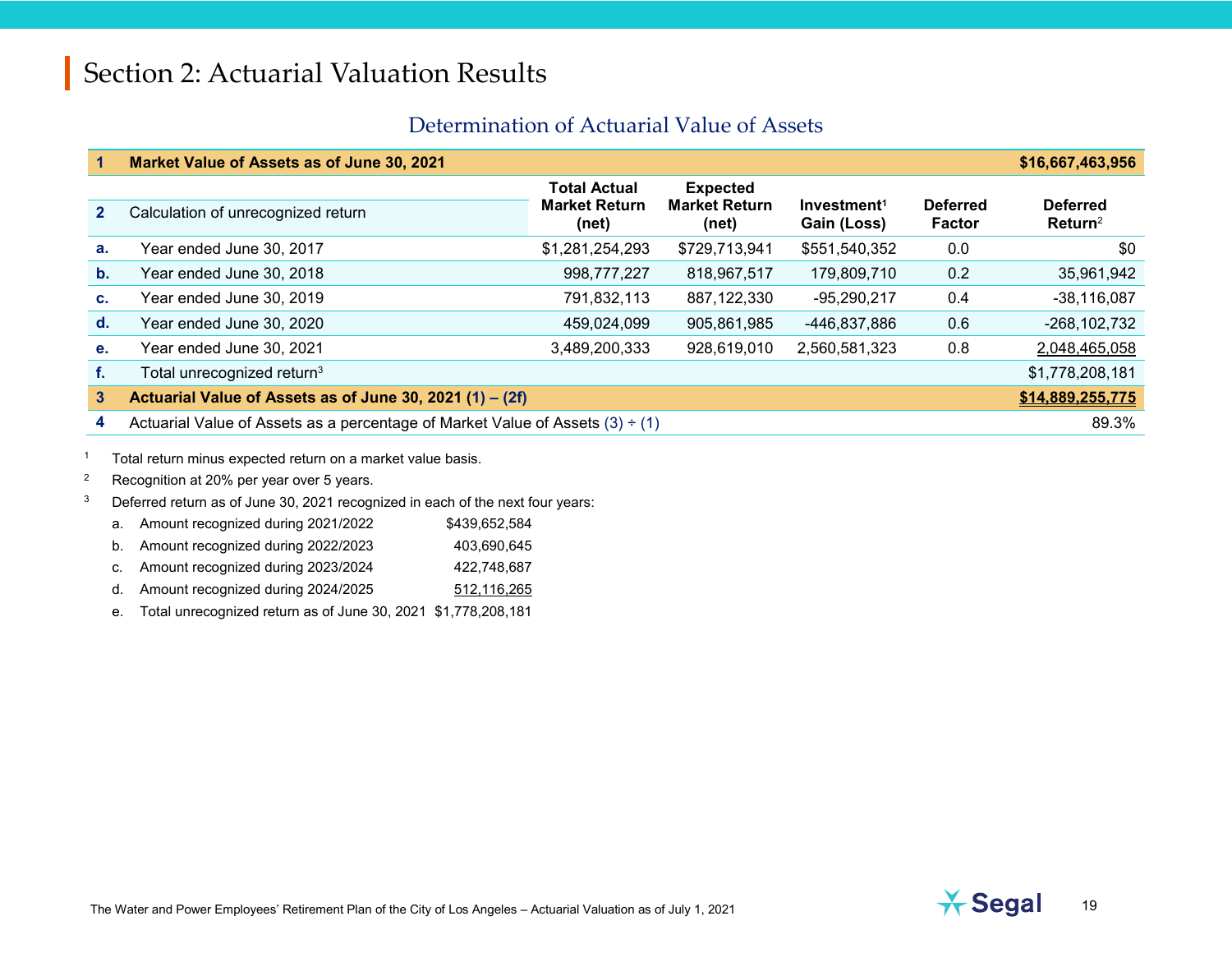The Market Value and Actuarial Value of Assets are representations of the WPERP's financial status. As investment gains and losses are gradually taken into account, the Actuarial Value of Assets tracks the Market Value of Assets. The Actuarial Value of Assets is significant because the WPERP's liabilities are compared to these assets to determine what portion, if any, remains unfunded. Amortization of the Unfunded Actuarial Accrued Liability is an important element in determining the contribution requirement.

Note that in the chart below, the Actuarial Value of Assets prior to June 30, 2020 are exclusive of a small portion of the General Reserve (and Reserve for Investment Gains and Losses prior to June 30, 2017) while that Reserve is included in the Market Value of Assets.



#### Market Value and Actuarial Value of Assets as of June 30, 2007 – 2021

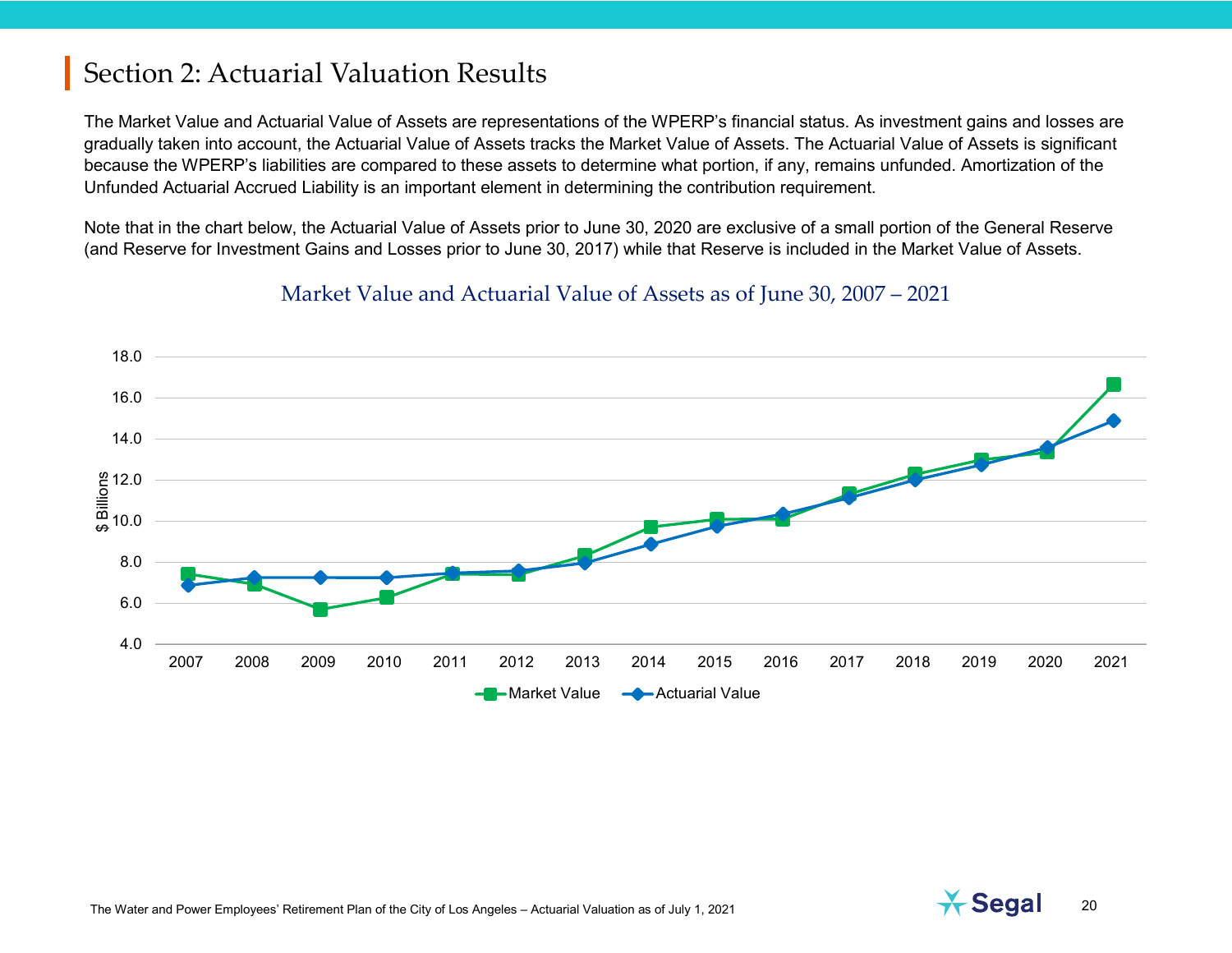### <span id="page-20-2"></span><span id="page-20-1"></span><span id="page-20-0"></span>**C. Actuarial Experience**

To calculate the required contribution, assumptions are made about future events that affect the amount and timing of benefits to be paid and assets to be accumulated. Each year actual experience is measured against the assumptions. If overall experience is more favorable than anticipated (an actuarial gain), the contribution requirement will decrease from the previous year. On the other hand, the contribution requirement will increase if overall actuarial experience is less favorable than expected (an actuarial loss).

Taking account of experience gains or losses in one year without making a change in assumptions reflects the belief that the single year's experience was a short-term development and that, over the long term, experience will return to the original assumptions. For contribution requirements to remain stable, assumptions should approximate experience.

If assumptions are changed, the contribution requirement is adjusted to take into account a change in experience anticipated for all future years.

The total gain is \$599.2 million, which includes \$533.7 million from investment gains, a gain of \$3.2 million from contribution experience and \$62.3 million in gains from all other sources. The net experience variation from individual sources other than investments and contributions was 0.42% of the Actuarial Accrued Liability. A discussion of the major components of the actuarial experience is on the following pages.

#### Actuarial Experience for Year Ended June 30, 2021

| Net gain from investments <sup>1</sup>             | \$533,691,783 |
|----------------------------------------------------|---------------|
| Net gain from contribution experience <sup>2</sup> | 3.234.050     |
| Net gain from other experience <sup>3</sup>        | 62,310,517    |
| Net experience gain: $1 + 2 + 3$                   | \$599,236,350 |

<sup>1</sup> Details on next page.



 $2\,$  Includes member contributions toward service purchases and Additional Annuity program contributions. The increase in liability due to service purchases and Additional Annuity program contributions is included in *(3) Net gain from other experience*.

<sup>3</sup> See *Section 2, Subsection E* for further details. Does not include the effect of plan, method or assumption changes, if any.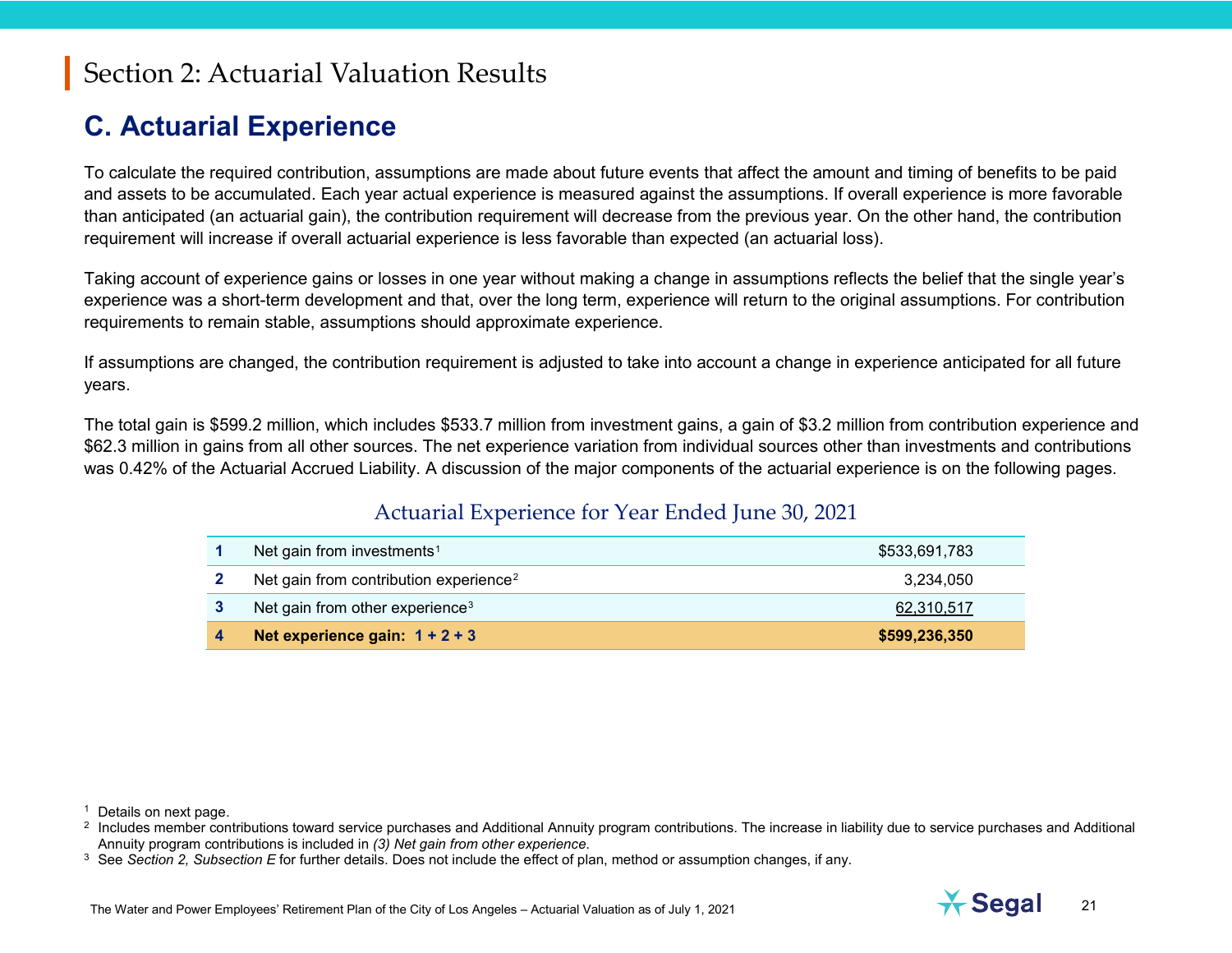### **Investment Experience**

A major component of projected asset growth is the assumed rate of return. The assumed return should represent the expected long-term rate of return, based on the WPERP's investment policy. The rate of return on the Market Value of Assets was 26.30% for the year ended June 30, 2021.

For valuation purposes, the assumed rate of return on the Actuarial Value of Assets was 7.00% for the 2020-2021 plan year (based on the July 1, 2020 valuation). The actual rate of return on an actuarial basis for the 2020-2021 plan year was 10.95%. Since the actual return for the year was more than the assumed return, the WPERP experienced an actuarial gain during the year ended June 30, 2021 with regard to its investments.

|   |                                   | <b>Market Value</b> | <b>Actuarial Value</b> |
|---|-----------------------------------|---------------------|------------------------|
|   | Net investment income             | \$3,489,200,333     | \$1,478,579,667        |
|   | Average value of assets           | 13,265,985,860      | 13,498,398,345         |
| 3 | Rate of return: $1 \div 2$        | 26.30%              | 10.95%                 |
| 4 | Assumed rate of return            | 7.00%               | 7.00%                  |
| 5 | Expected investment income: 2 x 4 | \$928,619,010       | \$944,887,884          |
| 6 | Actuarial gain/(loss): 1 - 5      | \$2,560,581,323     | \$533,691,783          |

#### Investment Experience for Year Ended June 30, 2021

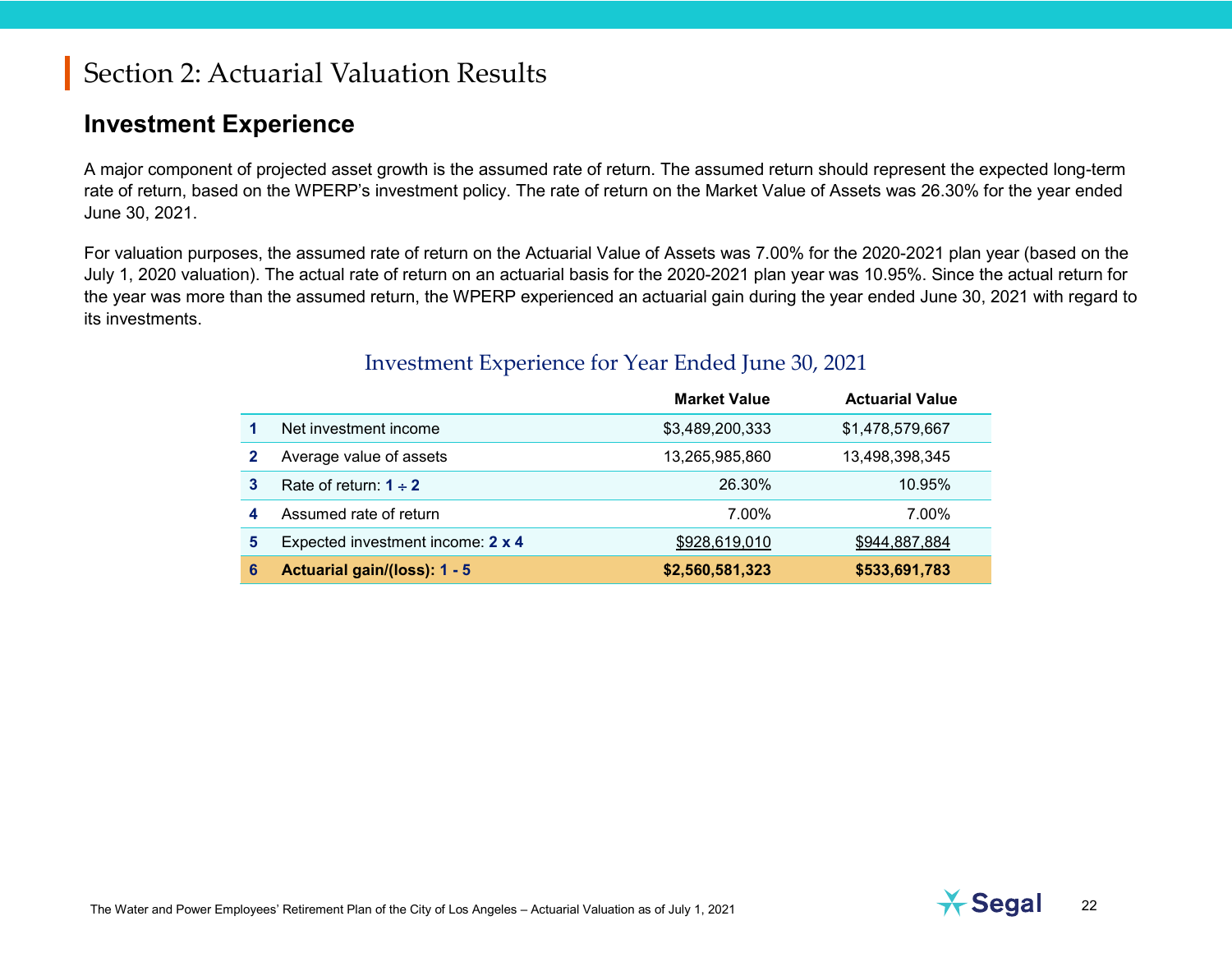Because actuarial planning is long term, it is useful to see how the assumed investment rate of return has followed actual experience over time. The chart below shows the rate of return on an actuarial basis compared to the actual market value investment return for the last ten years, including averages over select time periods.

|                              | <b>Net Interest and Dividend Income</b> |                | <b>Recognition of Capital</b><br><b>Appreciation</b> |                | <b>Actuarial Value Investment</b><br>Return |                | <b>Market Value Investment Return</b> |                |
|------------------------------|-----------------------------------------|----------------|------------------------------------------------------|----------------|---------------------------------------------|----------------|---------------------------------------|----------------|
| <b>Year Ended</b><br>June 30 | <b>Amount</b>                           | <b>Percent</b> | <b>Amount</b>                                        | <b>Percent</b> | Amount                                      | <b>Percent</b> | <b>Amount</b>                         | <b>Percent</b> |
| 2012                         | \$171,625,847                           | 2.30%          | $-$ \$28,332,250                                     | $-0.38%$       | \$143,293,597                               | 1.92%          | \$5,273,279                           | 0.07%          |
| 2013                         | 173,531,364                             | 2.29           | 211,568,037                                          | 2.79           | 385,099,401                                 | 5.08           | 922,455,661                           | 12.48          |
| 2014                         | 165,507,432                             | 2.08           | 760,631,032                                          | 9.56           | 926, 138, 464                               | 11.64          | 1,406,480,292                         | 16.93          |
| 2015                         | 156,994,160                             | 1.77           | 755,549,754                                          | 8.53           | 912,543,914                                 | 10.30          | 416,474,352                           | 4.30           |
| 2016                         | 146, 128, 493                           | 1.50           | 520, 157, 840                                        | 5.36           | 666,286,333                                 | 6.86           | 82,810,914                            | 0.82           |
| 2017                         | 177,862,393                             | 1.72           | 676,239,873                                          | 6.56           | 854, 102, 266                               | 8.28           | 1,281,254,293                         | 12.73          |
| 2018                         | 187,896,485                             | 1.69           | 723,985,458                                          | 6.51           | 911,881,943                                 | 8.20           | 998,777,227                           | 8.84           |
| 2019                         | 219,107,479                             | 1.83           | 591,868,832                                          | 4.95           | 810,976,311                                 | 6.78           | 791,832,113                           | 6.47           |
| 2020                         | 200,449,228                             | 1.58           | 605,392,310                                          | 4.77           | 805,841,538                                 | 6.35           | 459,024,099                           | 3.55           |
| 2021                         | 193,417,986                             | 1.43           | 1,285,161,681                                        | 9.52           | 1,478,579,667                               | 10.95          | 3,489,200,333                         | 26.30          |
| Total                        | \$1,792,520,867                         |                | \$6,102,222,567                                      |                | \$7,894,743,434                             |                | 9,853,582,563                         |                |
|                              |                                         |                | Most recent five-year average return                 |                |                                             | 8.16%          |                                       | 11.74%         |
|                              |                                         |                | Most recent ten-year average return                  |                |                                             | 7.80%          |                                       | 9.58%          |

#### Investment Return – Market Value and Actuarial Value: 2012 – 2021

Note: Each year's yield is weighted by the average asset value in that year.

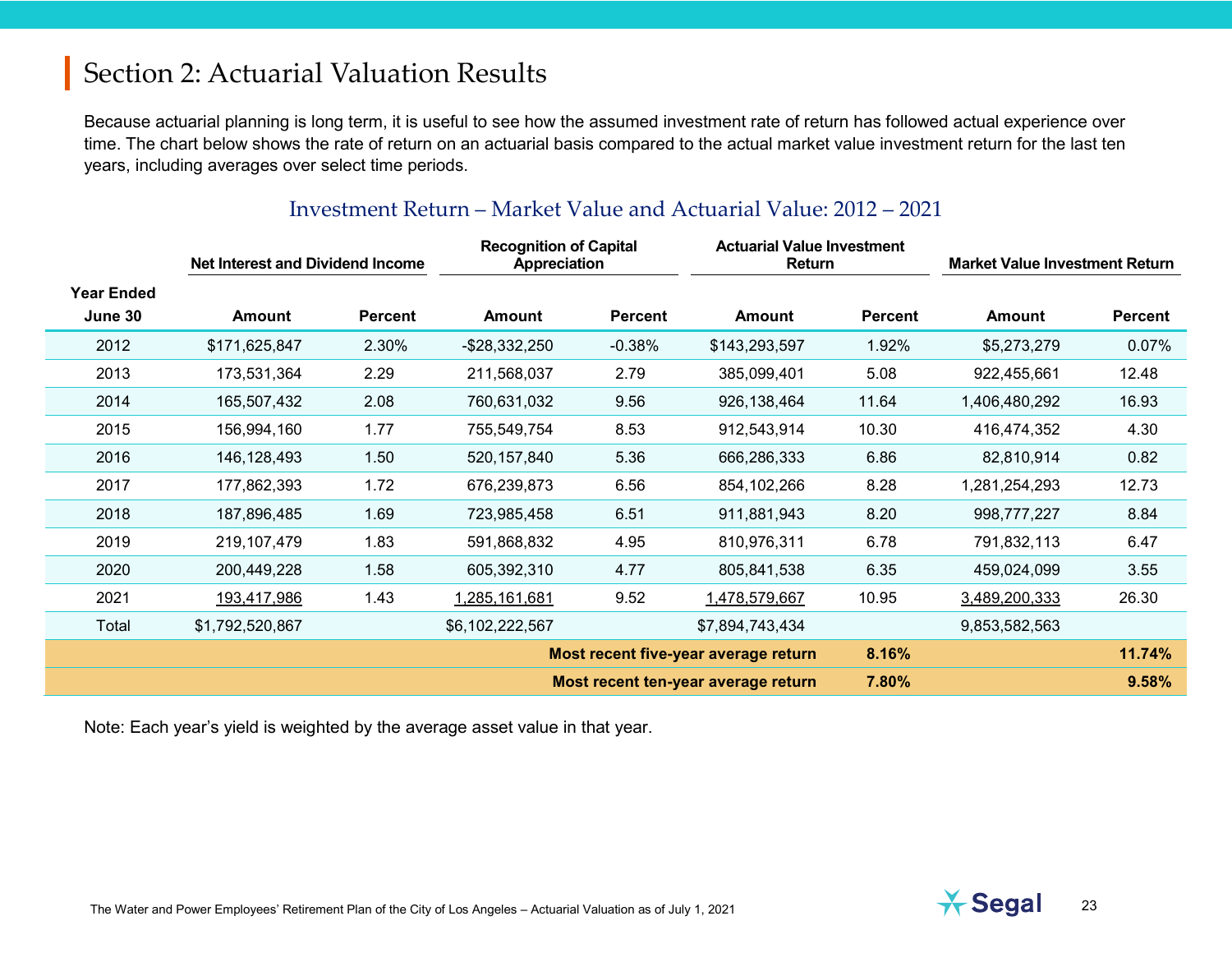*Section 2, Subsection B* described the actuarial asset valuation method that gradually recognizes fluctuations in the market value rate of return. The goal of this is to stabilize the actuarial rate of return and to produce more level pension plan costs.

#### Market and Actuarial Rates of Return for Years Ended June 30, 2007 – 2021



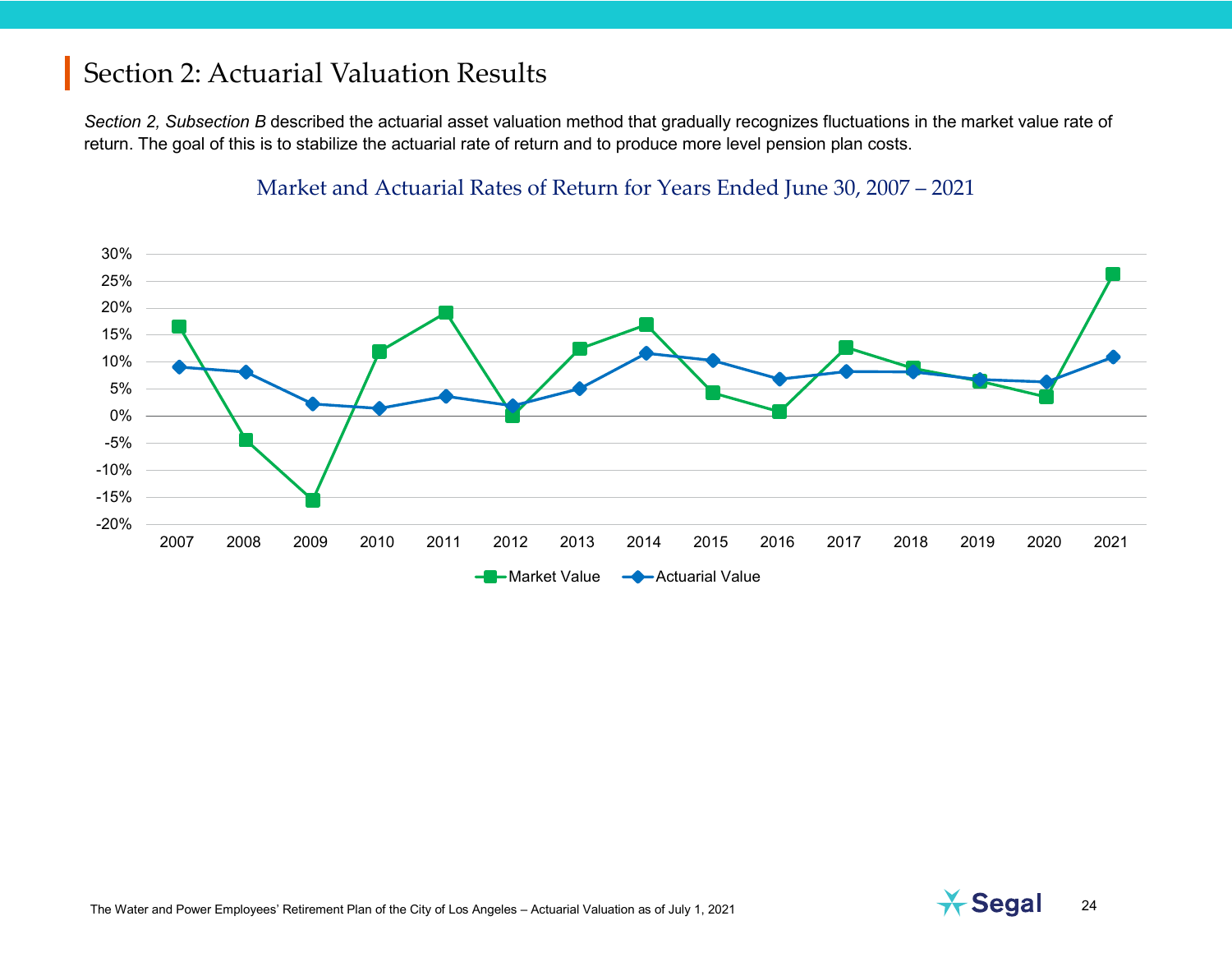### **Contributions**

Contributions for the year ended June 30, 2021 totaled \$502.3 million, compared to the projected amount of \$499.1 million. This resulted in a gain of \$3.2 million for the year, when adjusted for timing. The \$3.2 million contribution gain includes \$36.2 million member contributions to Additional Annuity Program and a \$33.0 million contribution loss due to actual contributions less than expected for the Retirement Plan, both adjusted for interest to the end of the year.

### **Non-Investment Experience**

There are other differences between the expected and the actual experience that appear when the new valuation is compared with the projections from the previous valuation. These include:

- the extent of turnover among participants,
- retirement experience (earlier or later than projected),
- mortality (more or fewer deaths than projected),
- salary increases (greater or smaller than projected),
- service increases (greater or smaller than projected),
- cost-of-living adjustments (COLAs) higher or lower than anticipated, and
- increase in liability due to Additional Annuity Program contributions.

The net gain from this other experience for the year ended June 30, 2021 amounted to \$62.3 million, which is 0.42% of the Actuarial Accrued Liability. This gain was mainly due to higher than expected mortality and smaller than expected individual salary increases for actives, offset to some extent by higher than expected COLA increases for retirees and beneficiaries. See *Subsection E* for a detailed development of the Unfunded Actuarial Accrued Liability.

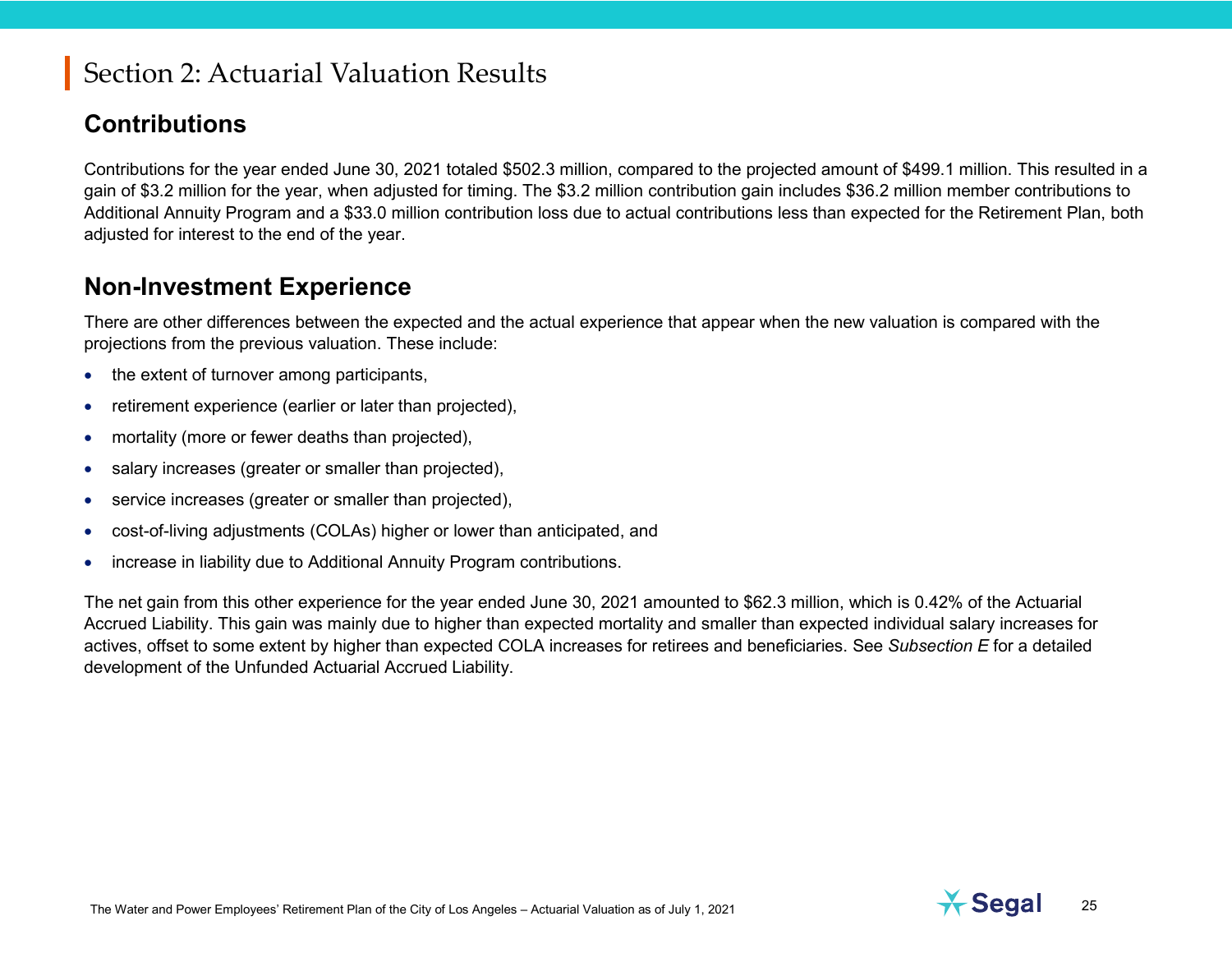# **D. Other Changes in the Actuarial Accrued Liability**

### **Actuarial Assumptions**

- There were no changes in actuarial assumptions since the prior valuation.
- Details on actuarial assumptions and methods are in *Section 4, Exhibit 1.*

### **Plan Provisions**

- There were no changes in plan provisions since the prior valuation.
- A summary of plan provisions is in *Section 4, Exhibit 2*.

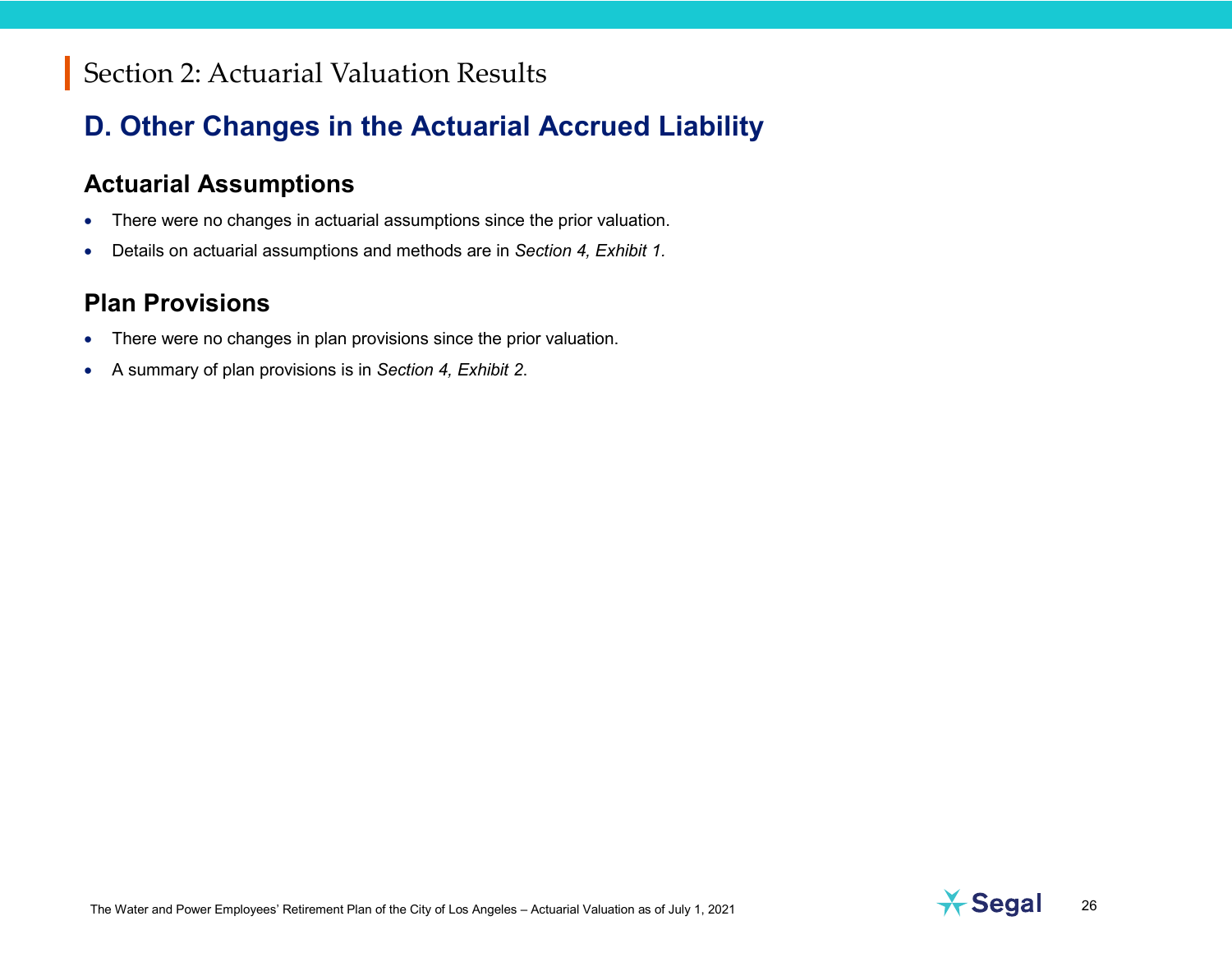### **E. Development of Unfunded Actuarial Accrued Liability**

#### <span id="page-26-2"></span><span id="page-26-1"></span><span id="page-26-0"></span>Development for Year Ended June 30, 2021

| 1            | <b>Unfunded Actuarial Accrued Liability at beginning of year</b>   |                | \$879,228,957  |
|--------------|--------------------------------------------------------------------|----------------|----------------|
| $\mathbf{2}$ | Total Normal cost at beginning of year                             |                | 275,365,595    |
| 3            | Expected employer and employee contributions                       |                | -499, 147, 854 |
| 4            | Interest                                                           |                |                |
|              | a. For whole year on $1 + 2$                                       | 80,821,618     |                |
|              | b. For half year on 3                                              | $-17,470,175$  |                |
|              | c. Total interest                                                  |                | 63,351,443     |
| 5            | Expected Unfunded Actuarial Accrued Liability at end of year       |                | \$718,798,141  |
| 6            | Changes due to:                                                    |                |                |
|              | a. Investment return higher than expected (after asset smoothing)  | -\$533,691,783 |                |
|              | b. Actual contributions less than expected in item $31$            | 32,986,940     |                |
|              | c. Member contributions to Additional Annuity Program <sup>2</sup> | $-36,220,990$  |                |
|              | d. Individual salary increases lower than expected                 | $-46,547,418$  |                |
|              | e. Higher than expected mortality                                  | $-69,913,935$  |                |
|              | 2020 COLA increases higher than expected<br>f.                     | 20,630,469     |                |
|              | Other experience loss <sup>3</sup><br>q.                           | 33,520,367     |                |
|              | Total changes                                                      |                | -599,236,350   |
| 7            | Unfunded Actuarial Accrued Liability at end of year                |                | \$119,561,791  |

Note: The sum of items 6d through 6g equals the "Net gain from other experience" shown in *Section 2, Subsection C.*



<sup>&</sup>lt;sup>1</sup> Primarily due to actual covered payroll for 2020-2021 lower than the payroll projected in the July 1, 2020 valuation. Includes member contributions toward service purchases. The increase in liability due to service purchases is included in *(6g) Other experience loss*.

<sup>&</sup>lt;sup>2</sup> The offsetting increase in liability due to member contributions to Additional Annuity Program is included in *(6g) Other experience loss*.

<sup>&</sup>lt;sup>3</sup> Includes effect of differences in actual versus expected experience for service purchases, disability, termination and retirement, as well as increases in liability from member contributions to Additional Annuity Program.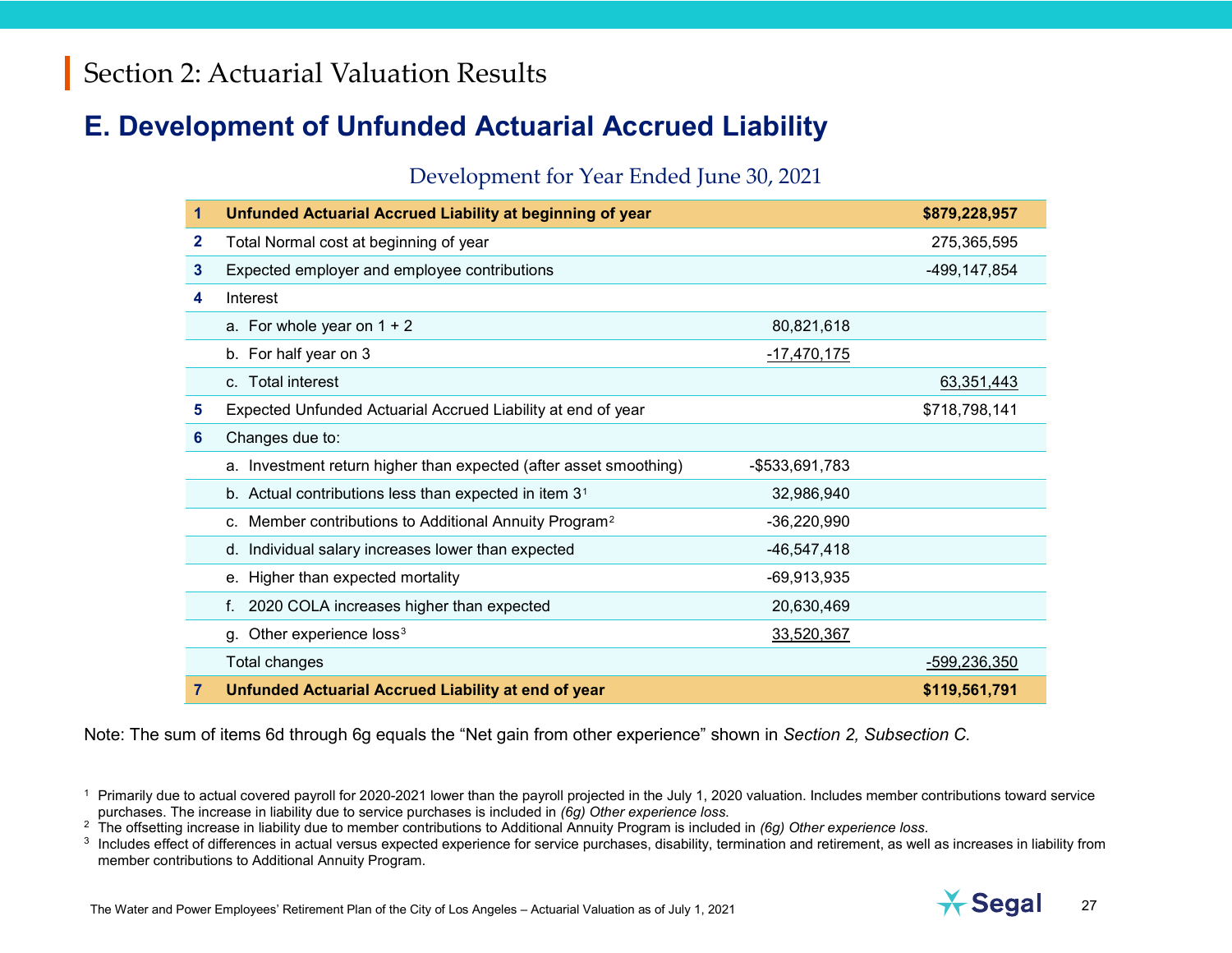### <span id="page-27-0"></span>**F. Required Contribution**

The required Department contribution is equal to (a) the employer Normal Cost and (b) the amortization of the Unfunded or Overfunded Actuarial Accrued Liability. For this year, amortization bases were created for the actuarial gain during the plan year ending June 30, 2021. This produces a net total amortization charge of \$126,548,535.

Under the current funding policy, the Department's required contribution rate decreased as a percentage of pay. This was mainly the result of the investment return on an actuarial value basis being higher than assumed, the 2006 UAAL amortization layer becoming fully amortized, and more participant deaths than expected.

The Board sets the funding policy used to calculate the required contribution based on layered amortization periods. See *Section 4, Exhibit 1* for further details on the elements of the funding policy.

The contribution requirements as of July 1, 2021 are based on the data previously described, the actuarial assumptions and Plan provisions described in Section 4, including all changes affecting future costs adopted at the time of the actuarial valuation, actuarial gains and losses, and changes in the actuarial assumptions.

The chart below shows the required Department contribution for the total Plan. At the end of this subsection, the development of the aggregate required contribution is shown, along with similar information for Tier 1 and Tier 2 separately.

#### Aggregate Required Contribution for Year Beginning July 1, 2021

|              |                                                                         | Amount          | % of Payroll |
|--------------|-------------------------------------------------------------------------|-----------------|--------------|
|              | Total normal cost                                                       | \$277,243,581   | 22.48%       |
| $\mathbf{2}$ | Expected employee contributions                                         | 93,492,251      | 7.58%        |
| 3            | Employer normal cost: 1 - 2                                             | \$183,751,330   | 14.90%       |
| 4            | Amortization of Unfunded Actuarial Accrued Liability                    | 126,548,535     | 10.26%       |
| 5            | Total required contribution: $3 + 4$ , adjusted for timing <sup>1</sup> | \$321,160,361   | 26.04%       |
| 6            | Projected compensation                                                  | \$1,233,265,179 |              |

 $1$  Required contributions are assumed to be paid at the middle of every year.

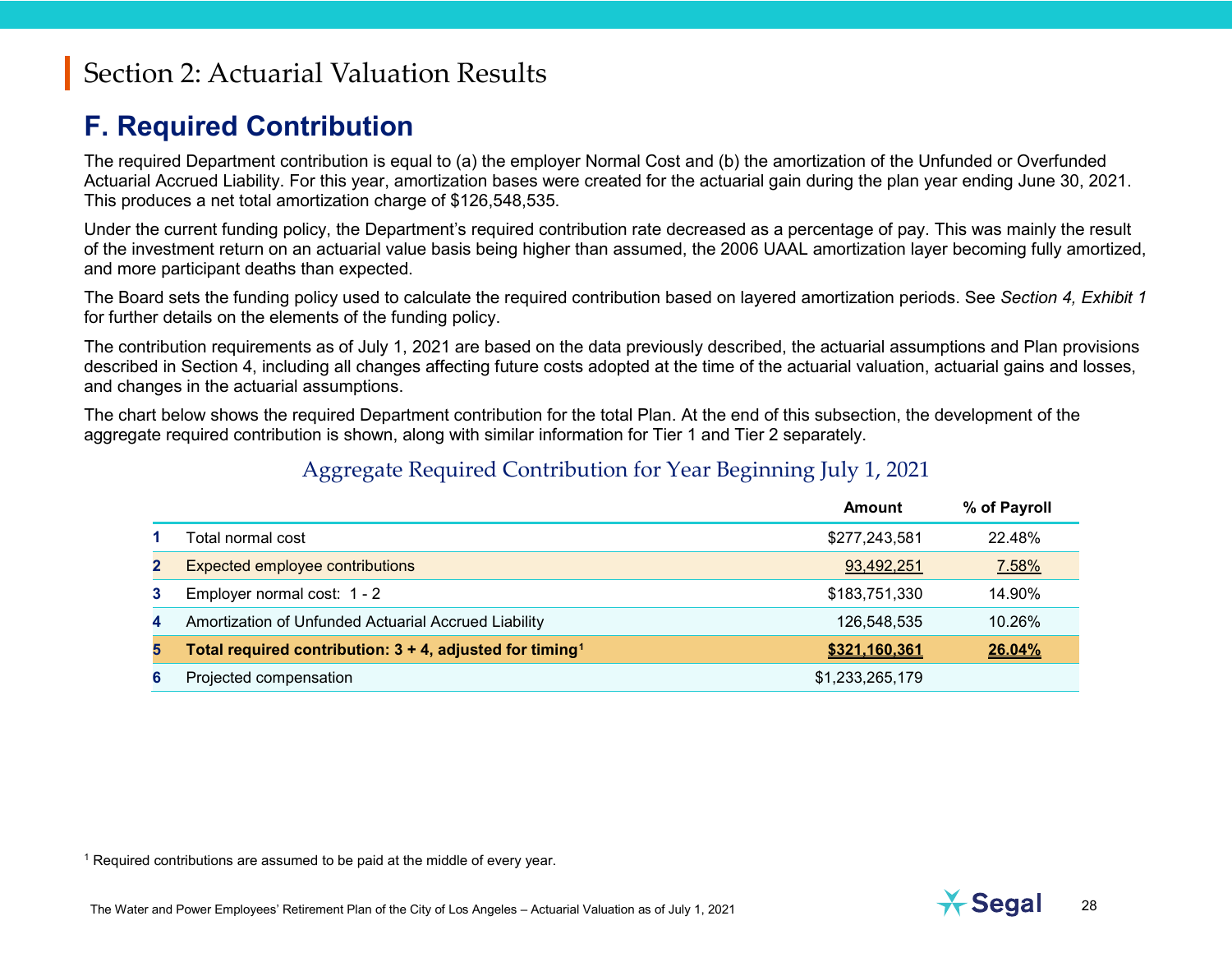### **Reconciliation of Aggregate Required Contribution Rate**

The chart below details the changes in the aggregate required employer contribution rate from the prior valuation to the current year's valuation.

### <span id="page-28-2"></span><span id="page-28-1"></span><span id="page-28-0"></span>Reconciliation of Aggregate Required Contribution Rate from July 1, 2020 to July 1, 2021

|    |                                                                                                   | <b>Contribution Rate</b> |
|----|---------------------------------------------------------------------------------------------------|--------------------------|
|    | Aggregate Required Contribution Rate as of July 1, 2020                                           | <b>33.55%</b>            |
| 2  | Effect of investment return higher than expected                                                  | -4.60%                   |
| 3  | Effect of actual contributions less than expected <sup>1</sup>                                    | 0.29%                    |
| 4  | Effect of member contributions to Additional Annuity Program <sup>2</sup>                         | $-0.31%$                 |
| 5  | Effect of individual salary increases lower than expected                                         | $-0.40%$                 |
| 6  | Effect of gains on mortality experience                                                           | $-0.60\%$                |
| 7  | Effect of 2020 COLA increases higher than expected                                                | 0.18%                    |
| 8  | Effect of changes in member demographics (including increase in Tier 2 membership) on Normal Cost | $-0.41%$                 |
| 9  | Effect of net other experience losses <sup>3</sup>                                                | 0.28%                    |
| 10 | Effect of increase in total payroll on UAAL amortization rate                                     | $-0.28%$                 |
| 11 | Effect of the 2006 UAAL layer becoming fully amortized                                            | $-1.66%$                 |
| 12 | Total change                                                                                      | $-7.51%$                 |
| 13 | Aggregate Required Contribution Rate as of July 1, 2021                                           | 26.04%                   |

<sup>1</sup> Primarily due to actual covered payroll for 2020-2021 lower than the payroll projected in the July 1, 2020 valuation. Includes member contributions toward service purchases. The increase in contribution rates due to service purchases is included in *(9) Effect of net other experience losses*.

<sup>2</sup> The offsetting increase in contribution rates due to member contributions to Additional Annuity Program is included in *(9) Effect of net other experience losses*.

<sup>3</sup> Includes effect of differences in actual versus expected experience for service purchases, disability, termination and retirement, as well as increases in contribution rates from member contributions to Additional Annuity Program.

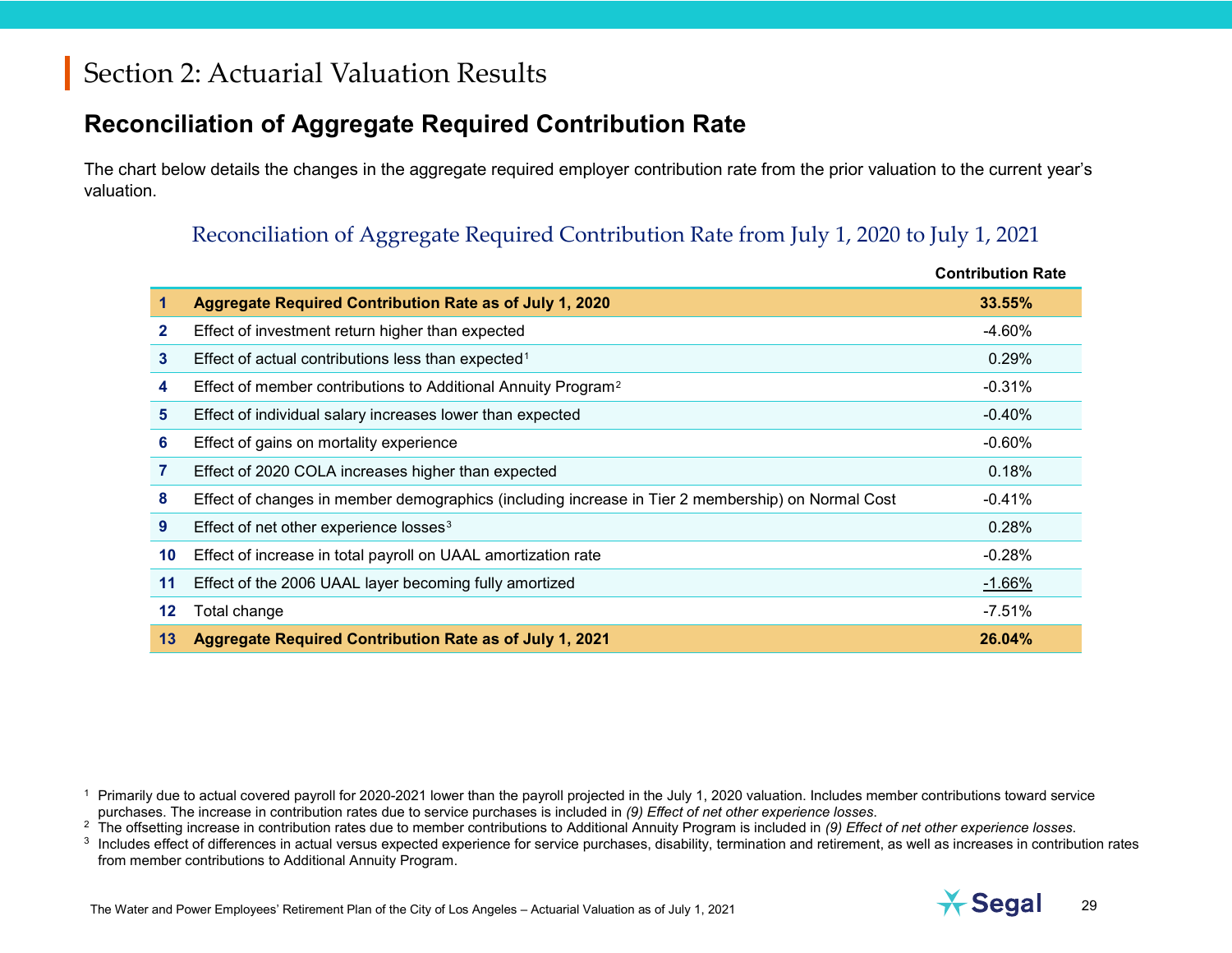### **Required Contribution**

### <span id="page-29-1"></span><span id="page-29-0"></span>Required Aggregate Contribution Rate for Year Beginning July 1

|              |                                                                         | 2021            |              | 2020            |              |
|--------------|-------------------------------------------------------------------------|-----------------|--------------|-----------------|--------------|
|              | All Tiers Combined (Aggregate)                                          | Amount          | % of Payroll | Amount          | % of Payroll |
|              | <b>Total Normal Cost</b>                                                | \$277,243,581   | 22.48%       | \$275,365,595   | 22.72%       |
| $\mathbf{2}$ | Expected employee contributions                                         | 93,492,251      | 7.58%        | 89,971,967      | 7.42%        |
| 3            | Employer Normal Cost: 1 - 2                                             | \$183,751,330   | 14.90%       | \$185,393,628   | 15.30%       |
| 4            | <b>Actuarial Accrued Liability</b>                                      | 15,008,817,566  |              | 14,465,349,538  |              |
| 5.           | <b>Actuarial Value of Assets</b>                                        | 14,889,255,775  |              | 13,586,120,581  |              |
| 6            | Unfunded Actuarial Accrued Liability: 4 - 5                             | \$119,561,791   |              | \$879,228,957   |              |
|              | Amortization of Unfunded Actuarial Accrued Liability <sup>1</sup>       | \$126,548,535   | 10.26%       | \$207,454,992   | 17.12%       |
| 8            | Total required contribution: $3 + 7$ , adjusted for timing <sup>2</sup> | \$321,160,361   | 26.04%       | \$406,598,322   | 33.55%       |
| 9            | Projected compensation                                                  | \$1,233,265,179 |              | \$1,211,798,340 |              |

<sup>1</sup> The amortization of the UAAL in accordance with the funding policy is determined as the sum of the amortization amount from the separate UAAL amortization layers created in each valuation and amortized over a 15-year period. This amount is slightly greater than the UAAL of \$120 million as of July 1, 2021 as shown in item 6. <sup>2</sup> Required contributions are assumed to be paid at the middle of every year.

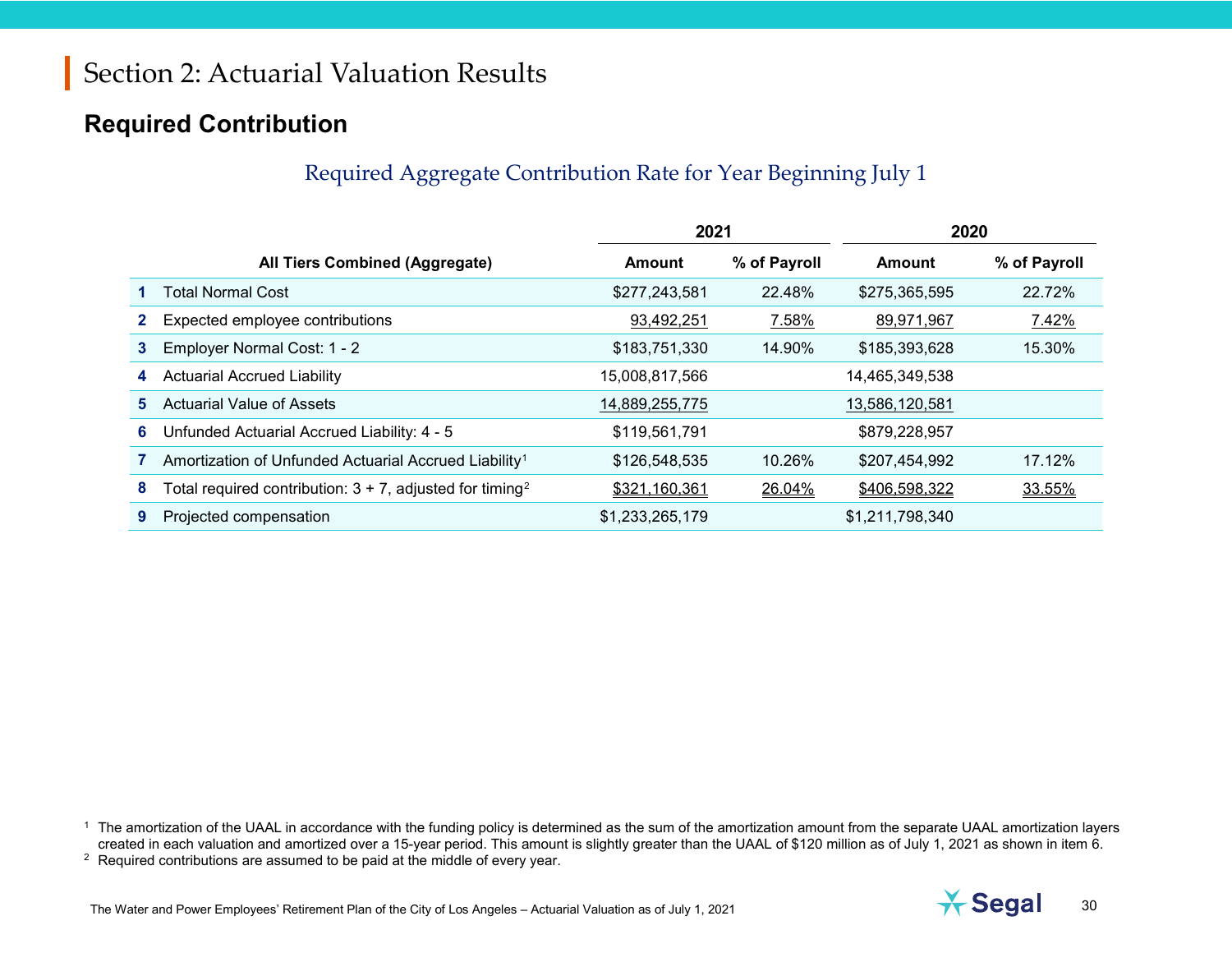### **Required Contribution (continued)**

#### <span id="page-30-1"></span><span id="page-30-0"></span>Required Tier 1 Contribution Rate for Year Beginning July 1

|              |                                                                         | 2021           |              | 2020              |              |
|--------------|-------------------------------------------------------------------------|----------------|--------------|-------------------|--------------|
|              | Tier 1                                                                  | <b>Amount</b>  | % of Payroll | Amount            | % of Payroll |
|              | Total Normal Cost                                                       | \$186,671,715  | 24.97%       | \$195,066,988     | 24.95%       |
| $\mathbf{2}$ | Expected employee contributions                                         | 45,618,014     | 6.10%        | 47,597,881        | 6.09%        |
| 3            | Employer Normal Cost: 1 - 2                                             | \$141,053,701  | 18.87%       | \$147,469,107     | 18.86%       |
| 4            | <b>Actuarial Accrued Liability</b>                                      | 14,564,030,506 |              | 14, 145, 395, 667 |              |
| 5.           | Amortization of Unfunded Actuarial Accrued Liability <sup>1</sup>       | 76,701,114     | 10.26%       | 133,845,460       | 17.12%       |
| 6            | Total required contribution: $3 + 5$ , adjusted for timing <sup>2</sup> | \$225,376,234  | 30.15%       | \$291,160,577     | 37.24%       |
|              | Employer match (110% of 2), adjusted for timing <sup>2</sup>            | \$51,936,109   | 6.95%        | \$54,190,188      | 6.93%        |
| 8            | Greater of employer match 7 or total required contribution 6            | \$225,376,234  | 30.15%       | \$291,160,577     | 37.24%       |
| 9            | Projected compensation                                                  | \$747,482,480  |              | \$781,826,000     |              |

The same UAAL contribution rate is charged to both Tier 1 and Tier 2.

<sup>2</sup> Required contributions are assumed to be paid at the middle of every year.

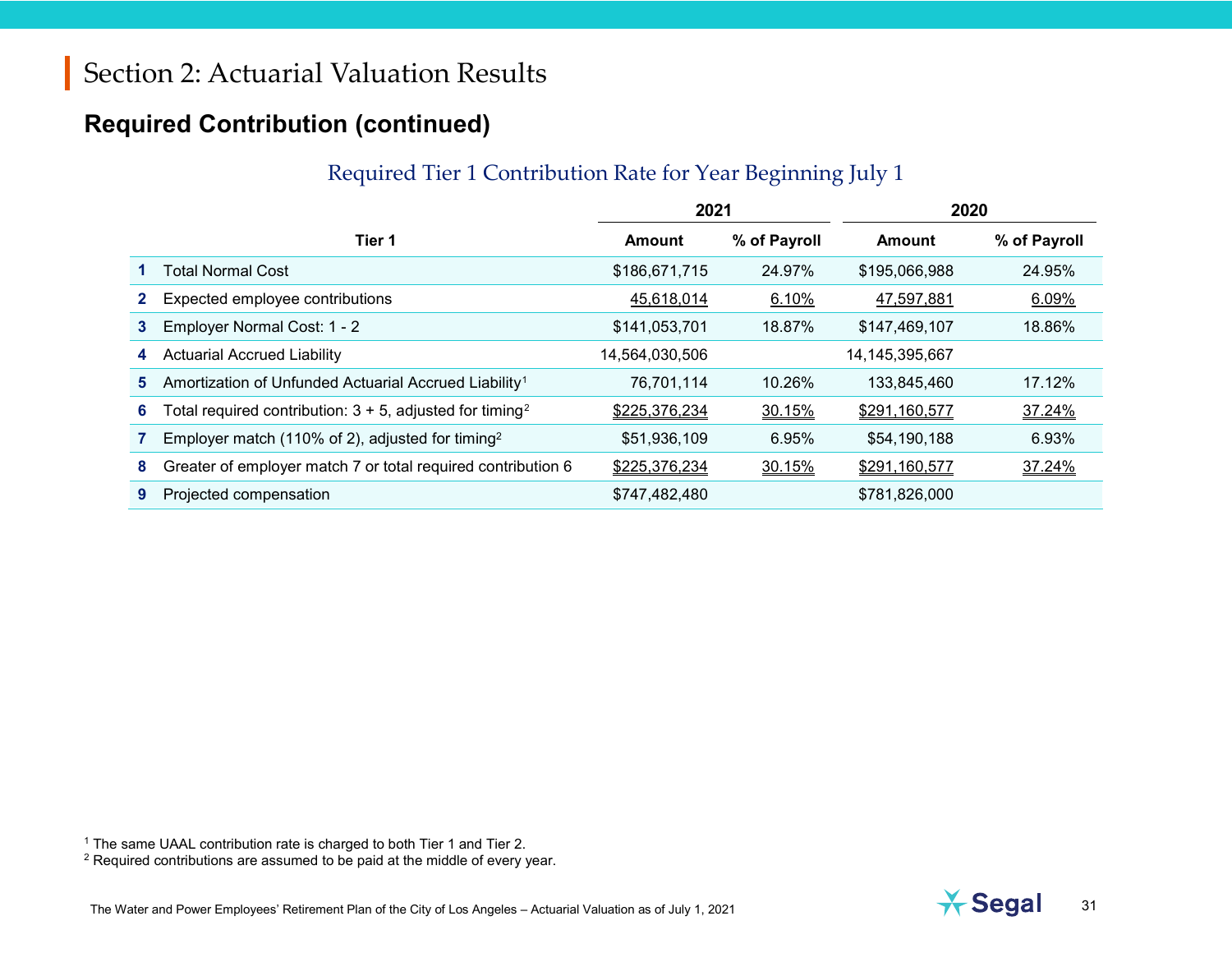### **Required Contribution (continued)**

#### <span id="page-31-1"></span><span id="page-31-0"></span>Required Tier 2 Contribution Rate for Year Beginning July 1

|              |                                                                         | 2021          |              | 2020          |              |
|--------------|-------------------------------------------------------------------------|---------------|--------------|---------------|--------------|
|              | Tier 2                                                                  | Amount        | % of Payroll | Amount        | % of Payroll |
|              | Total Normal Cost                                                       | \$90,571,866  | 18.64%       | \$80,298,607  | 18.68%       |
| $\mathbf{2}$ | Expected employee contributions                                         | 47,874,237    | 9.86%        | 42,374,086    | 9.86%        |
| 3            | Employer Normal Cost: 1 - 2                                             | \$42,697,629  | 8.78%        | \$37,924,521  | 8.82%        |
| 4            | <b>Actuarial Accrued Liability</b>                                      | 444,787,060   |              | 319,953,871   |              |
| 5.           | Amortization of Unfunded Actuarial Accrued Liability <sup>1</sup>       | 49,847,421    | 10.26%       | 73,609,532    | 17.12%       |
| 6            | Total required contribution: $3 + 5$ , adjusted for timing <sup>2</sup> | \$95,784,127  | 19.72%       | \$115,437,745 | 26.85%       |
|              | Projected compensation                                                  | \$485,782,699 |              | \$429,972,340 |              |



<sup>1</sup> The same UAAL contribution rate is charged to both Tier 1 and Tier 2.

<sup>&</sup>lt;sup>2</sup> Required contributions are assumed to be paid at the middle of every year.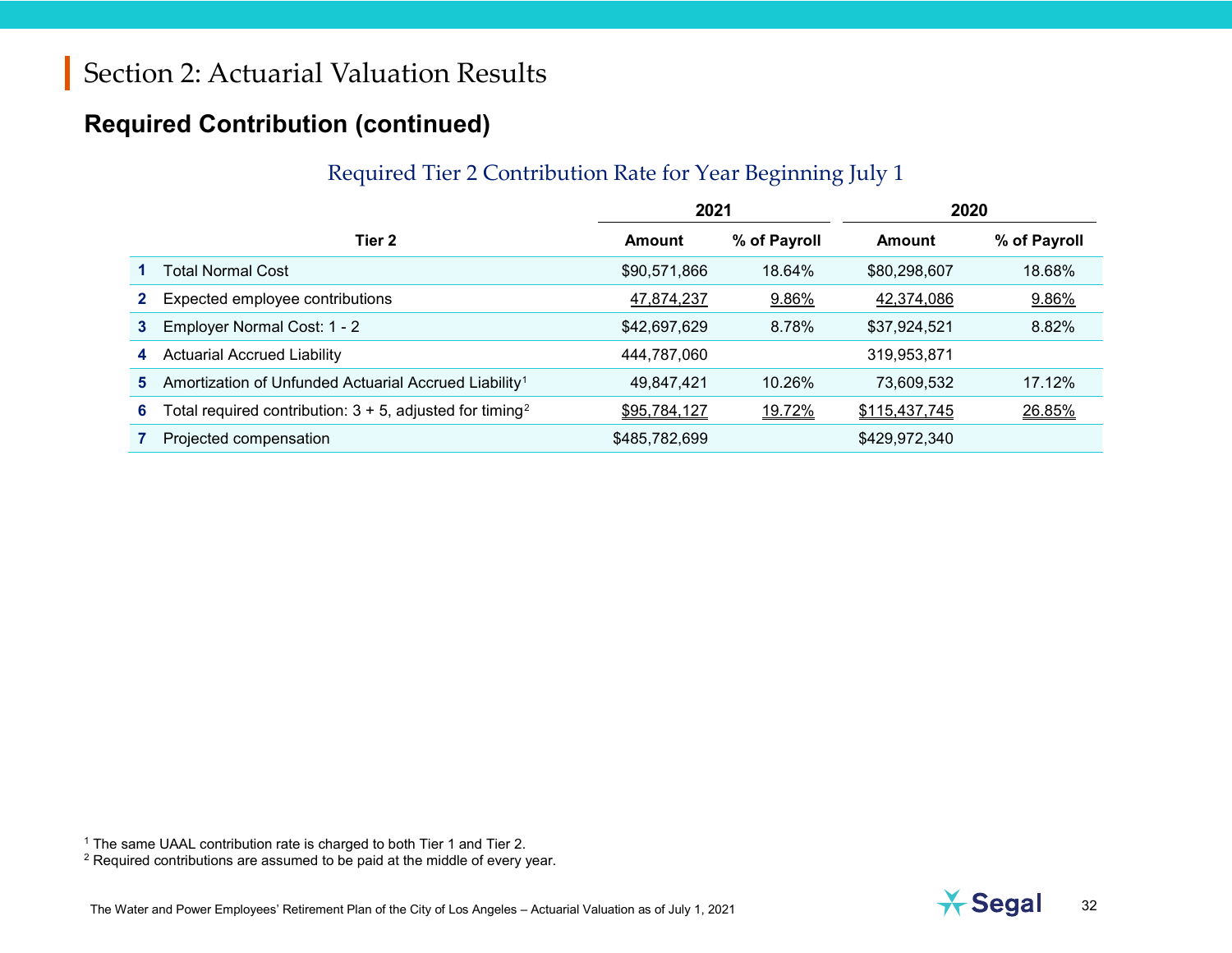### **G. Funded Status**

A commonly reported piece of information regarding the Plan's financial status is the funded ratio. These ratios compare the Market and Actuarial Value of Assets to the Actuarial Accrued Liability of the Plan. Higher ratios indicate a relatively well-funded plan while lower ratios may indicate recent changes to actuarial assumptions, funding of the plan below actuarial requirements, poor asset performance, or a variety of other causes.

The chart below depicts a history of the funded ratio for the Plan. The chart on the next page shows the Plan's schedule of funding progress for the last ten years.

The funded status measures shown in this valuation are appropriate for assessing the need for or amount of future contributions. However, they are not necessarily appropriate for assessing the sufficiency of Plan assets to cover the estimated cost of settling the Plan's benefit obligations. As the chart below shows, the measures are different depending on whether the Market or Actuarial Value of Assets is used.



#### Funded Ratio for Years Ended June 30, 2007 – 2021

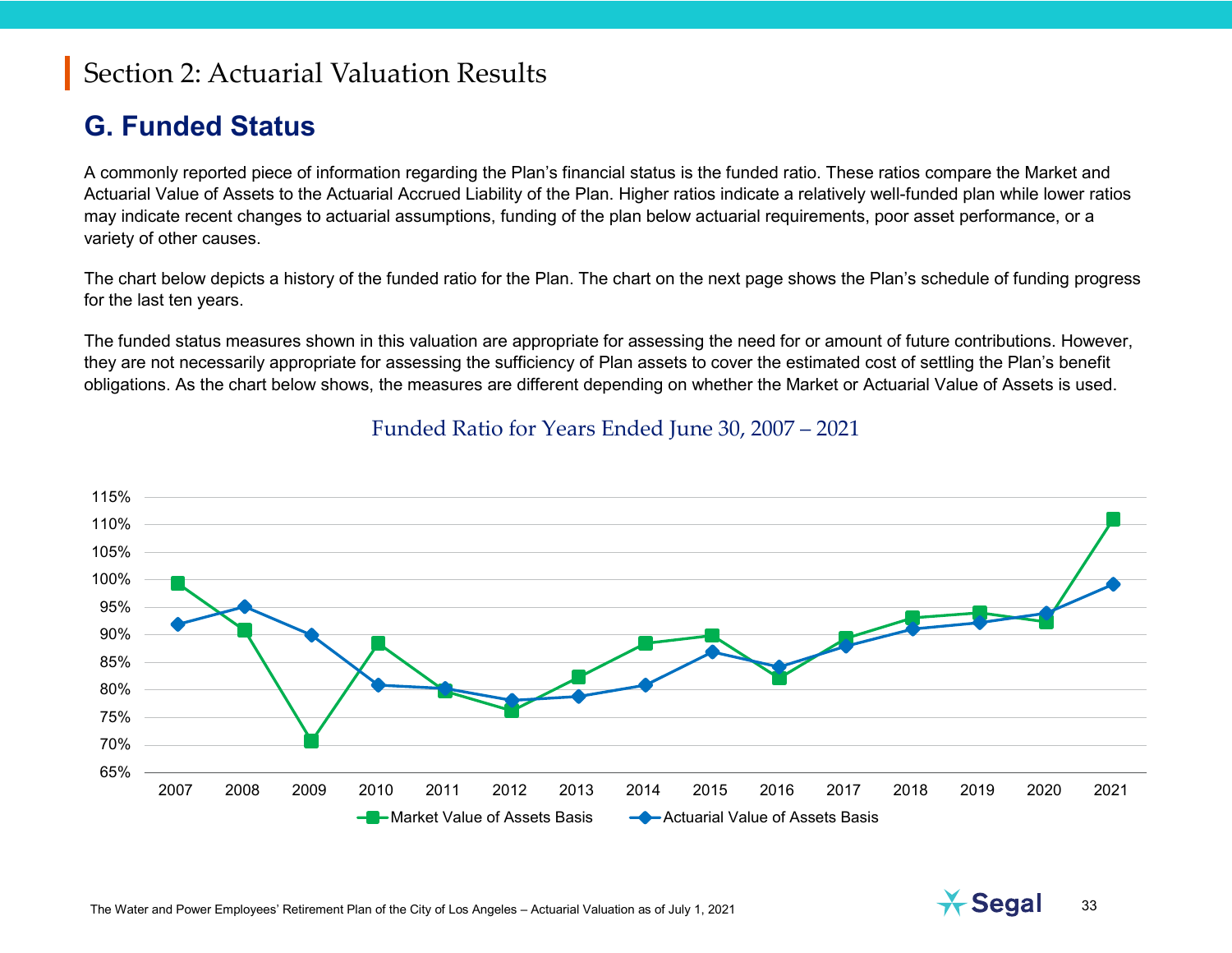### Schedule of Funding Progress for Years Ended June 30, 2012 – 2021

| <b>Actuarial</b><br><b>Valuation</b><br>Date as of<br>July 1 | <b>Actuarial Value</b><br>of Assets<br>(a) | <b>Actuarial</b><br><b>Accrued Liability</b><br>(AAL)<br>(b) | <b>Unfunded AAL</b><br>(UAAL)<br>$(b) - (a)$ | <b>Funded</b><br>Ratio (%)<br>(a) $I(b)$ | Projected<br><b>Covered Payroll</b><br>(c) | UAAL as a<br>Percentage of<br><b>Projected</b><br><b>Covered Payroll</b><br>$(\% )$<br>$[(b) - (a)] / (c)$ |
|--------------------------------------------------------------|--------------------------------------------|--------------------------------------------------------------|----------------------------------------------|------------------------------------------|--------------------------------------------|------------------------------------------------------------------------------------------------------------|
| 2012                                                         | \$7,573,885,754                            | \$9,692,602,852                                              | \$2,118,717,098                              | 78.14%                                   | \$886,539,366                              | 238.99%                                                                                                    |
| 2013                                                         | 7,958,487,587                              | 10,094,867,871                                               | 2,136,380,284                                | 78.84%                                   | 900,254,454                                | 237.31%                                                                                                    |
| 2014                                                         | 8,877,594,529                              | 10,975,550,617                                               | 2,097,956,088                                | 80.89%                                   | 900, 126, 274                              | 233.07%                                                                                                    |
| 2015                                                         | 9,750,343,300                              | 11,218,445,567                                               | 1,468,102,267                                | 86.91%                                   | 920,781,074                                | 159.44%                                                                                                    |
| 2016                                                         | 10,344,355,801                             | 12,289,229,001                                               | 1,944,873,200                                | 84.17%                                   | 928,888,680                                | 209.38%                                                                                                    |
| 2017                                                         | 11,133,708,386                             | 12,657,101,266                                               | 1,523,392,880                                | 87.96%                                   | 991,814,994                                | 153.60%                                                                                                    |
| 2018                                                         | 12,009,999,030                             | 13, 187, 542, 730                                            | 1,177,543,700                                | 91.07%                                   | 1,073,554,607                              | 109.69%                                                                                                    |
| 2019                                                         | 12,739,144,966                             | 13,811,956,483                                               | 1,072,811,517                                | 92.23%                                   | 1,141,875,615                              | 93.95%                                                                                                     |
| 2020                                                         | 13,586,120,581                             | 14,465,349,538                                               | 879,228,957                                  | 93.92%                                   | 1,211,798,340                              | 72.56%                                                                                                     |
| 2021                                                         | 14,889,255,775                             | 15,008,817,566                                               | 119,561,791                                  | 99.20%                                   | 1,233,265,179                              | 9.69%                                                                                                      |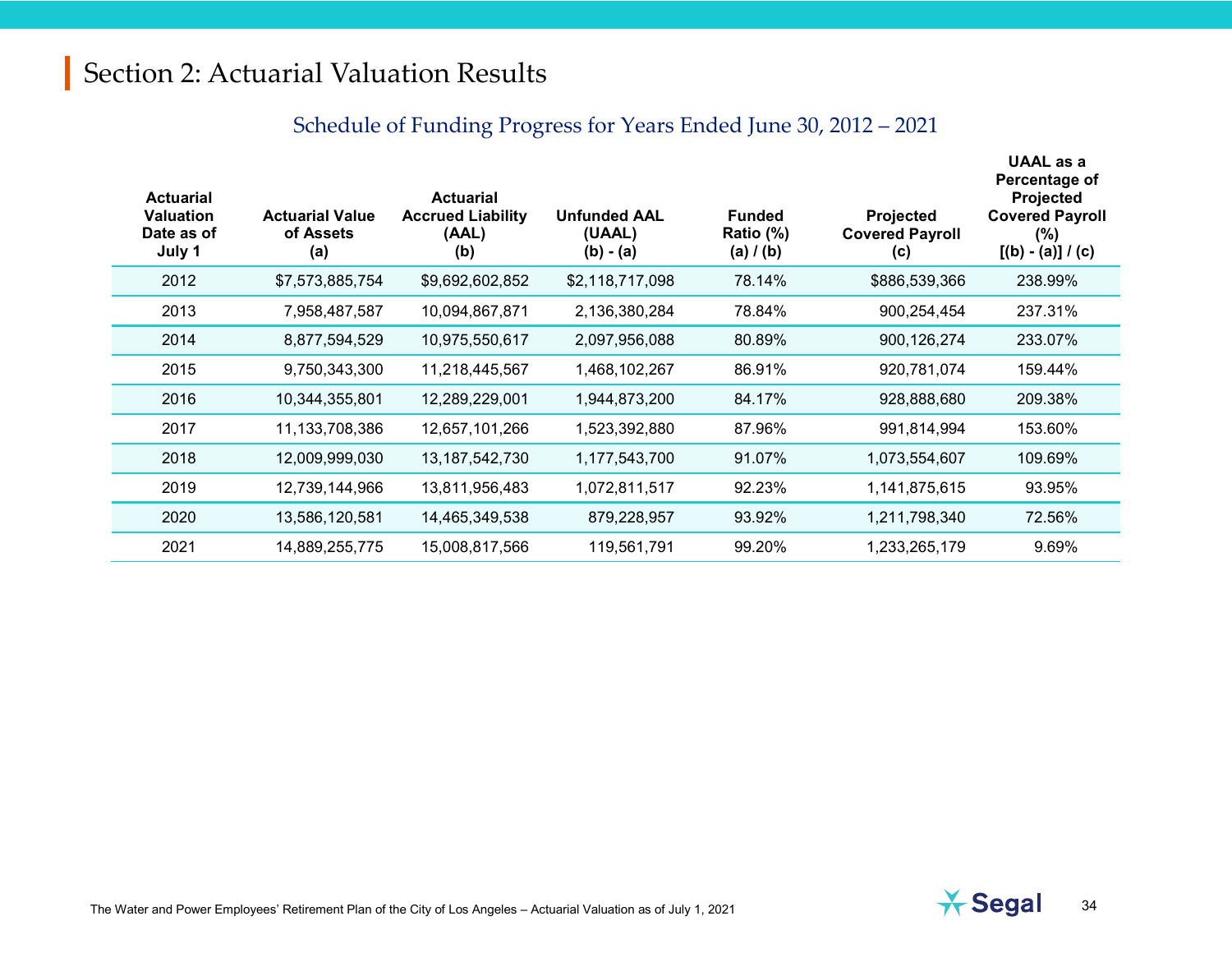### **H. Actuarial Balance Sheet**

An overview of the Plan's funding is given by an Actuarial Balance Sheet. In this approach, the amount and timing of all future payments that will be made by the Plan for current participants is determined first. Then these payments are discounted at the valuation interest rate to the date of the valuation, thereby determining the present value, referred to as the Actuarial Present Value of Future Benefits of the Plan.

Second, this Actuarial Present Value of Future Benefits is compared to the assets. The "assets" for this purpose include the net amount of assets already accumulated by the Plan, the present value of future member contributions, the present value of future Department Normal Cost contributions, and the present value of future Department amortization payments (or credits) for the Unfunded (or Overfunded) Actuarial Accrued Liability.

|                                                                   | <b>July 1, 2021</b> | <b>July 1, 2020</b> |
|-------------------------------------------------------------------|---------------------|---------------------|
| Actuarial Present Value of Future Benefits                        |                     |                     |
| • Present value of benefits for retired members and beneficiaries | \$8,889,505,418     | \$8,288,817,569     |
| • Present value of benefits for inactive vested members           | 243,126,270         | 239,490,619         |
| • Present value of benefits for active members                    | 8,945,047,642       | 8,948,084,129       |
| <b>Total Actuarial Present Value of Future Benefits</b>           | \$18,077,679,330    | \$17,476,392,317    |
| Current and future assets                                         |                     |                     |
| • Total Actuarial Value of Assets                                 | \$14,889,255,775    | \$13,586,120,581    |
| • Present value of future contributions by members                | 1,186,434,779       | 1,128,462,495       |
| • Present value of future employer contributions for:             |                     |                     |
| <b>Entry Age Normal Cost</b>                                      | 1,882,426,985       | 1,882,580,284       |
| Unfunded Actuarial Accrued Liability                              | 119,561,791         | 879,228,957         |
| <b>Total of Current and Future Assets</b>                         | \$18,077,679,330    | \$17,476,392,317    |

#### Actuarial Balance Sheet

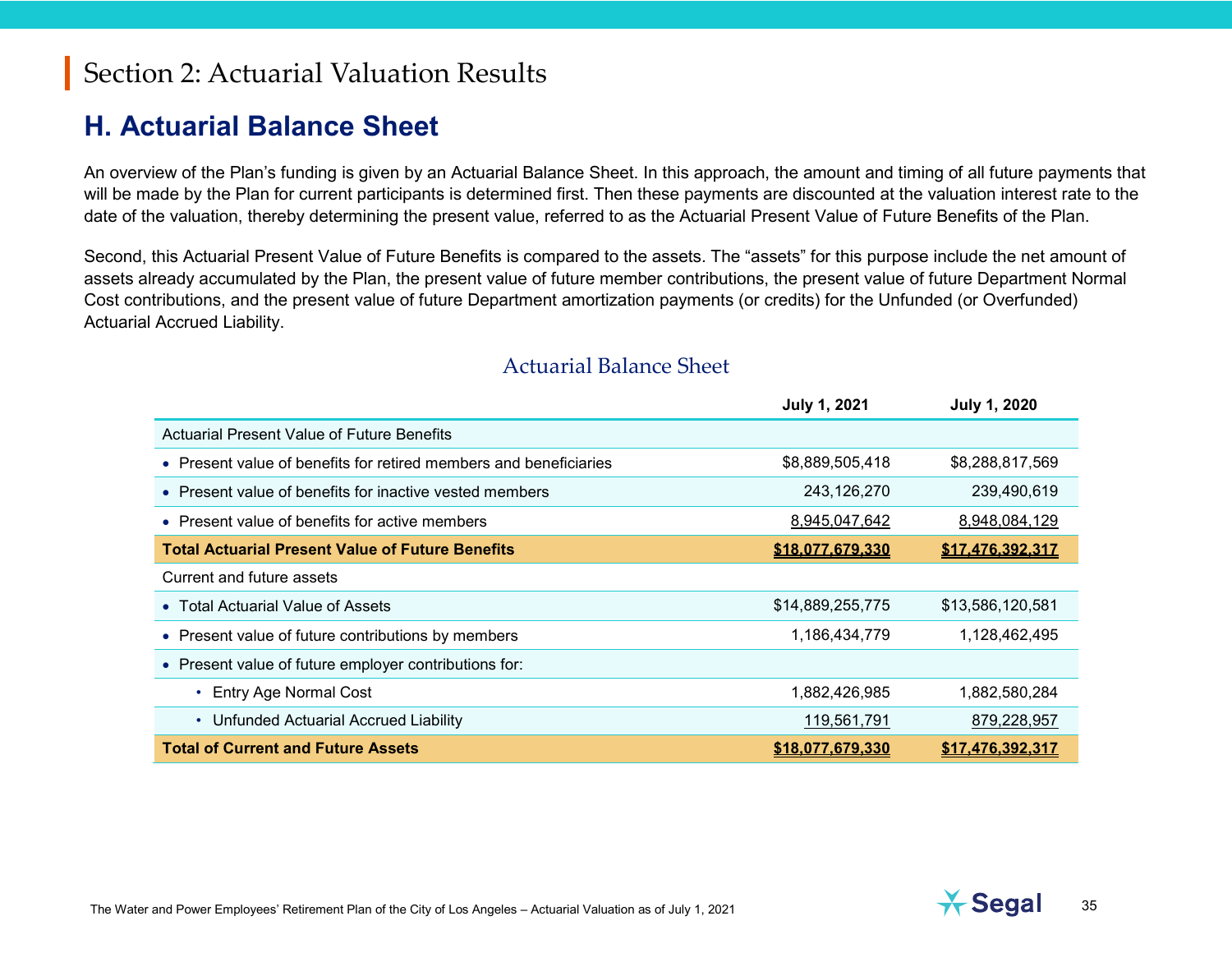### **I. Reserves and Designated Balances**

|   |                                                      | June 30, 2021    | June 30, 2020    |
|---|------------------------------------------------------|------------------|------------------|
|   | Reserve for retirement allowance for retired members | \$8,980,604,243  | \$8,502,400,614  |
|   | Contribution accounts:                               |                  |                  |
|   | <b>Members</b><br>a.                                 | 1,867,587,227    | 1,774,318,853    |
|   | Department of Water and Power<br>b.                  | (1,783,003,111)  | (1,638,256,434)  |
| 3 | <b>General Reserve</b>                               | 3,221,540,568    | 2,364,023,863    |
|   | Total                                                | \$12,286,728,927 | \$11,002,486,896 |

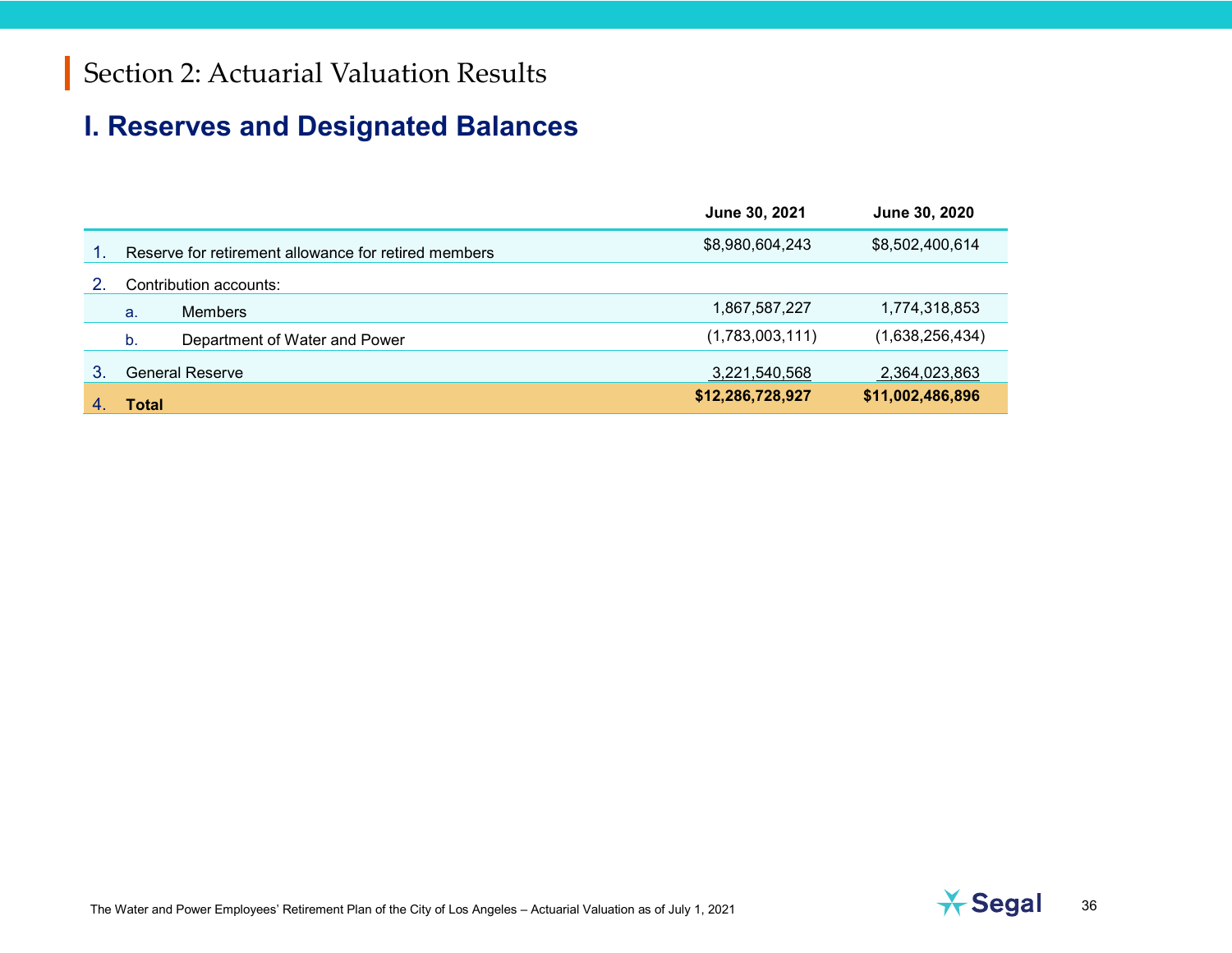#### **J. Adjusted Reserves**

Each year the Retirement Board adjusts its retired reserves to agree with the value calculated during the valuation. The following table presents the required transfers.

|     | <b>Adjusted Reserves</b>                                                | June 30, 2021   | June 30, 2020   |
|-----|-------------------------------------------------------------------------|-----------------|-----------------|
|     | Retired reserve balance                                                 | \$8,980,604,243 | \$8,502,400,614 |
|     | Actuarially computed present value                                      | 8,889,505,418   | 8,288,817,569   |
|     | Actuarial gain (loss): 1 - 2                                            | 91.098.825      | 213.583.045     |
| -4. | Transfer from (to) DWP contribution accounts to (from) retired reserves | (91,098,825)    | (213, 583, 045) |

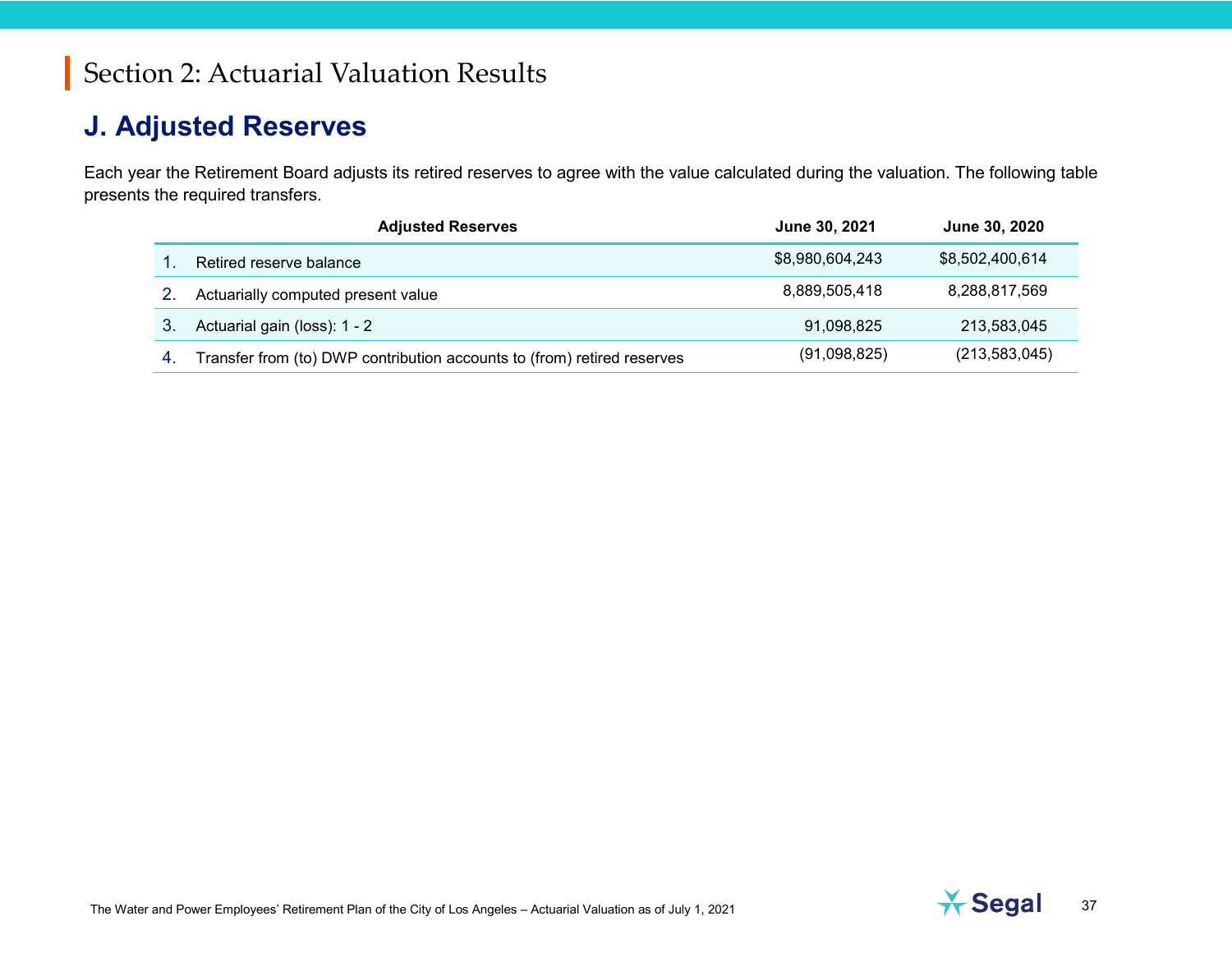#### **K. Volatility Ratios**

Retirement plans are subject to volatility in the level of required contributions. This volatility tends to increase as retirement plans become more mature.

The Asset Volatility Ratio (AVR), which is equal to the Market Value of Assets divided by total payroll, provides an indication of the potential contribution volatility for any given level of investment volatility. A higher AVR indicates that the plan is subject to a greater level of contribution volatility. This is a current measurement since it is based on the current level of assets.

The current AVR is about 13.5. This means that a 1% asset gain or loss (relative to the assumed investment return) translates to about 13.5% of one-year's payroll. Since actuarial gains and losses are amortized over 15 years, there would be a 1.4% of payroll decrease/(increase) in the required contribution for each 1% asset gain/(loss).

The Liability Volatility Ratio (LVR), which is equal to the Actuarial Accrued Liability divided by payroll, provides an indication of the longerterm potential for contribution volatility for any given level of investment volatility. This is because, over an extended period of time, the plan's assets should track the plan's liabilities. For example, if a plan is 50% funded on a market value basis, the liability volatility ratio would be double the asset volatility ratio and the plan sponsor should expect contribution volatility to increase over time as the plan becomes better funded.

The LVR also indicates how volatile contributions will be in response to changes in the Actuarial Accrued Liability due to actual experience or to changes in actuarial assumptions. The current LVR is about 12.2. This is about 10% lower than the AVR. Therefore, we would expect that contribution volatility will decrease over the long term.

The chart on the next page shows how the asset and liability volatility ratios have varied over time.

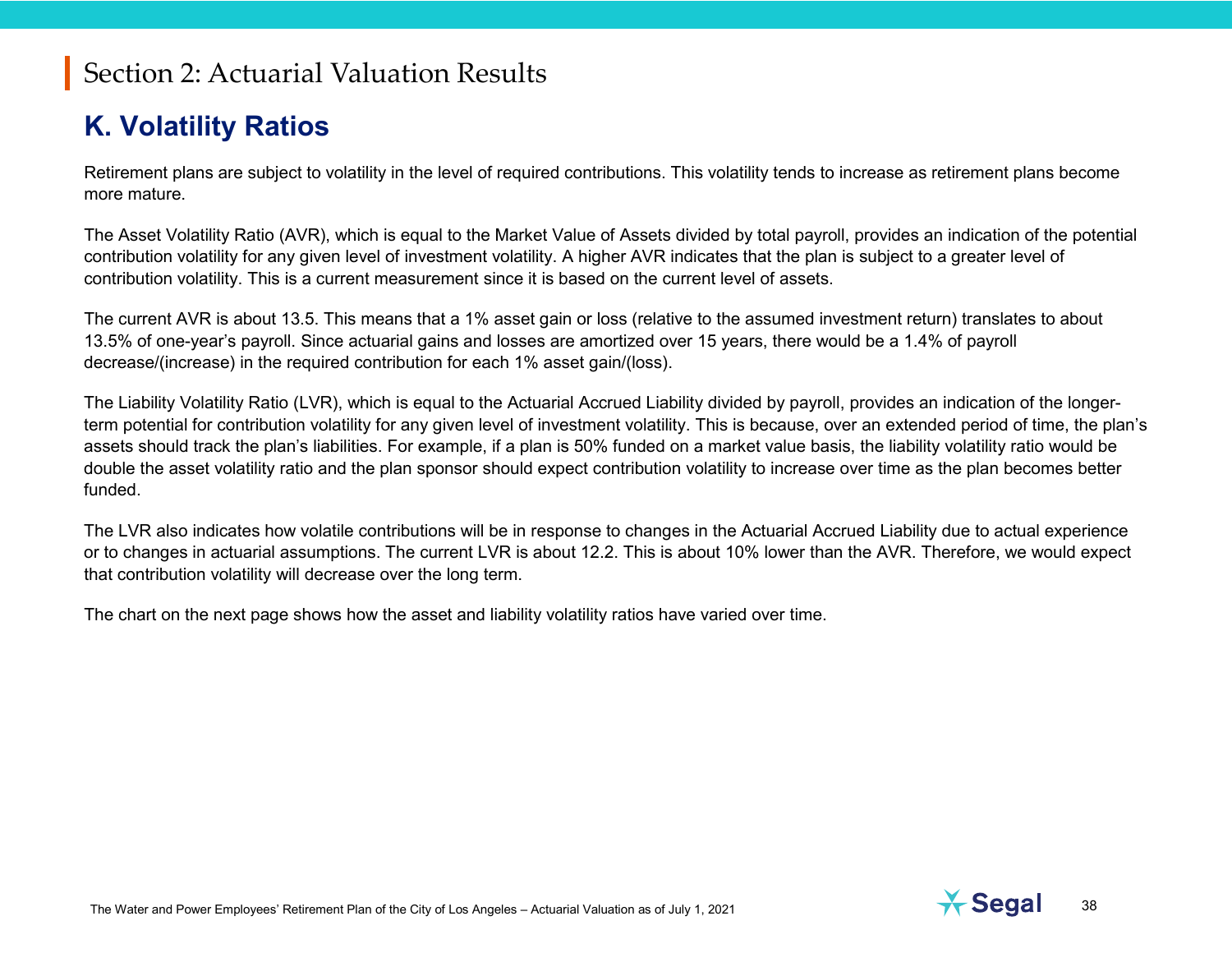#### Volatility Ratios for Years Ended June 30, 2012 – 2021

| <b>Year Ended June 30</b> | <b>Asset Volatility Ratio</b> | <b>Liability Volatility Ratio</b> |
|---------------------------|-------------------------------|-----------------------------------|
| 2012                      | 8.3                           | 10.9                              |
| 2013                      | 9.2                           | 11.2                              |
| 2014                      | 10.8                          | 12.2                              |
| 2015                      | 11.0                          | 12.2                              |
| 2016                      | 10.9                          | 13.2                              |
| 2017                      | 11.4                          | 12.8                              |
| 2018                      | 11.4                          | 12.3                              |
| 2019                      | 11.4                          | 12.1                              |
| 2020                      | 11.0                          | 11.9                              |
| 2021                      | 13.5                          | 12.2                              |

The Water and Power Employees' Retirement Plan of the City of Los Angeles – Actuarial Valuation as of July 1, 2021 **1999 10: 1, 2010** 39

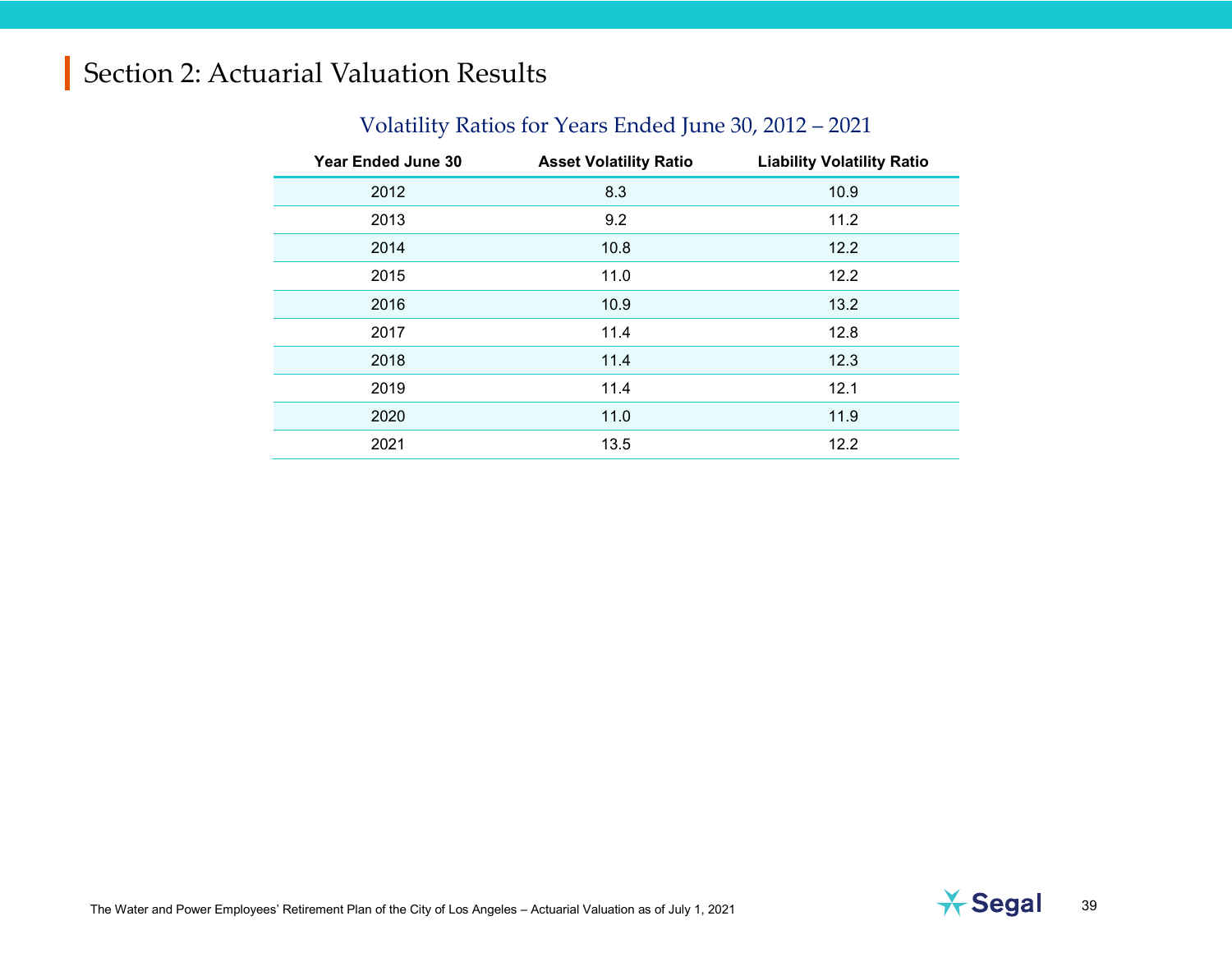#### **L. Risk Assessment**

Because the actuarial valuation results are dependent on a fixed set of assumptions and data as of a specific date, there is risk that emerging results may differ, perhaps significantly, as actual experience is fluid and will not exactly track current assumptions. This potential divergence may have a significant impact on the future financial condition of the plan.

This report does not contain a detailed analysis of the potential range of future measurements, but does include a concise discussion of some of the primary risks that may affect the Plan's future financial condition. We recommend a more detailed assessment of the risks to provide the Board with a better understanding of the risks inherent in the Plan that can inform both financial preparation and future decision making. This assessment would enable us to work with the Board to highlight and illustrate particular risks or potential future outcomes they may be interested in discussing and could include scenario testing, sensitivity testing, stress testing and stochastic modeling.

This section provides descriptions and basic assessments of the primary risks that are likely to have an ongoing influence on the Plan's financial condition, as well as a discussion of historical trends and maturity measures:

#### **Risk Assessments**

• Asset/Liability Mismatch Risk (the potential that future plan experience does not affect asset and liability values in the same way, causing them to diverge)

The most significant asset/liability mismatch risk to the Plan is investment risk, as discussed below. In fact, investment risk has the potential to impact asset/liability mismatch in two ways. The first mismatch is evident in annual valuations: when asset values deviate from assumptions they are typically independent from liability changes. The second mismatch can be caused when systemic asset deviations from assumptions may signal the need for an assumption change, which causes liability values and contribution rates to move in the opposite direction from any change in the expected experience of asset growth rates.

Asset/liability mismatch can also be caused by demographic assumption risk such as longevity, which affects liabilities but have no impact on asset levels. This risk is also discussed below.

• Investment Risk (the risk that investment returns will be different than expected)

The investment return assumption is a long-term, static assumption for valuation purposes even though in reality market experience can be quite volatile in any given year. That volatility can cause significant changes in the financial condition of the Plan, affecting both funded status and contribution rates. The inherent year-to-year volatility is reduced by smoothing through the actuarial value of assets, however investment experience can still have a sizable impact. As discussed in *Section 2, Subsection K*, *Volatility Ratios* on page 38, a 1% asset gain or loss (relative to the assumed investment return) translates to about 13.5% of one-year's payroll. Since actuarial gains

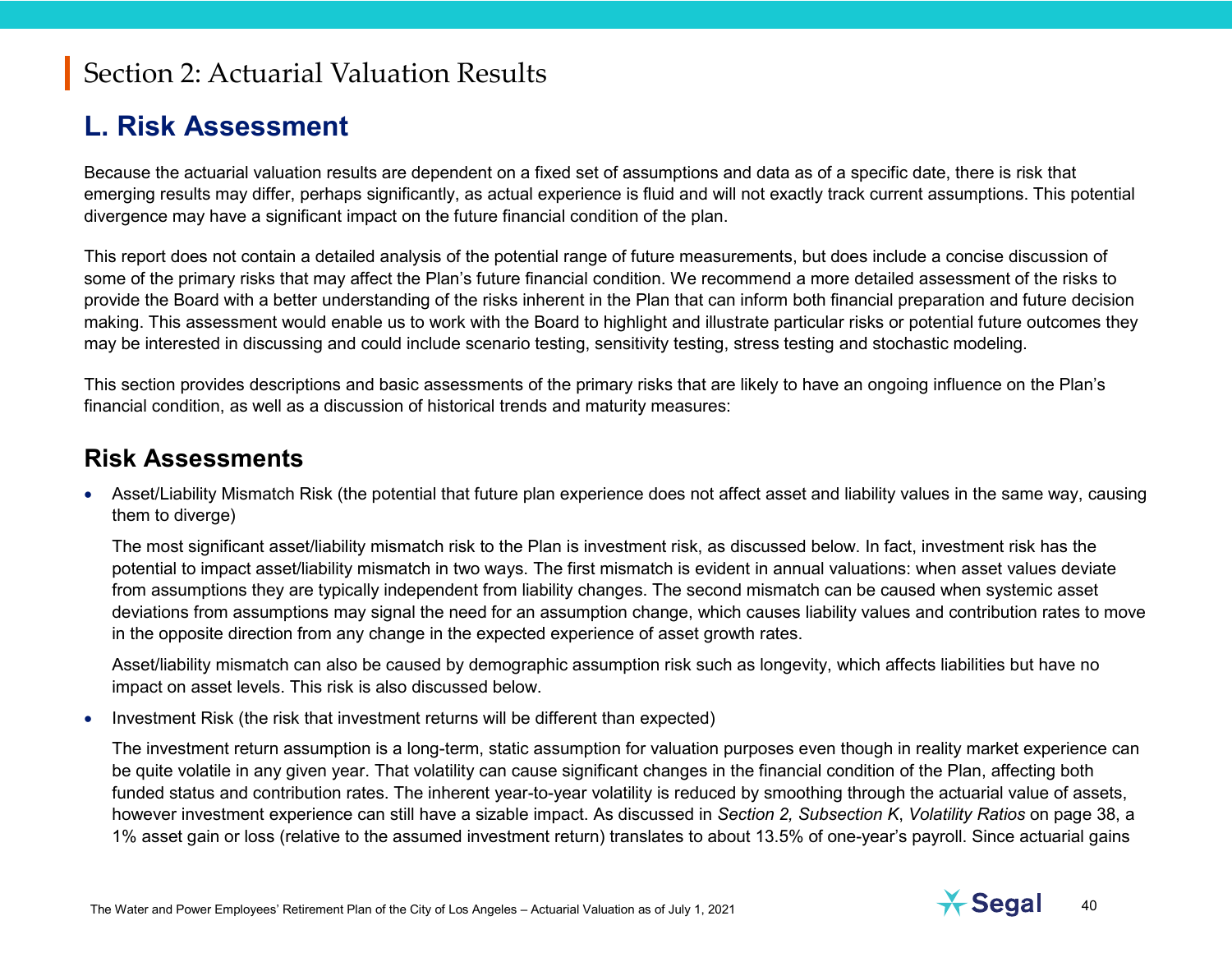and losses are amortized over 15 years, there would be a 1.4% of payroll decrease/(increase) in the required contribution for each 1% asset gain/(loss).

The year-by-year market value rate of return over the last 10 years has ranged from a low of 0.07% to a high of 26.30%.

• Longevity Risk (the risk that mortality experience will be different than expected)

The actuarial valuation includes current life expectancy assumptions and an expectation of future improvement in life expectancy, which are significant assumptions given the relatively long duration of liabilities for pension plans. Emerging plan experience that does not match these expectations will result in increases or decreases in the actuarially determined contribution over time. This risk can be reduced by using tables appropriate for the Plan (public experience tables) that are weighted by benefit levels, and by using generational mortality projections. Effective with the July 1, 2019 valuation, the Board has adopted benefit weighted mortality tables with the generational mortality projections.

• Other Risks

In addition to longevity, the valuation includes a variety of other assumptions that are unlikely to match future experience exactly. One example is projected salary scales over time. As salary is central to the determination of benefits paid in retirement, deviations from the projected salary scales could have a material impact on the benefits anticipated for each member. Examples of demographic assumptions include retirement and termination assumptions.

Some plans also carry significant contribution risk, defined as the potential for actual future contributions deviating from expected future contributions. However, the employer has a proven track-record of making the Actuarially Determined Contributions based on the Board's Actuarial Funding Policy, so contribution risk is minimal.

#### **Evaluation of Historical Trends**

Past experience can help demonstrate the sensitivity of key results to the Plan's actual experience. Over the past ten years:

- The funded percentage on the actuarial value of assets has increased from 78.1% to 99.2%. This is primarily due to contributions made to amortize the UAAL (i.e., amortizing each layer of UAAL over 15 years in level dollar amounts) and average investment returns over recent years higher than the assumption on a smoothed basis. For a more detailed history see the *Schedule of Funding Progress* in *Section 2, Subsection G* on page 34.
- The average geometric investment return over the last 10 years was 9.58% on a Market Value basis. This includes a high of 26.30% return and a low of 0.07%. The average over the last 5 years was 11.74%. For more details see the *Investment Return* table in *Section 2, Subsection C* on page 23.

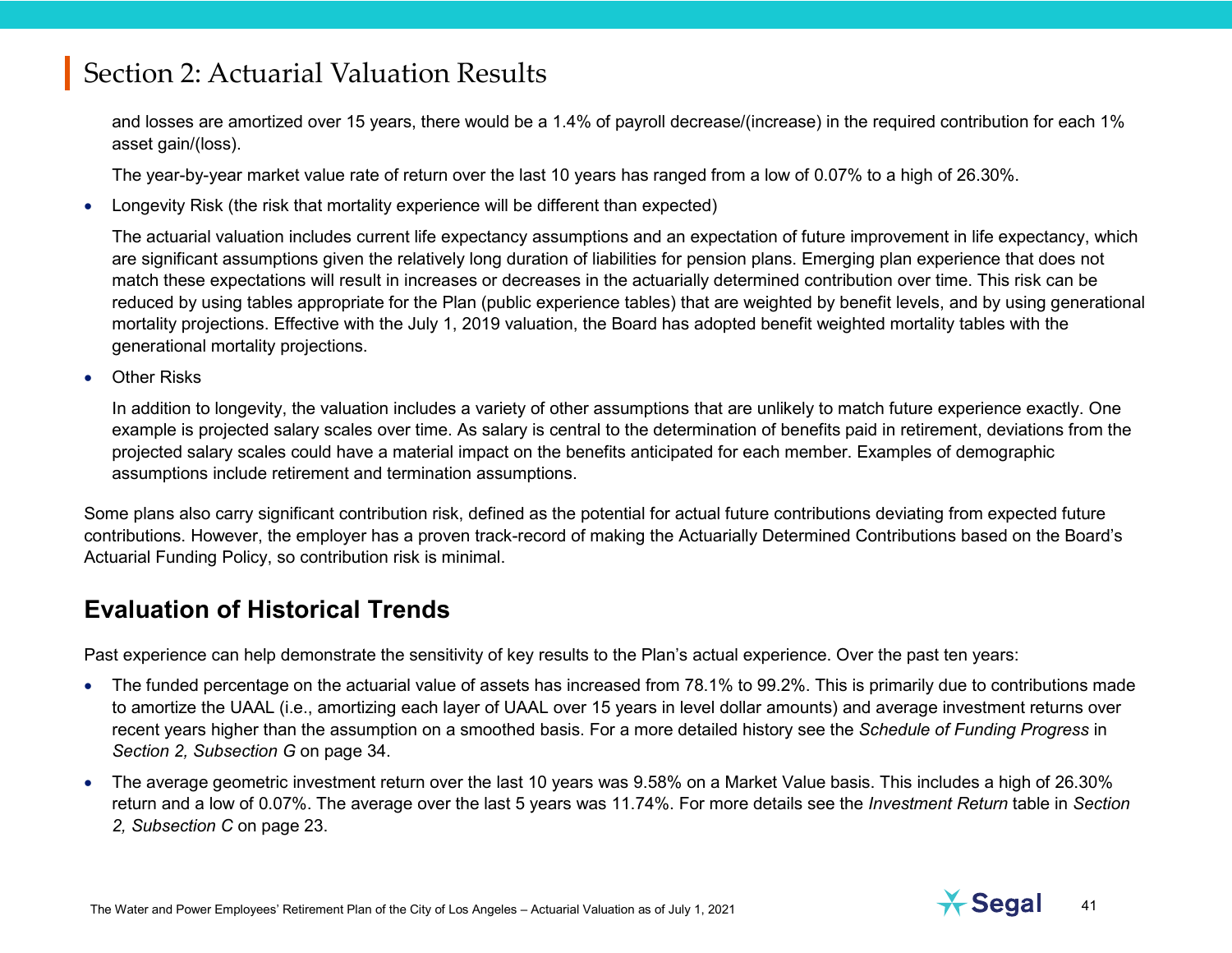- The primary source of new UAAL was the strengthening assumptions through multiple assumption changes. For example, the assumption change in 2016 changed the discount rate from 7.50% to 7.25% and updated mortality tables, adding \$723 million unfunded liability. The assumption change in 2019 changed the discount rate from 7.25% to 7.00% and updated mortality tables, adding \$9 million unfunded liability. For more details on unfunded liability changes see *Section 3, Exhibit G*, *Table of Amortization Bases* on page 53.
- The plan's funding policy effectively deals with these unfunded liabilities over time. This can be seen most clearly in *Section 3, Exhibit H*, *Projection of UAAL Balance and Payment* provided on pages 54 and 55.

#### **Maturity Measures**

In the last 10 years the ratio of members in pay status to active participants has decreased slightly from 0.95 to 0.90. This ratio has fluctuated between 0.88 and 0.99 during the last 10 years but has recently decreased due to increased hiring of active members. An increasing ratio indicates that the plan has grown in maturity over time. Unless there will be continued increases in hiring, this is to be expected, but also is informative for understanding plan sensitivity to particular risks. For more details see *Section 2, Subsection A*, *Member Population* table on page 14.

As pension plans mature, the cash needed to fulfill benefit obligations will increase over time. Therefore, cash flow projections and analysis should be performed to assure that the Plan's asset allocation is aligned to meet emerging pension liabilities. For the prior year, benefits paid were \$175 million more than contributions received. Plans with high levels of negative cash flows may have a need for a larger allocation to income generating assets, which can create a drag on investment return. However, this plan currently has a relatively low level of negative cash flows and is well funded (at a 99.2% funded ratio). The level of negative cash flows should continue be monitored as the employer contribution for UAAL amortization is projected to decrease when the plan gets closer to full funding. For more details on historical cash flows see the *Comparison of Contributions Made with Benefits* on page 18.

A further discussion of plan maturity measures and how they relate to changes in assets and liabilities is included in *Section 2, Subsection K, Volatility Ratios* section starting on page 38.

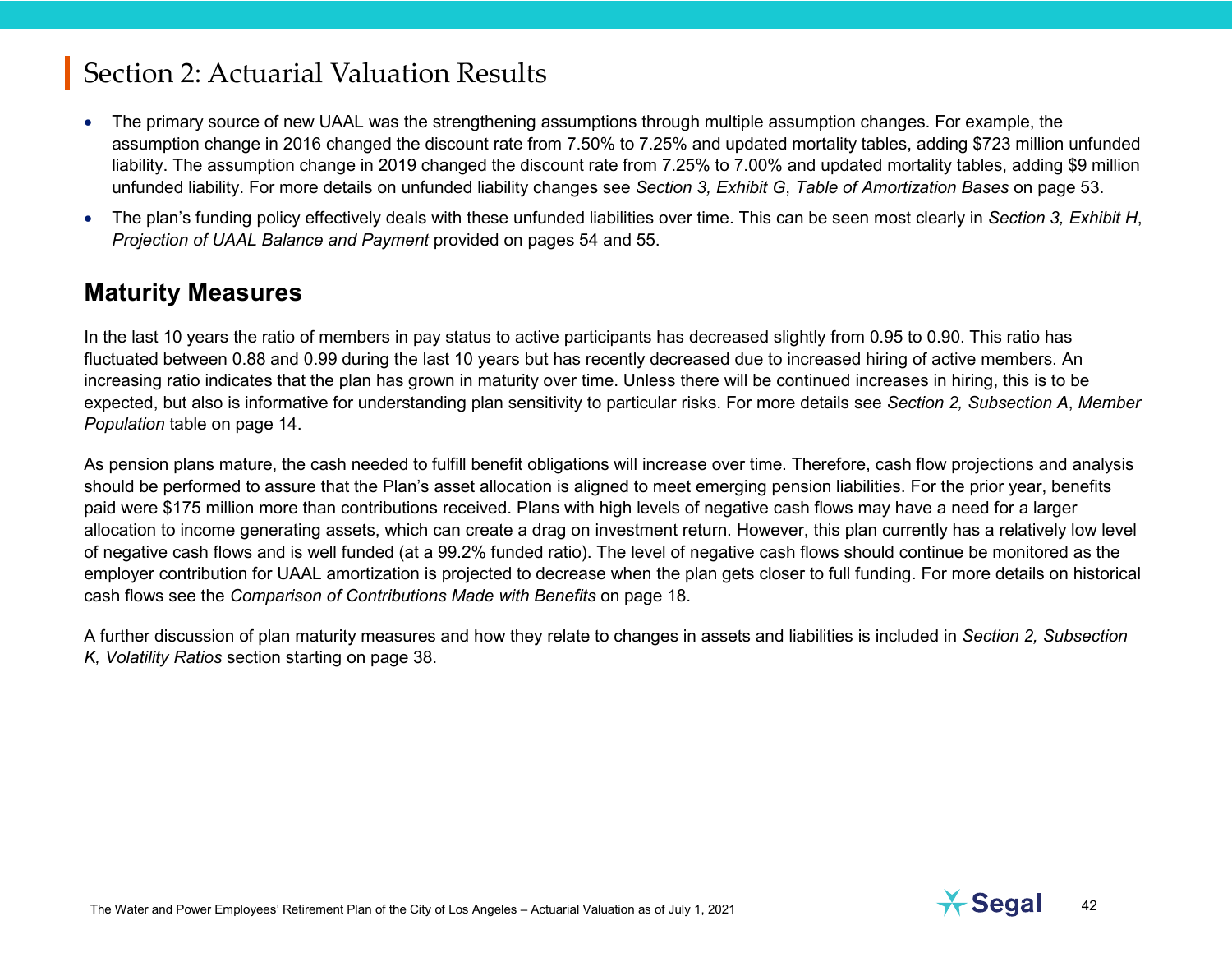#### **Exhibit A: Table of Plan Coverage**

#### <span id="page-42-0"></span>Total Plan

|                                     | <b>Year Ended July 1</b> | <b>Change From</b> |                   |
|-------------------------------------|--------------------------|--------------------|-------------------|
| Category                            | 2021                     | 2020               | <b>Prior Year</b> |
| <b>Active members in valuation:</b> |                          |                    |                   |
| • Number                            | 10,605                   | 10,778             | $-1.6%$           |
| • Average age                       | 46.7                     | 46.7               | 0.0               |
| • Average years of service          | 13.8                     | 13.9               | $-0.1$            |
| • Total projected compensation      | \$1,233,265,179          | \$1,211,798,340    | 1.8%              |
| • Average projected compensation    | 116,291                  | 112,433            | 3.4%              |
| • Account balances                  | 1,518,336,974            | 1,508,096,967      | 0.7%              |
| Inactive vested members:1           |                          |                    |                   |
| • Number                            | 1,708                    | 1,690              | 1.1%              |
| • Average age                       | 52.0                     | 51.7               | 0.3               |
| • Average account balances          | \$68,366                 | \$67,857           | 0.8%              |
| <b>Retired members:</b>             |                          |                    |                   |
| • Number in pay status              | 7,621                    | 7,472              | 2.0%              |
| • Average age                       | 72.7                     | 72.9               | $-0.2$            |
| • Average monthly benefit           | \$6,603                  | \$6,303            | 4.8%              |
| <b>Beneficiaries:</b>               |                          |                    |                   |
| • Number in pay status              | 1,943                    | 1,971              | $-1.4%$           |
| • Average age                       | 80.5                     | 80.7               | $-0.2$            |
| • Average monthly benefit           | \$3,929                  | \$3,714            | 5.8%              |

<sup>1</sup> Includes terminated members due a refund of member contributions and members receiving PTD benefits

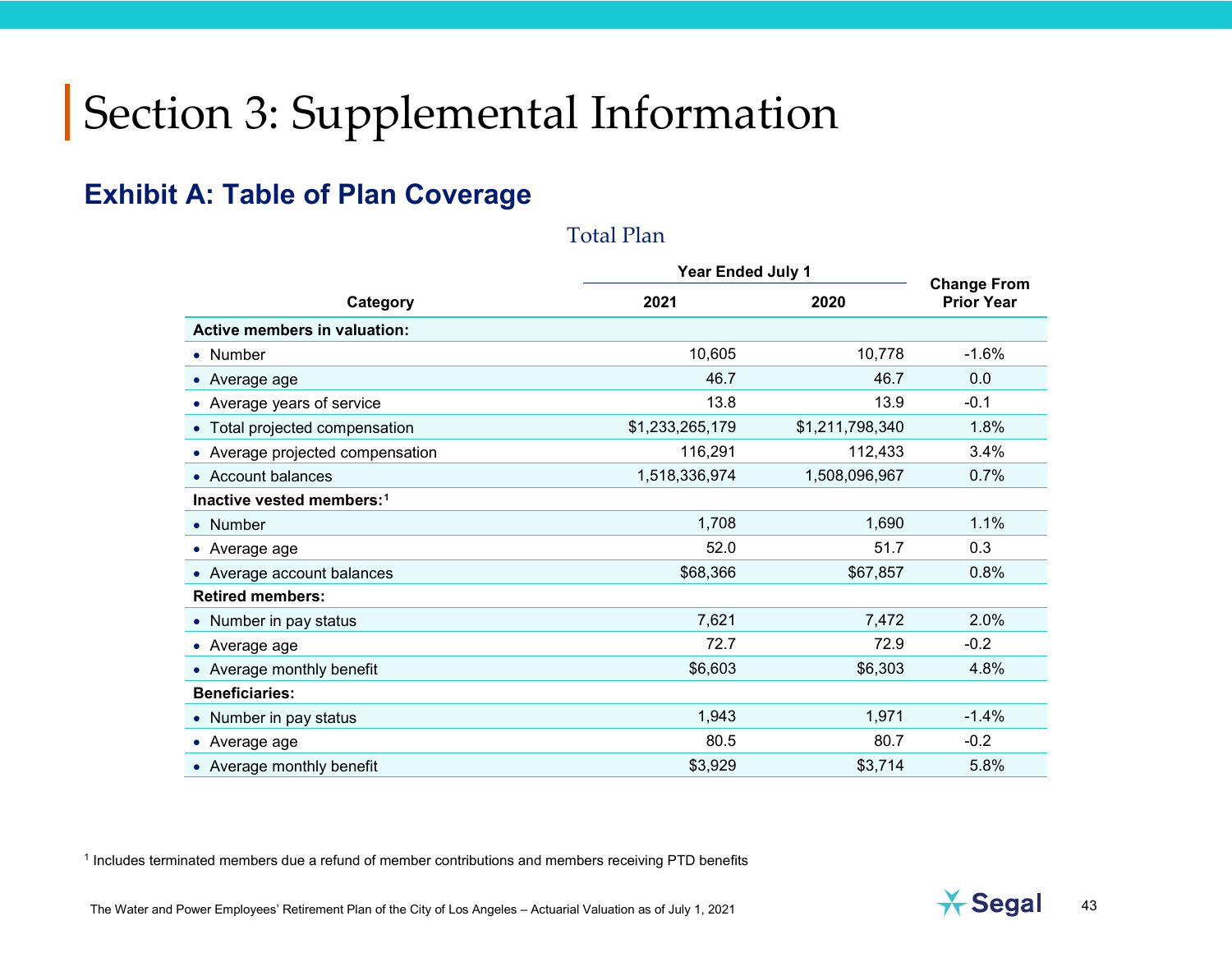#### **Exhibit A: Table of Plan Coverage (continued)**

<span id="page-43-0"></span>Tier 1

|                                       |               | <b>Year Ended July 1</b> |                                         |  |  |  |
|---------------------------------------|---------------|--------------------------|-----------------------------------------|--|--|--|
| Category                              | 2021          | 2020                     | <b>Change From</b><br><b>Prior Year</b> |  |  |  |
| Active members in valuation:          |               |                          |                                         |  |  |  |
| • Number                              | 5,926         | 6,394                    | $-7.3%$                                 |  |  |  |
| • Average age                         | 52.5          | 52.2                     | 0.3                                     |  |  |  |
| • Average years of service            | 21.6          | 21.3                     | 0.3                                     |  |  |  |
| • Total projected compensation        | \$747,482,480 | \$781,826,000            | $-4.4%$                                 |  |  |  |
| • Average projected compensation      | 126,136       | 122,275                  | 3.2%                                    |  |  |  |
| • Account balances                    | 1,343,378,547 | 1,388,186,943            | $-3.2%$                                 |  |  |  |
| Inactive vested members: <sup>1</sup> |               |                          |                                         |  |  |  |
| • Number                              | 1,187         | 1,219                    | $-2.6%$                                 |  |  |  |
| • Average Age                         | 55.7          | 54.9                     | 0.8                                     |  |  |  |
| • Average account balances            | \$93,242      | \$89,959                 | 3.7%                                    |  |  |  |
| <b>Retired members:</b>               |               |                          |                                         |  |  |  |
| • Number in pay status                | 7,609         | 7,464                    | 1.9%                                    |  |  |  |
| • Average age                         | 72.7          | 72.9                     | $-0.2$                                  |  |  |  |
| • Average monthly benefit             | \$6,612       | \$6,309                  | 4.8%                                    |  |  |  |
| <b>Beneficiaries:</b>                 |               |                          |                                         |  |  |  |
| • Number in pay status                | 1,942         | 1,970                    | $-1.4%$                                 |  |  |  |
| • Average age                         | 80.5          | 80.7                     | $-0.2$                                  |  |  |  |
| • Average monthly benefit             | \$3,931       | \$3,716                  | 5.8%                                    |  |  |  |

<sup>1</sup> Includes terminated members due a refund of member contributions and members receiving PTD benefits.

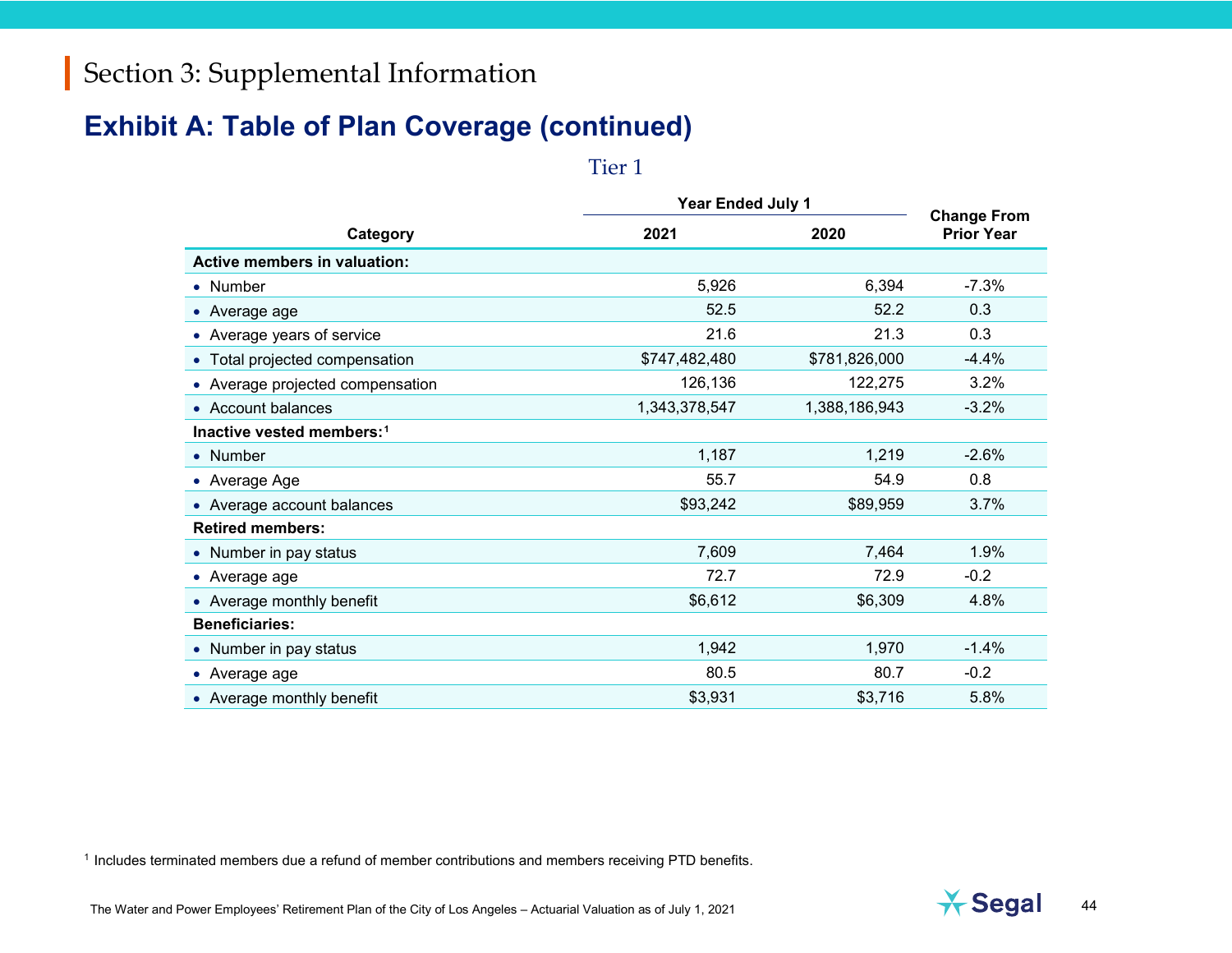#### **Exhibit A: Table of Plan Coverage (continued)**

<span id="page-44-0"></span>Tier 2

|                                       | <b>Year Ended July 1</b> | <b>Change From</b> |                   |  |
|---------------------------------------|--------------------------|--------------------|-------------------|--|
| Category                              | 2021                     | 2020               | <b>Prior Year</b> |  |
| <b>Active members in valuation:</b>   |                          |                    |                   |  |
| • Number                              | 4,679                    | 4,384              | 6.7%              |  |
| • Average age                         | 39.4                     | 38.8               | 0.6               |  |
| • Average years of service            | 3.9                      | 3.1                | 0.8               |  |
| • Total projected compensation        | \$485,782,699            | \$429,972,340      | 13.0%             |  |
| • Average projected compensation      | 103,822                  | 98,078             | 5.9%              |  |
| • Account balances                    | 174,958,427              | 119,910,024        | 45.9%             |  |
| Inactive vested members: <sup>1</sup> |                          |                    |                   |  |
| • Number                              | 521                      | 471                | 10.6%             |  |
| • Average Age                         | 43.6                     | 43.4               | 0.2               |  |
| • Average account balances            | \$11,691                 | \$10,656           | 9.7%              |  |
| <b>Retired members:</b>               |                          |                    |                   |  |
| • Number in pay status                | 12                       | 8                  | 50.0%             |  |
| • Average age                         | 64.0                     | 61.7               | 2.3               |  |
| • Average monthly benefit             | \$656                    | \$710              | $-7.6%$           |  |
| <b>Beneficiaries:</b>                 |                          |                    |                   |  |
| • Number in pay status                | 1                        | 1                  | 0.0%              |  |
| • Average age                         | 74.5                     | 73.5               | 1.0               |  |
| • Average monthly benefit             | \$89                     | \$88               | 1.1%              |  |

<sup>1</sup> Includes terminated members due a refund of member contributions and members receiving PTD benefits.

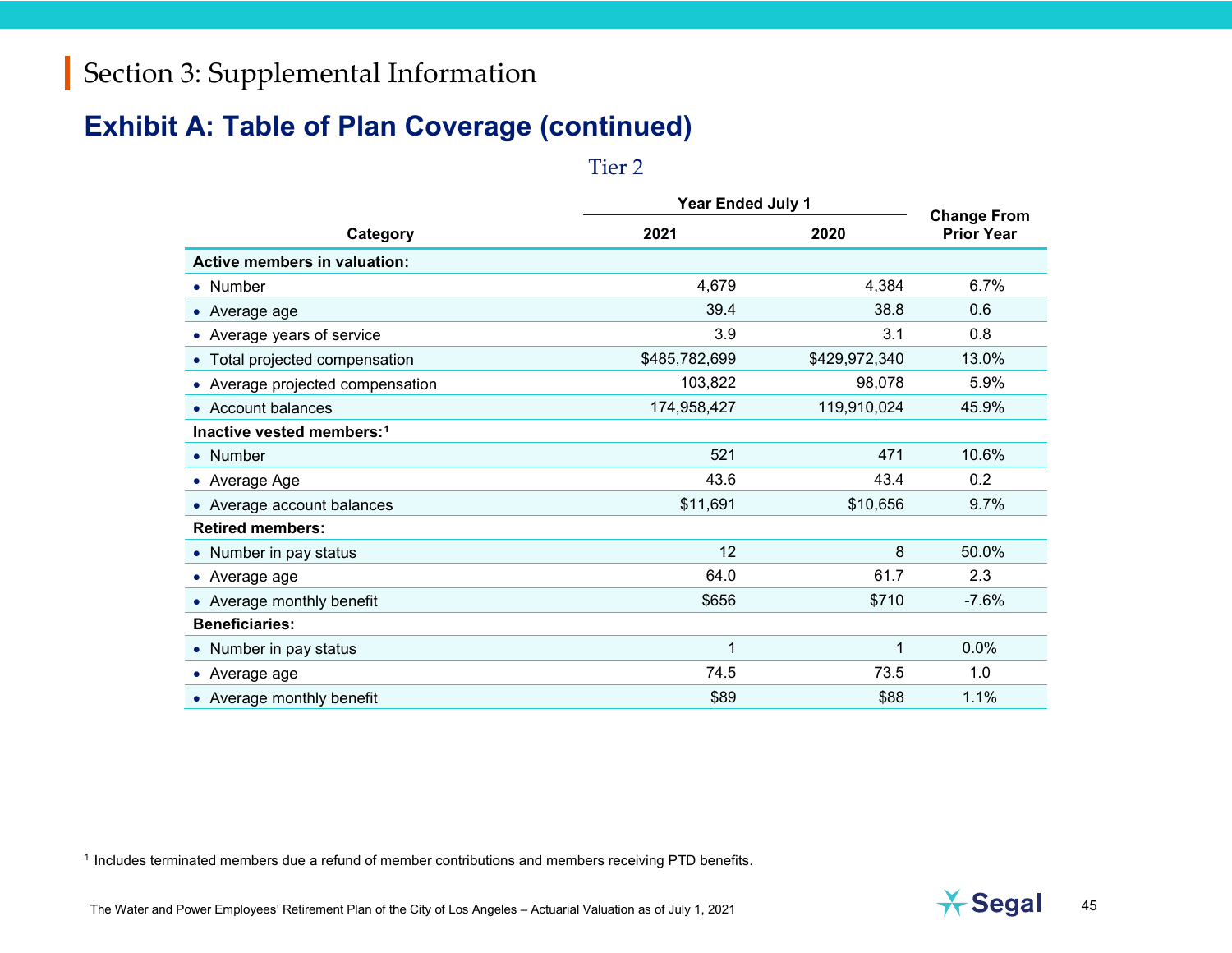#### **Exhibit B: Members in Active Service as of July 1, 2021 by Age, Years of Service, and Average Projected Compensation**

#### **Years of Service Age Total 0 – 4 5 – 9 10 – 14 15 – 19 20 – 24 25 – 29 30 – 34 35 – 39 40 & over** Under 25 127 124 3 — — — — — — — \$100,233 \$99,953 \$111,820 — — — — — — — 25 – 29 711 612 99 — — — — — — — 107,812 103,931 131,804 — — — — — — — 30 – 34 1,090 680 355 55 — — — — — — 108,401 99,941 120,450 \$135,229 — — — — — — 35 – 39 1,345 604 392 239 110 — — — — — 113,648 99,251 114,317 137,801 \$137,838 — — — — — 40 – 44 1,477 453 333 240 329 121 1 — — — 115,171 96,417 108,826 126,095 134,786 \$127,754 \$126,429 — — — 45-49 1,428 304 256 194 319 301 50 4 — — 116,900 98,311 107,372 119,426 128,990 125,321 141,823 \$107,717 — — 50 – 54 1,560 205 199 170 239 306 210 221 10 — 120,597 97,665 106,888 111,257 117,144 118,786 145,713 142,360 \$151,797 — 55 – 59 1,507 131 142 104 201 224 185 369 145 6 125,349 100,614 105,732 118,907 112,331 119,380 128,548 143,647 148,257 \$122,594 60 – 64 895 52 53 74 130 140 105 179 125 37 120,028 100,801 112,927 111,584 107,304 115,656 119,775 126,411 139,644 138,940 65 – 69 357 12 28 30 55 61 36 57 41 37 110,957 100,734 103,598 103,137 105,936 102,175 115,166 121,912 116,305 121,228 70 & over 108 5 3 10 21 21 10 11 6 21 108,861 73,286 98,530 103,338 102,467 106,068 110,682 109,384 141,456 120,171 **Total 10,605 3,182 1,863 1,116 1,404 1,174 597 841 327 101 \$116,291 \$99,777 \$112,801 \$123,179 \$123,332 \$120,035 \$133,045 \$137,548 \$140,942 \$127,578**

#### Total Plan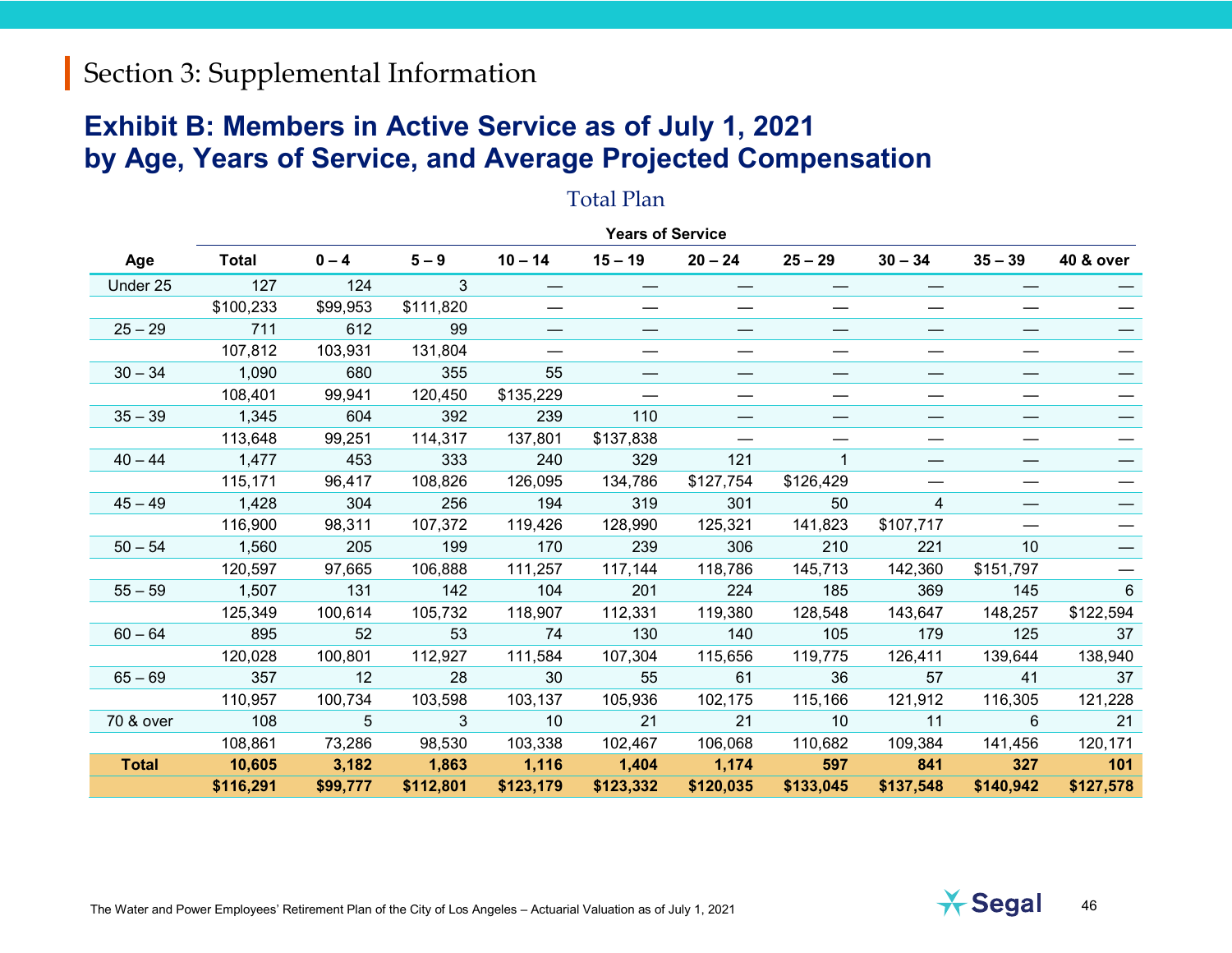#### **Exhibit B: Members in Active Service as of July 1, 2021 by Age, Years of Service, and Average Projected Compensation (continued)**

|              | <b>Years of Service</b> |          |                   |           |           |           |                          |                |           |                      |
|--------------|-------------------------|----------|-------------------|-----------|-----------|-----------|--------------------------|----------------|-----------|----------------------|
| Age          | <b>Total</b>            | $0 - 4$  | $5 - 9$           | $10 - 14$ | $15 - 19$ | $20 - 24$ | $25 - 29$                | $30 - 34$      | $35 - 39$ | <b>40 &amp; over</b> |
| Under 25     |                         |          |                   |           |           |           |                          |                |           |                      |
|              |                         |          |                   |           |           |           |                          |                |           |                      |
| $25 - 29$    | 11                      |          | 10                | —         | —         |           | $\overline{\phantom{0}}$ | --             |           |                      |
|              | \$126,436               | \$94,678 | \$129,611         |           |           |           |                          | —              |           |                      |
| $30 - 34$    | 142                     | 8        | 79                | 55        |           |           |                          |                |           |                      |
|              | 129,795                 | 84,776   | 130,571           | \$135,229 |           |           |                          |                |           |                      |
| $35 - 39$    | 423                     | 6        | 75                | 233       | 109       |           |                          |                |           |                      |
|              | 134,620                 | 87,059   | 125,947           | 137,445   | \$137,168 |           |                          |                |           |                      |
| $40 - 44$    | 759                     | 9        | 62                | 237       | 329       | 121       |                          |                |           |                      |
|              | 129,113                 | 90,477   | 119,388           | 125,953   | 134,786   | \$127,754 | \$126,429                |                |           |                      |
| $45 - 49$    | 905                     | 4        | 34                | 194       | 318       | 301       | 50                       | $\overline{4}$ |           |                      |
|              | 125,564                 | 85,796   | 113,264           | 119,426   | 129,022   | 125,321   | 141,823                  | \$107,717      |           |                      |
| $50 - 54$    | 1,197                   | 11       | 34                | 167       | 239       | 306       | 209                      | 221            | 10        |                      |
|              | 126,152                 | 93,984   | 109,097           | 110,435   | 117,144   | 118,786   | 145,898                  | 142,360        | \$151,797 |                      |
| $55 - 59$    | 1,255                   | 4        | 21                | 101       | 200       | 224       | 185                      | 369            | 145       | 6                    |
|              | 129,693                 | 61,205   | 110,738           | 118,408   | 112,369   | 119,380   | 128,548                  | 143,647        | 148,257   | \$122,594            |
| $60 - 64$    | 806                     | 3        | 15                | 72        | 130       | 140       | 105                      | 179            | 125       | 37                   |
|              | 121,303                 | 64,234   | 110,630           | 110,789   | 107,304   | 115,656   | 119,775                  | 126,411        | 139,644   | 138,940              |
| $65 - 69$    | 325                     |          | 8                 | 30        | 55        | 61        | 36                       | 57             | 41        | 37                   |
|              | 111,575                 |          | 94,963            | 103,137   | 105,936   | 102,175   | 115,166                  | 121,912        | 116,305   | 121,228              |
| 70 & over    | 103                     | 3        |                   | 10        | 21        | 21        | 10                       | 11             | 6         | 21                   |
|              | 109,551                 | 62,919   | $\hspace{0.05cm}$ | 103,338   | 102,467   | 106,068   | 110,682                  | 109,384        | 141,456   | 120,171              |
| <b>Total</b> | 5,926                   | 49       | 338               | 1,099     | 1,401     | 1,174     | 596                      | 841            | 327       | $-101$               |
|              | \$126,136               | \$83,935 | \$120,604         | \$122,828 | \$123,286 | \$120,035 | \$133,089                | \$137,548      | \$140,942 | \$127,578            |

#### Tier 1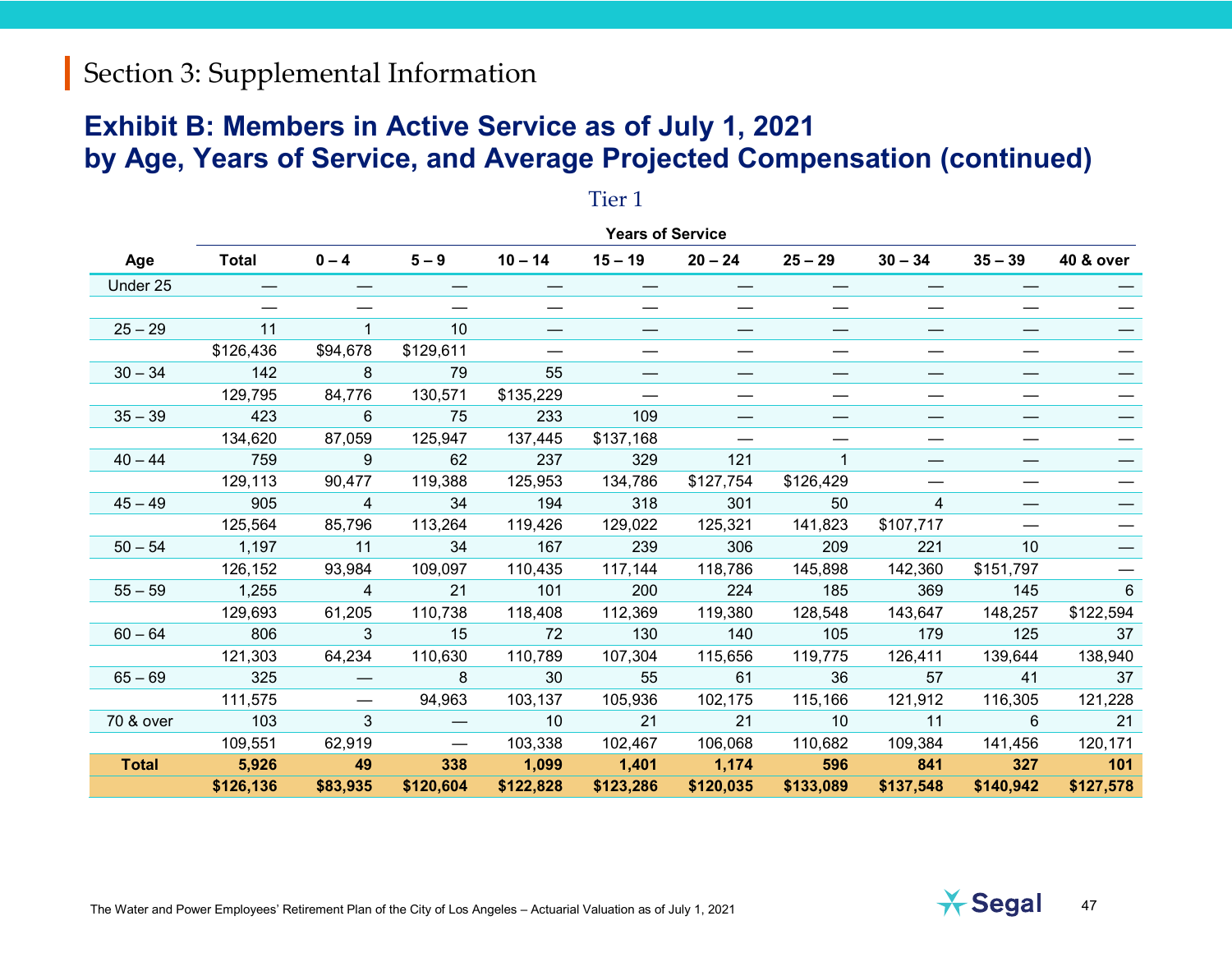#### **Exhibit B: Members in Active Service as of July 1, 2021 by Age, Years of Service, and Average Projected Compensation (continued)**

|              | <b>Years of Service</b> |                |              |           |              |           |                          |           |           |           |
|--------------|-------------------------|----------------|--------------|-----------|--------------|-----------|--------------------------|-----------|-----------|-----------|
| Age          | <b>Total</b>            | $0 - 4$        | $5 - 9$      | $10 - 14$ | $15 - 19$    | $20 - 24$ | $25 - 29$                | $30 - 34$ | $35 - 39$ | 40 & over |
| Under 25     | 127                     | 124            | $\mathbf{3}$ |           |              |           |                          |           |           |           |
|              | \$100,233               | \$99,953       | \$111,820    |           |              |           | —                        |           |           |           |
| $25 - 29$    | 700                     | 611            | 89           |           |              |           |                          |           |           |           |
|              | 107,520                 | 103,947        | 132,050      |           |              |           |                          |           |           |           |
| $30 - 34$    | 948                     | 672            | 276          |           |              |           |                          |           |           |           |
|              | 105,197                 | 100,121        | 117,554      |           |              |           |                          |           |           |           |
| $35 - 39$    | 922                     | 598            | 317          | 6         | 1            |           | —                        |           |           |           |
|              | 104,026                 | 99,373         | 111,565      | \$151,617 | \$210,799    |           |                          |           |           |           |
| $40 - 44$    | 718                     | 444            | 271          | 3         |              |           | —                        | —         |           |           |
|              | 100,434                 | 96,538         | 106,410      | 137,268   |              |           | —                        |           |           |           |
| $45 - 49$    | 523                     | 300            | 222          |           | $\mathbf{1}$ |           |                          |           |           |           |
|              | 101,909                 | 98,478         | 106,470      |           | 118,865      |           |                          |           |           |           |
| $50 - 54$    | 363                     | 194            | 165          | 3         |              |           |                          | —         |           |           |
|              | 102,278                 | 97,874         | 106,432      | 157,035   |              |           | \$106,938                |           |           |           |
| $55 - 59$    | 252                     | 127            | 121          | 3         | $\mathbf{1}$ |           | $\hspace{0.05cm}$        | —         |           |           |
|              | 103,715                 | 101,856        | 104,863      | 135,708   | 104,830      | —         | $\overline{\phantom{m}}$ | —         |           |           |
| $60 - 64$    | 89                      | 49             | 38           | 2         |              |           |                          |           |           |           |
|              | 108,484                 | 103,040        | 113,834      | 140,218   |              |           |                          |           |           |           |
| $65 - 69$    | 32                      | 12             | 20           |           |              |           |                          |           |           |           |
|              | 104,683                 | 100,734        | 107,052      |           |              |           |                          |           |           |           |
| 70 & over    | 5                       | $\overline{2}$ | $\mathbf{3}$ |           |              |           | —                        |           |           |           |
|              | 94,652                  | 88,835         | 98,530       |           |              |           |                          |           |           |           |
| <b>Total</b> | 4,679                   | 3,133          | 1,525        | 17        | $\mathbf{3}$ |           | 1                        | -         |           |           |
|              | \$103,822               | \$100,025      | \$111,072    | \$145,892 | \$144,831    |           | \$106,938                |           |           |           |
|              |                         |                |              |           |              |           |                          |           |           |           |

#### Tier 2

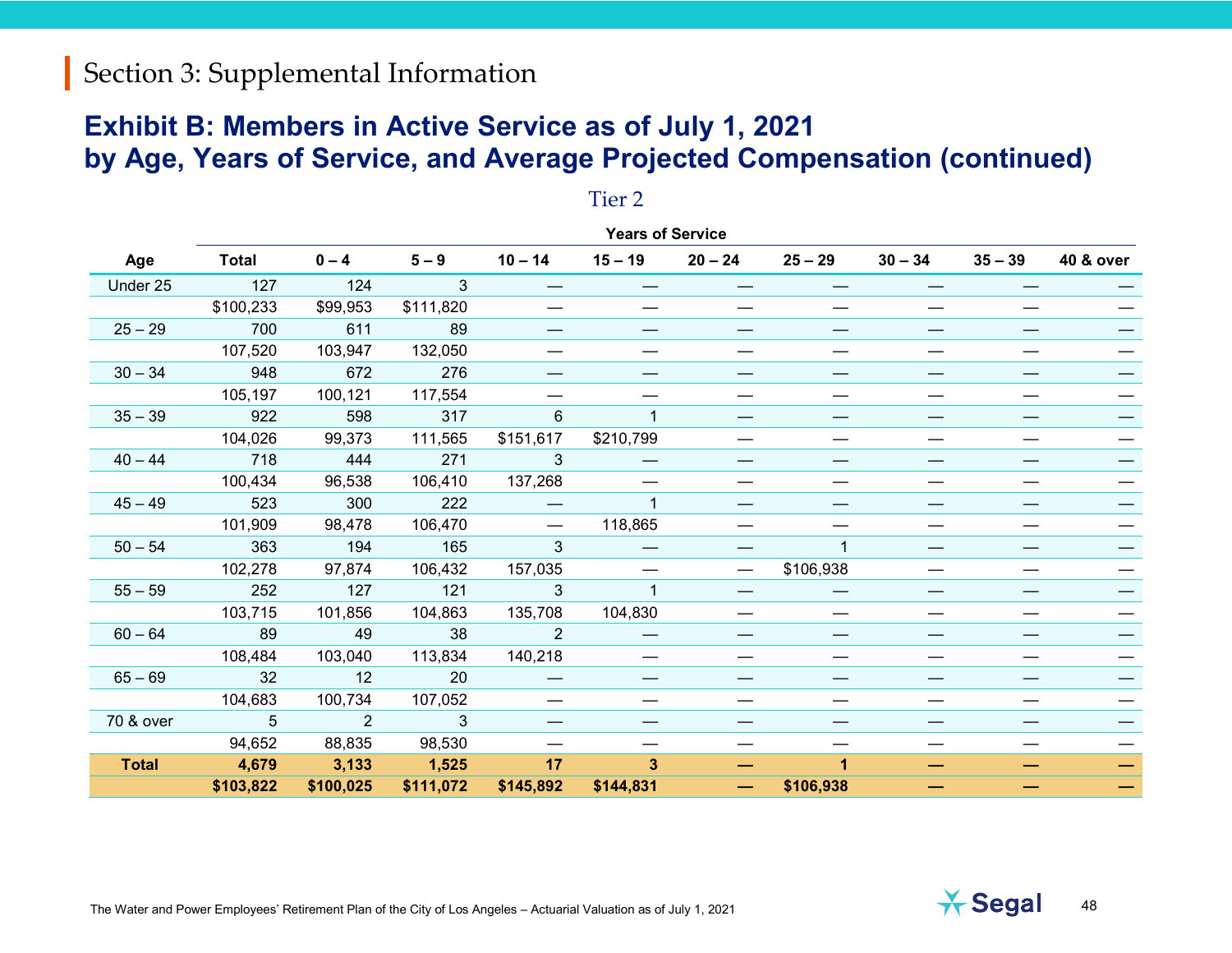#### **Exhibit C: Reconciliation of Member Data**

<span id="page-48-2"></span><span id="page-48-1"></span><span id="page-48-0"></span>

|                                       | <b>Active</b><br><b>Members</b> | <b>Inactive</b><br><b>Vested</b><br>Members <sup>1</sup> | <b>Retired</b><br><b>Members</b> | <b>Beneficiaries</b> | <b>Total</b> |
|---------------------------------------|---------------------------------|----------------------------------------------------------|----------------------------------|----------------------|--------------|
| Number as of July 1, 2020             | 10,778                          | 1,690                                                    | 7,472                            | 1,971                | 21,911       |
| • New members                         | 370                             | N/A                                                      | N/A                              | N/A                  | 370          |
| • Terminations $-$ with vested rights | $-84$                           | 84                                                       | N/A                              | N/A                  | $\mathbf 0$  |
| • Contribution refunds                | $-13$                           | $-25$                                                    | N/A                              | N/A                  | $-38$        |
| • Retirements                         | $-440$                          | $-28$                                                    | 468                              | N/A                  | 0            |
| $\bullet$ Rehire                      | 22                              | $-22$                                                    | 0                                | $\mathbf 0$          | 0            |
| • Died with beneficiary               | $-5$                            | $-1$                                                     | $-130$                           | 136                  | $\mathbf 0$  |
| • Died without beneficiary            | $-22$                           | $-3$                                                     | $-189$                           | $-174$               | $-388$       |
| • Data adjustments                    | $-1$                            | 13 <sup>2</sup>                                          | 0                                | 10 <sup>3</sup>      | 22           |
| Number as of July 1, 2021             | 10,605                          | 1,708                                                    | 7,621                            | 1,943                | 21,877       |

<sup>1</sup> Includes terminated members due a refund of member contributions and members receiving PTD benefits.



<sup>2</sup> Terminated members due a refund of member contributions.

<sup>3</sup> New beneficiaries from either death of retired members or divorce settlements.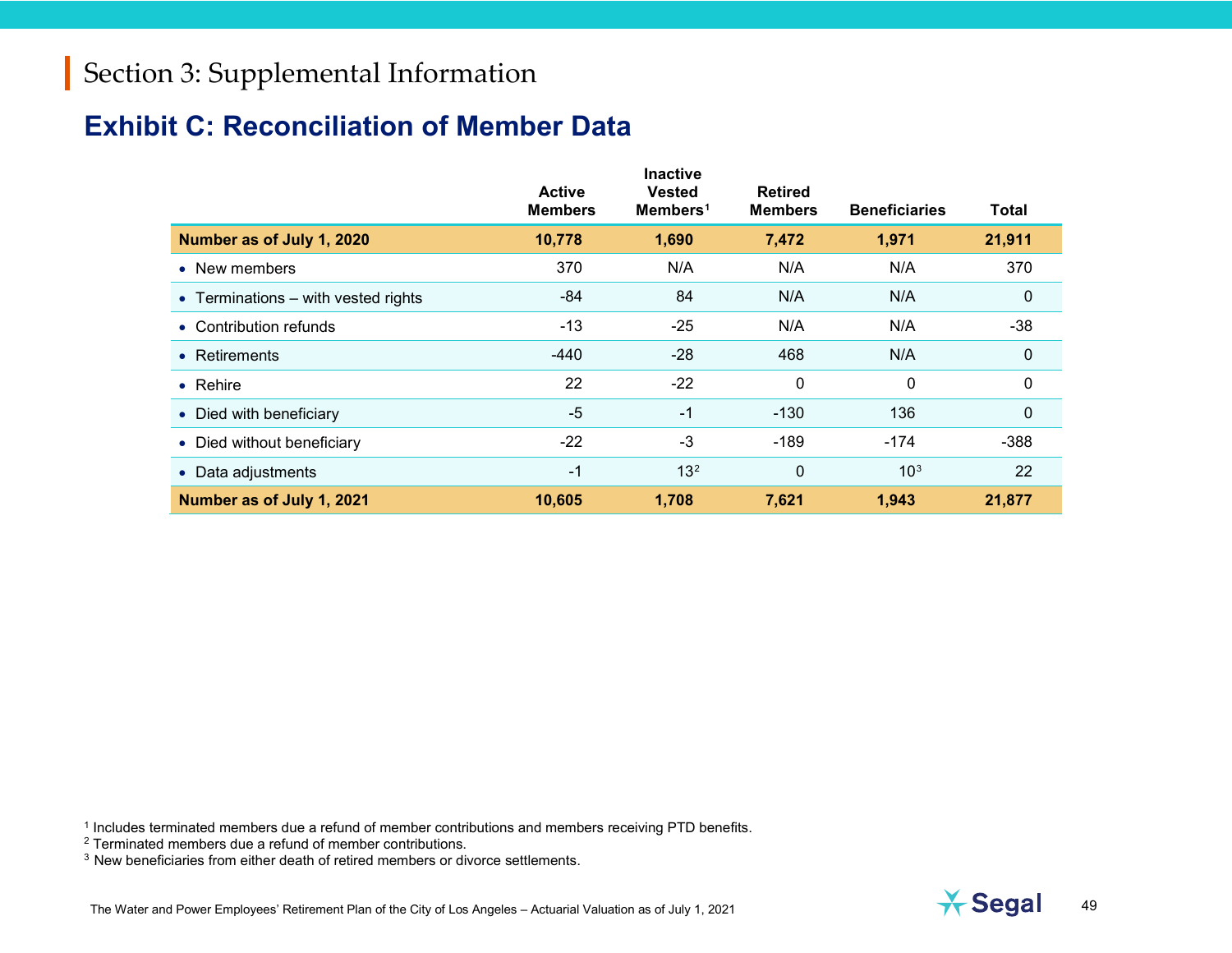#### **Exhibit D: Summary Statement of Income and Expenses on a Market Value Basis**

|                                                         |                | <b>Year Ended</b><br>June 30, 2021 |                | <b>Year Ended</b><br>June 30, 2020 |
|---------------------------------------------------------|----------------|------------------------------------|----------------|------------------------------------|
| Net assets at market value at the beginning of the year |                | \$13,353,708,096                   |                | \$12,987,087,001                   |
| <b>Contribution income:</b>                             |                |                                    |                |                                    |
| • Employer contributions                                | \$378,990,511  |                                    | \$422,017,394  |                                    |
| • Member contributions                                  | 122,316,256    |                                    | 120,299,327    |                                    |
| • Net administrative expense contributions              | 965,774        |                                    | 932,870        |                                    |
| Net contribution income                                 |                | \$502,272,541                      |                | \$543,249,591                      |
| Investment income:                                      |                |                                    |                |                                    |
| • Interest, dividends and other income                  | \$244,848,722  |                                    | \$244,112,096  |                                    |
| • Asset appreciation                                    | 3,295,782,347  |                                    | 258,574,871    |                                    |
| • Less investment fees                                  | $-51,430,736$  |                                    | -43,662,868    |                                    |
| Net investment income                                   |                | \$3,489,200,333                    |                | \$459,024,099                      |
| <b>Total income available for benefits</b>              |                | \$3,991,472,874                    |                | \$1,002,273,690                    |
| Less benefit payments:                                  |                |                                    |                |                                    |
| • Retirement benefits paid                              | -\$671,277,654 |                                    | -\$628,852,137 |                                    |
| • Refund of members' contributions                      | $-6,439,360$   |                                    | $-6,800,458$   |                                    |
| Net benefit payments                                    |                | <u>-\$677,717,014</u>              |                | -\$635.652.595                     |
| Change in net assets at market value                    |                | \$3,313,755,860                    |                | \$366,621,095                      |
| Net assets at market value at the end of the year       |                | \$16,667,463,956                   |                | \$13,353,708,096                   |

Note: Results may be slightly off due to rounding.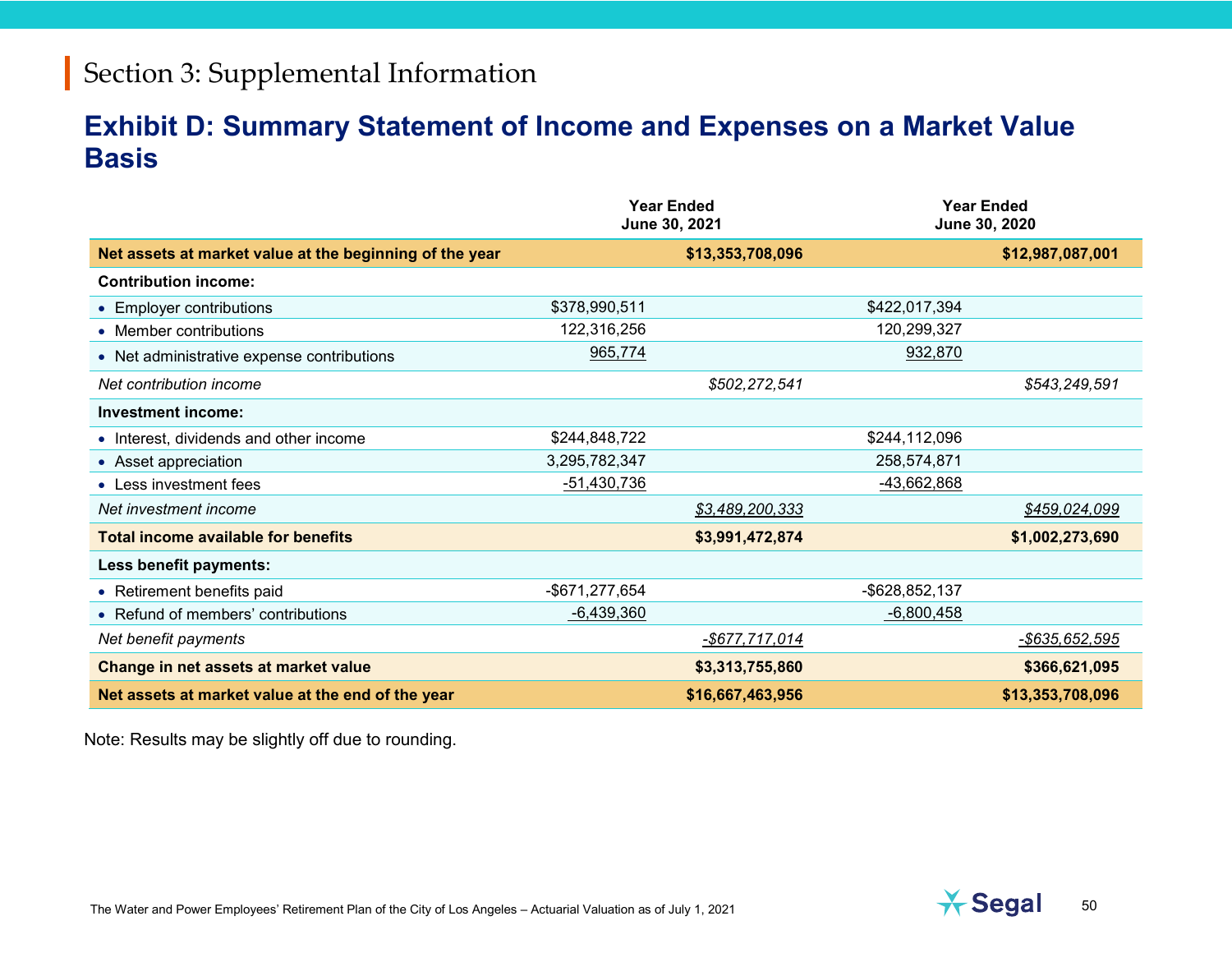#### **Exhibit E: Summary Statement of Plan Assets**

|                                     | <b>Year Ended</b><br>June 30, 2021 |                   | <b>Year Ended</b><br>June 30, 2020 |
|-------------------------------------|------------------------------------|-------------------|------------------------------------|
| Cash equivalents                    |                                    | \$18,114,944      | \$29,326,882                       |
| <b>Accounts receivable:</b>         |                                    |                   |                                    |
| • Accrued investment income         | \$34,804,188                       | \$32,794,721      |                                    |
| • Open investment trades and others | 181,168,678                        | 229,684,369       |                                    |
| • Department of Water and Power     | 60,754,851                         | 69,274,029        |                                    |
| Total accounts receivable           |                                    | \$276,727,717     | \$331,753,118                      |
| Investments:                        |                                    |                   |                                    |
| $\bullet$ Fixed income              | 3,579,967,644                      | 3,138,728,044     |                                    |
| • Equities                          | 8,852,563,474                      | 6,912,052,303     |                                    |
| • Other assets                      | 4,337,197,560                      | 3,224,171,390     |                                    |
| Total investments at market value   |                                    | \$16,769,728,678  | \$13,274,951,737                   |
| <b>Total assets</b>                 |                                    | \$17,064,571,339  | \$13,636,031,737                   |
| Less accounts payable               |                                    | $-$ \$397,107,383 | $-$ \$282,323,641                  |
| Net assets at market value          |                                    | \$16,667,463,956  | \$13,353,708,096                   |
| Net assets at actuarial value       |                                    | \$14,889,255,775  | \$13,586,120,581                   |

Note: Results may be slightly off due to rounding.

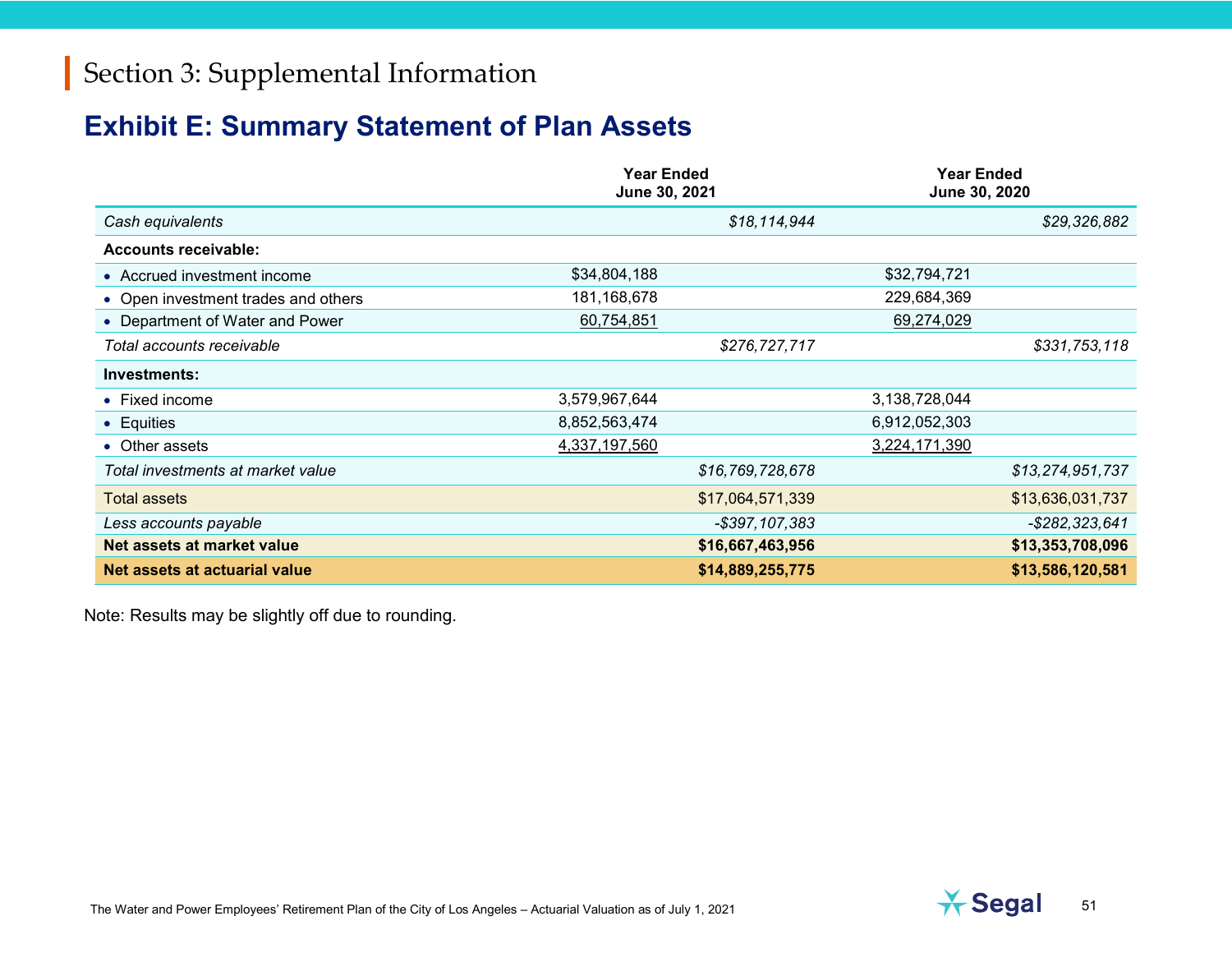#### <span id="page-51-1"></span><span id="page-51-0"></span>**Exhibit F: Development of the Fund through June 30, 2021**

| <b>Year Ended</b><br>June 30 | <b>Employer</b><br><b>Contributions</b> | <b>Member</b><br>Contributions <sup>1</sup> | Other<br><b>Contributions</b> | <b>Net</b><br><b>Investment</b><br>Return <sup>2</sup> | <b>Benefit</b><br><b>Payments</b> | <b>Market</b><br>Value of<br>Assets at<br>Year-End | <b>Actuarial</b><br>Value of<br>Assets at<br>Year-End | <b>Actuarial</b><br>Value as a<br><b>Percent of</b><br><b>Market Value</b> |
|------------------------------|-----------------------------------------|---------------------------------------------|-------------------------------|--------------------------------------------------------|-----------------------------------|----------------------------------------------------|-------------------------------------------------------|----------------------------------------------------------------------------|
| 2012                         | \$321,688,919                           | \$60,105,653                                | \$5,428,297                   | \$(155,018)                                            | \$416,386,058                     | \$7,388,771,569                                    | \$7,573,885,754                                       | 102.5%                                                                     |
| 2013                         | 368,426,348                             | 69,633,449                                  | 4,392,846                     | 918,062,815                                            | 438,557,365                       | 8,310,729,662                                      | 7,958,487,587                                         | 95.8%                                                                      |
| 2014                         | 384,265,892                             | 72,299,526                                  | 4,872,432                     | 1,401,607,860                                          | 463,596,940                       | 9,710,178,432                                      | 8,877,594,529                                         | 91.4%                                                                      |
| 2015                         | 376,902,022                             | 68,552,375                                  | 717,370                       | 416,474,352                                            | 485,966,910                       | 10,086,857,641                                     | 9,750,343,300                                         | 96.7%                                                                      |
| 2016                         | 362,359,894                             | 75,068,523                                  | 791,047                       | 82,810,914                                             | 510,493,296                       | 10,097,394,723                                     | 10,344,355,801                                        | 102.4%                                                                     |
| 2017                         | 391,717,359                             | 83,239,105                                  | 655,190                       | ,281,254,293                                           | 540,361,335                       | 11,313,899,335                                     | 11,133,708,386                                        | 98.4%                                                                      |
| 2018                         | 433,412,569                             | 93,659,240                                  | 549,417                       | 998,777,227                                            | 563,212,525                       | 12,277,085,263                                     | 12,009,999,030                                        | 97.8%                                                                      |
| 2019                         | 410, 165, 124                           | 104,741,925                                 | 826,142                       | 791,832,113                                            | 597,563,566                       | 12,987,087,001                                     | 12,739,144,966                                        | 98.1%                                                                      |
| 2020                         | 422,017,394                             | 120,299,327                                 | 932,870                       | 459,024,099                                            | 635,652,595                       | 13,353,708,096                                     | 13,586,120,581                                        | 101.7%                                                                     |
| 2021                         | 378,990,511                             | 122,316,256                                 | 965,774                       | 3,489,200,333                                          | 677,717,014                       | 16,667,463,956                                     | 14,889,255,775                                        | 89.3%                                                                      |

<sup>1</sup> Includes member normal contributions, Additional Annuity Program contributions, contributions due to open contracts for purchased service, and member contributions transferred from LACERS.

<sup>2</sup> On a market value basis. Net of investment fees and administrative expenses prior to 2015. Starting in 2015, administrative expenses are included as an offset to "other contributions."

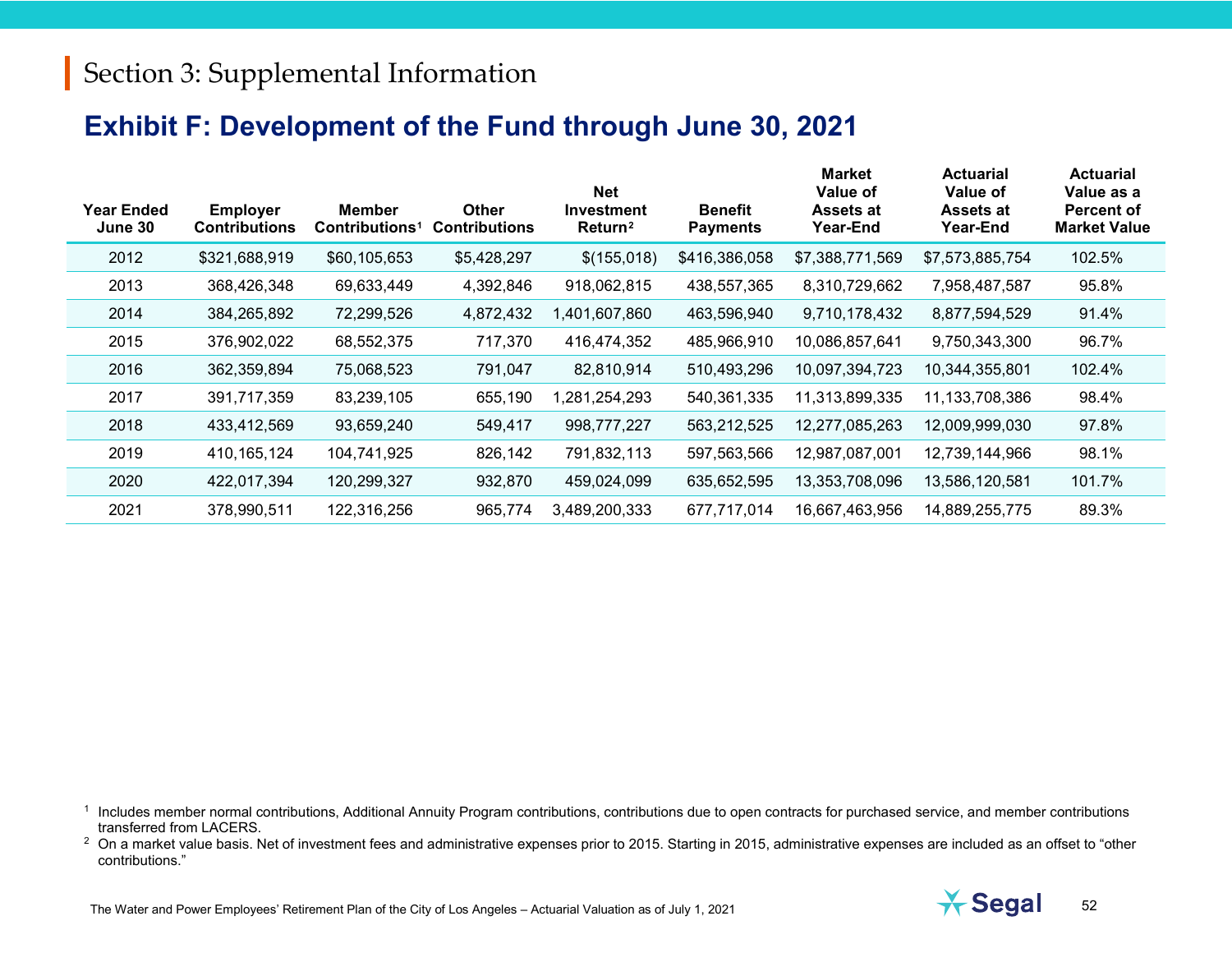#### <span id="page-52-1"></span><span id="page-52-0"></span>**Exhibit G: Table of Amortization Bases**

| <b>Type</b>                   | <b>Date</b><br><b>Established</b> | <b>Initial</b><br><b>Amount</b> | <b>Initial</b><br><b>Period</b> | Outstanding<br><b>Balance</b> | <b>Years</b><br>Remaining | <b>Annual</b><br>Payment <sup>1</sup> |
|-------------------------------|-----------------------------------|---------------------------------|---------------------------------|-------------------------------|---------------------------|---------------------------------------|
| <b>Actuarial Loss</b>         | 07/01/2006                        | \$183,420,211                   | 15                              | \$0                           | 0                         | \$0                                   |
| <b>Actuarial Loss</b>         | 07/01/2007                        | 47,238,833                      | 15                              | 4,981,493                     |                           | 4,981,493                             |
| <b>Assumption Changes</b>     | 07/01/2007                        | $-18, 102, 738$                 | 15                              | $-1,908,994$                  | $\mathbf 1$               | $-1,908,994$                          |
| <b>Actuarial Gain</b>         | 07/01/2008                        | $-204, 179, 457$                | 15                              | -41,496,840                   | $\overline{2}$            | $-21,450,057$                         |
| <b>Actuarial Loss</b>         | 07/01/2009                        | 457,336,004                     | 15                              | 134,417,040                   | 3                         | 47,869,007                            |
| <b>Plan Amendments</b>        | 07/01/2009                        | 2,239,982                       | 15                              | 658,361                       | 3                         | 234,458                               |
| <b>Actuarial Loss</b>         | 07/01/2010                        | 626,174,290                     | 15                              | 236,695,016                   | 4                         | 65,307,499                            |
| <b>Assumption Changes</b>     | 07/01/2010                        | 255,885,598                     | 15                              | 96,725,219                    | 4                         | 26,687,854                            |
| <b>Actuarial Loss</b>         | 07/01/2011                        | 268,017,929                     | 15                              | 122,300,861                   | 5                         | 27,876,675                            |
| <b>Plan Amendments</b>        | 07/01/2011                        | $-6,948,892$                    | 15                              | $-3,170,890$                  | 5                         | $-722,758$                            |
| <b>Actuarial Loss</b>         | 07/01/2012                        | 380,800,633                     | 15                              | 201,467,629                   | 6                         | 39,501,927                            |
| <b>Actuarial Loss</b>         | 07/01/2013                        | 133,360,391                     | 15                              | 79,568,307                    | $\overline{7}$            | 13,798,276                            |
| <b>Actuarial Gain</b>         | 07/01/2014                        | -434, 196, 395                  | 15                              | -286,317,275                  | 8                         | -44,812,069                           |
| <b>Assumption Changes</b>     | 07/01/2014                        | 525,443,921                     | 15                              | 346,487,612                   | 8                         | 54,229,444                            |
| <b>Actuarial Gain</b>         | 07/01/2015                        | $-341,001,627$                  | 15                              | -244,930,919                  | 9                         | $-35, 134, 189$                       |
| <b>Plan Amendments</b>        | 07/01/2015                        | $-144,007,904$                  | 15                              | -103,436,422                  | 9                         | $-14,837,469$                         |
| <b>Actuarial Gain</b>         | 07/01/2016                        | $-109,018,791$                  | 15                              | $-84,275,977$                 | 10                        | $-11,214,022$                         |
| <b>Assumption Changes</b>     | 07/01/2016                        | 722,927,661                     | 15                              | 558,852,604                   | 10                        | 74,362,652                            |
| <b>Actuarial Gain</b>         | 07/01/2017                        | -248,943,494                    | 15                              | -205,288,273                  | 11                        | $-25,585,616$                         |
| <b>Actuarial Gain</b>         | 07/01/2018                        | $-111,501,612$                  | 15                              | $-97,313,531$                 | 12                        | $-11,450,437$                         |
| <b>Plan Amendments</b>        | 07/01/2018                        | $-59,019,242$                   | 15                              | $-51,509,307$                 | 12                        | $-6,060,864$                          |
| <b>Actuarial Loss</b>         | 07/01/2019                        | 67,815,430                      | 15                              | 62,229,143                    | 13                        | 6,958,663                             |
| <b>Assumption Changes</b>     | 07/01/2019                        | 8,835,790                       | 15                              | 8,107,943                     | 13                        | 906,656                               |
| <b>Actuarial Loss</b>         | 07/01/2020                        | 118,910,357                     | 15                              | 114, 178, 364                 | 14                        | 12,201,606                            |
| <b>Funding Policy Changes</b> | 07/01/2020                        | -133,537,081                    | 15                              | $-128,223,023$                | 14                        | $-13,702,480$                         |
| <b>Actuarial Gain</b>         | 07/01/2021                        | -599,236,350                    | 15                              | -599,236,350                  | 15                        | $-61,488,720$                         |
| <b>Total</b>                  |                                   |                                 |                                 | \$119,561,791                 |                           | \$126,548,535 <sup>2</sup>            |

<sup>1</sup> Level dollar amount.

<sup>2</sup> The amortization of the UAAL in accordance with the funding policy is determined as the sum of the amortization amount from the separate UAAL amortization layers created in each valuation and amortized over a 15-year period. This amount is slightly greater than the UAAL of \$120 million as of July 1, 2021.

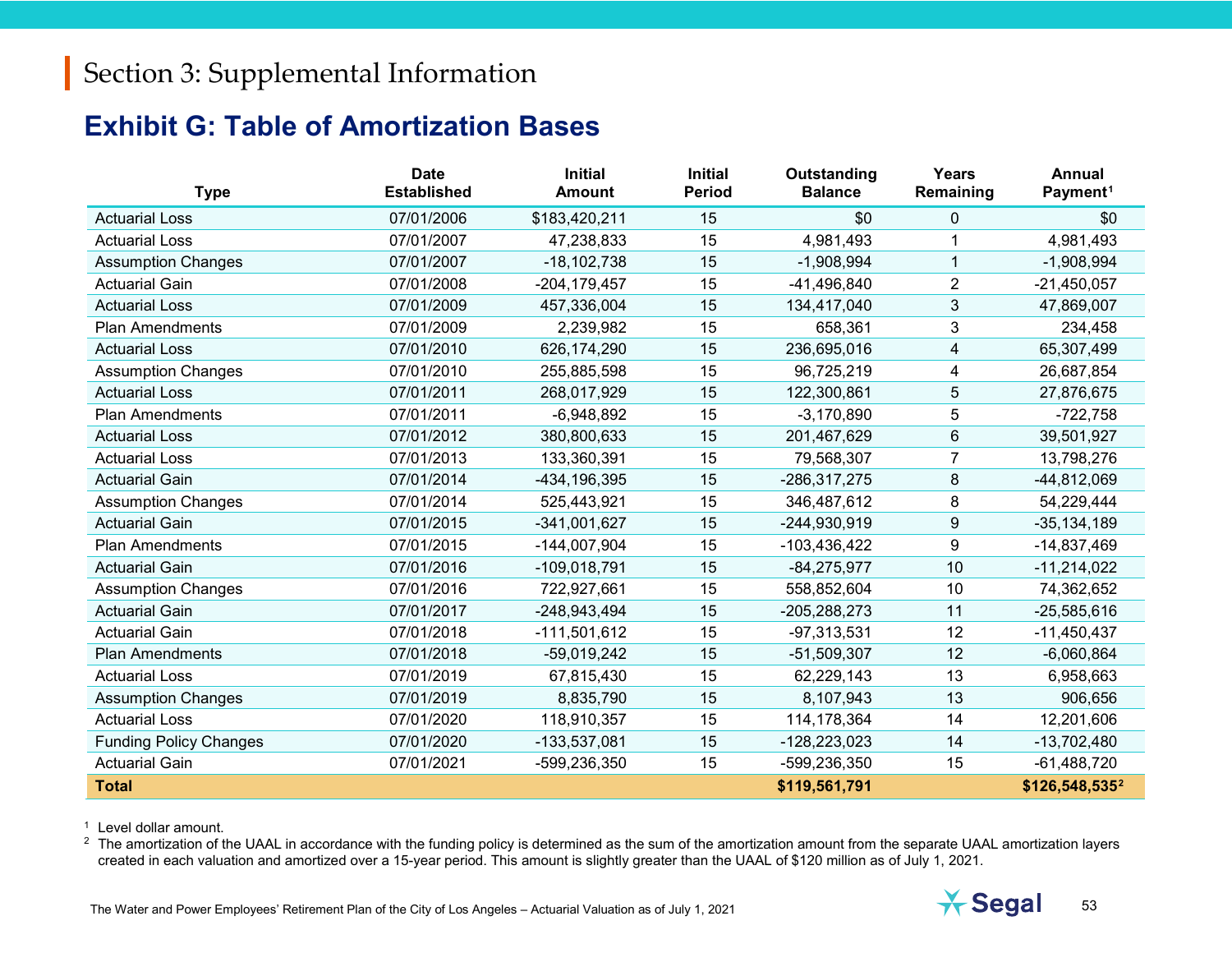#### **Exhibit H: Projection of UAAL Balances and Payments**



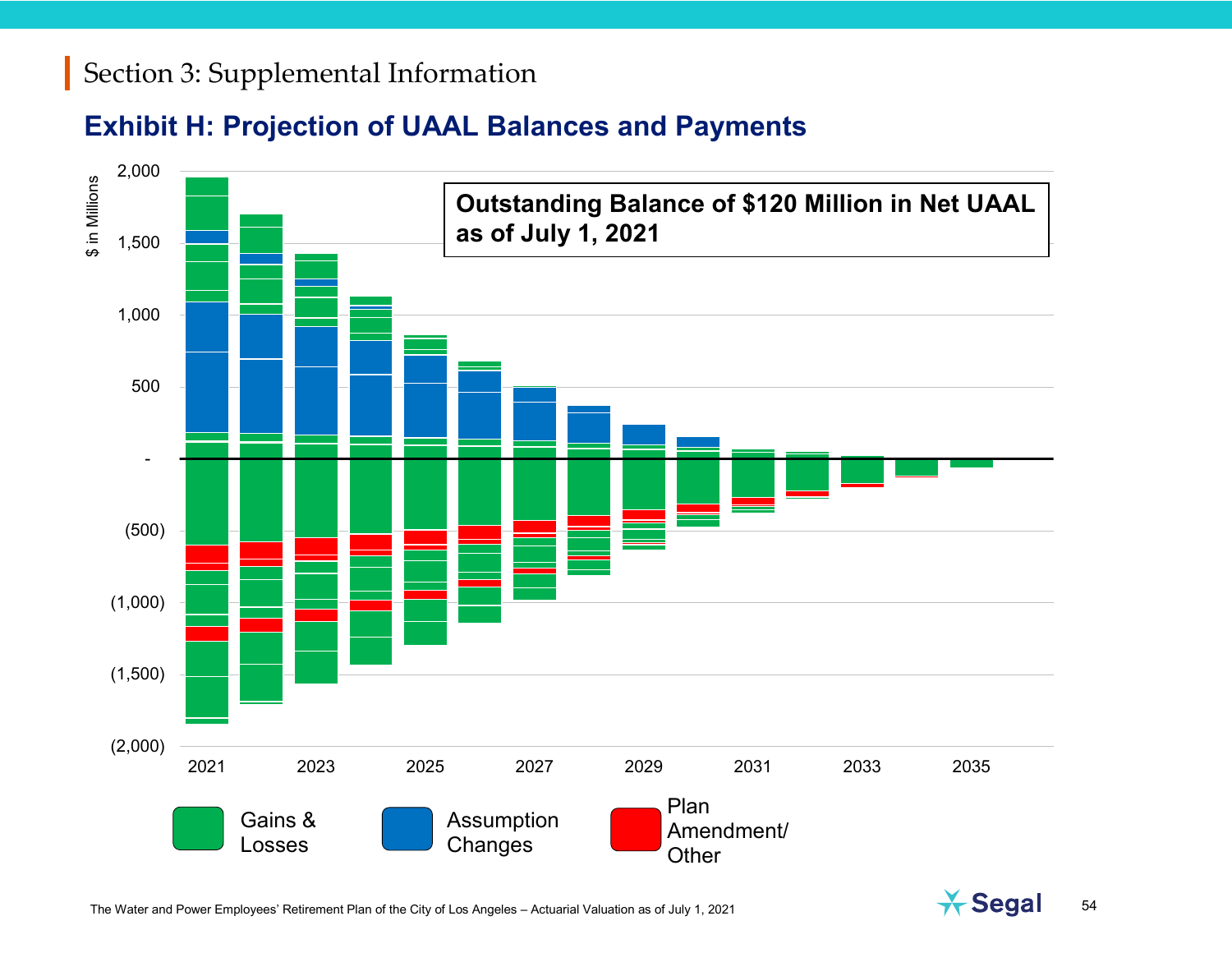#### **Exhibit H: Projection of UAAL Balances and Payments (continued)**



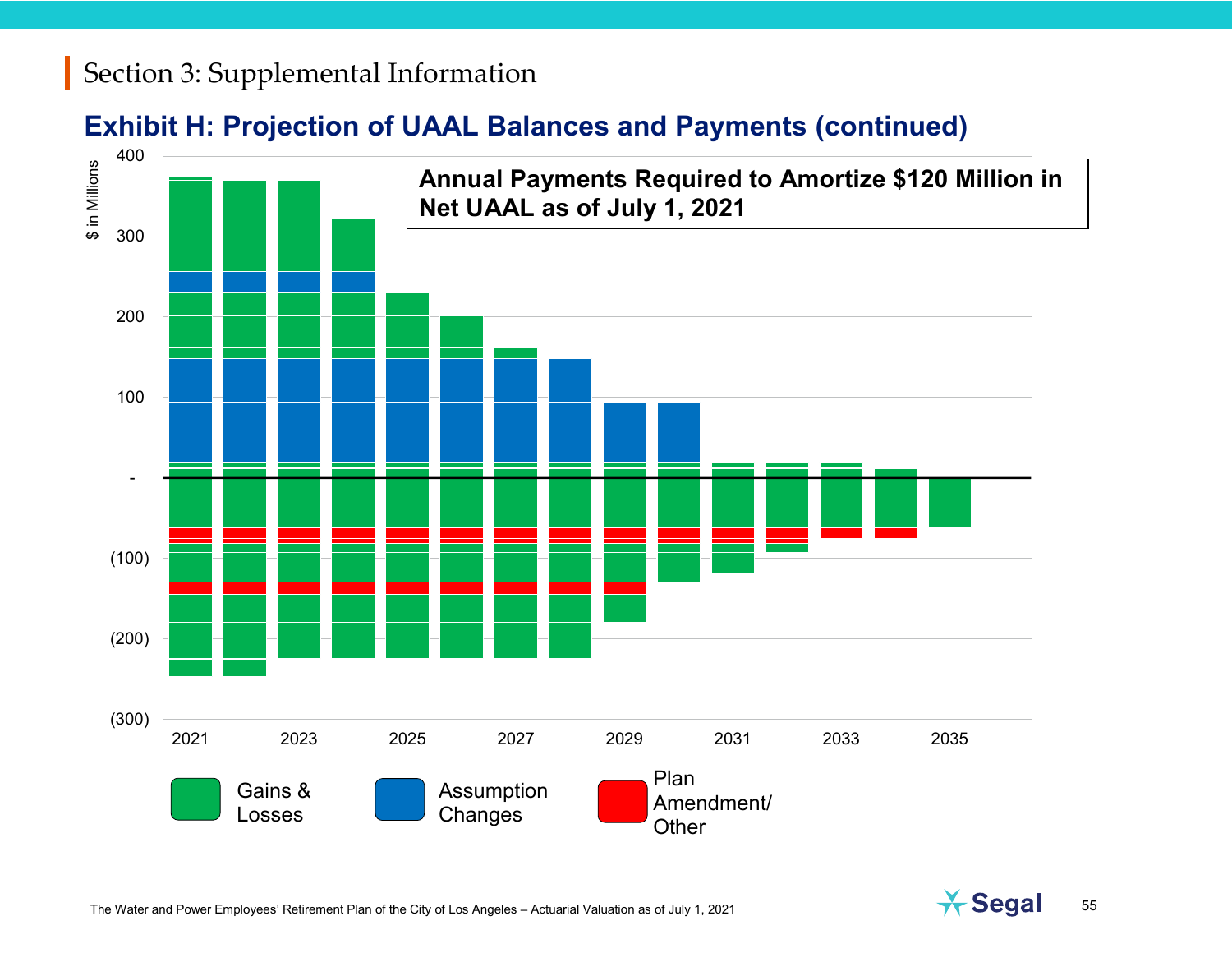#### **Exhibit I: Definition of Pension Terms**

The following list defines certain technical terms for the convenience of the reader:

| <b>Actuarial Accrued Liability for Actives:</b>                                | The equivalent of the accumulated Normal Costs allocated to the years before the valuation date.                                                                                                                                                                                                                                                                                                                                                                                                                                                                                                                                                                                                                                                                                                                                                                 |
|--------------------------------------------------------------------------------|------------------------------------------------------------------------------------------------------------------------------------------------------------------------------------------------------------------------------------------------------------------------------------------------------------------------------------------------------------------------------------------------------------------------------------------------------------------------------------------------------------------------------------------------------------------------------------------------------------------------------------------------------------------------------------------------------------------------------------------------------------------------------------------------------------------------------------------------------------------|
| <b>Actuarial Accrued Liability for Pensioners and</b><br><b>Beneficiaries:</b> | Actuarial Present Value of lifetime benefits to existing pensioners and beneficiaries. This sum<br>takes account of life expectancies appropriate to the ages of the annuitants and the interest that<br>the sum is expected to earn before it is entirely paid out in benefits.                                                                                                                                                                                                                                                                                                                                                                                                                                                                                                                                                                                 |
| <b>Actuarial Cost Method:</b>                                                  | A procedure allocating the Actuarial Present Value of Future Benefits to various time periods; a<br>method used to determine the Normal Cost and the Actuarial Accrued Liability that are used to<br>determine the required contribution.                                                                                                                                                                                                                                                                                                                                                                                                                                                                                                                                                                                                                        |
| <b>Actuarial Gain or Loss:</b>                                                 | A measure of the difference between actual experience and that expected based upon a set of<br>Actuarial Assumptions, during the period between two Actuarial Valuation dates. To the extent that<br>actual experience differs from that assumed, Actuarial Accrued Liabilities emerge which may be<br>the same as forecasted, or may be larger or smaller than projected. Actuarial gains are due to<br>favorable experience, e.g., assets earn more than projected, salary increases are less than<br>assumed, members retire later than assumed, etc. Favorable experience means actual results<br>produce actuarial liabilities not as large as projected by the actuarial assumptions. On the other<br>hand, actuarial losses are the result of unfavorable experience, i.e., actual results yield actuarial<br>liabilities that are larger than projected. |
| <b>Actuarially Equivalent:</b>                                                 | Of equal Actuarial Present Value, determined as of a given date and based on a given set of<br><b>Actuarial Assumptions.</b>                                                                                                                                                                                                                                                                                                                                                                                                                                                                                                                                                                                                                                                                                                                                     |
| <b>Actuarial Present Value (APV):</b>                                          | The value of an amount or series of amounts payable or receivable at various times, determined<br>as of a given date by the application of a particular set of Actuarial Assumptions. Each such<br>amount or series of amounts is:<br>Adjusted for the probable financial effect of certain intervening events (such as changes in<br>compensation levels, marital status, etc.)<br>Multiplied by the probability of the occurrence of an event (such as survival, death, disability,<br>termination, etc.) on which the payment is conditioned, and                                                                                                                                                                                                                                                                                                             |
|                                                                                | Discounted according to an assumed rate (or rates) of return to reflect the time value of money.                                                                                                                                                                                                                                                                                                                                                                                                                                                                                                                                                                                                                                                                                                                                                                 |

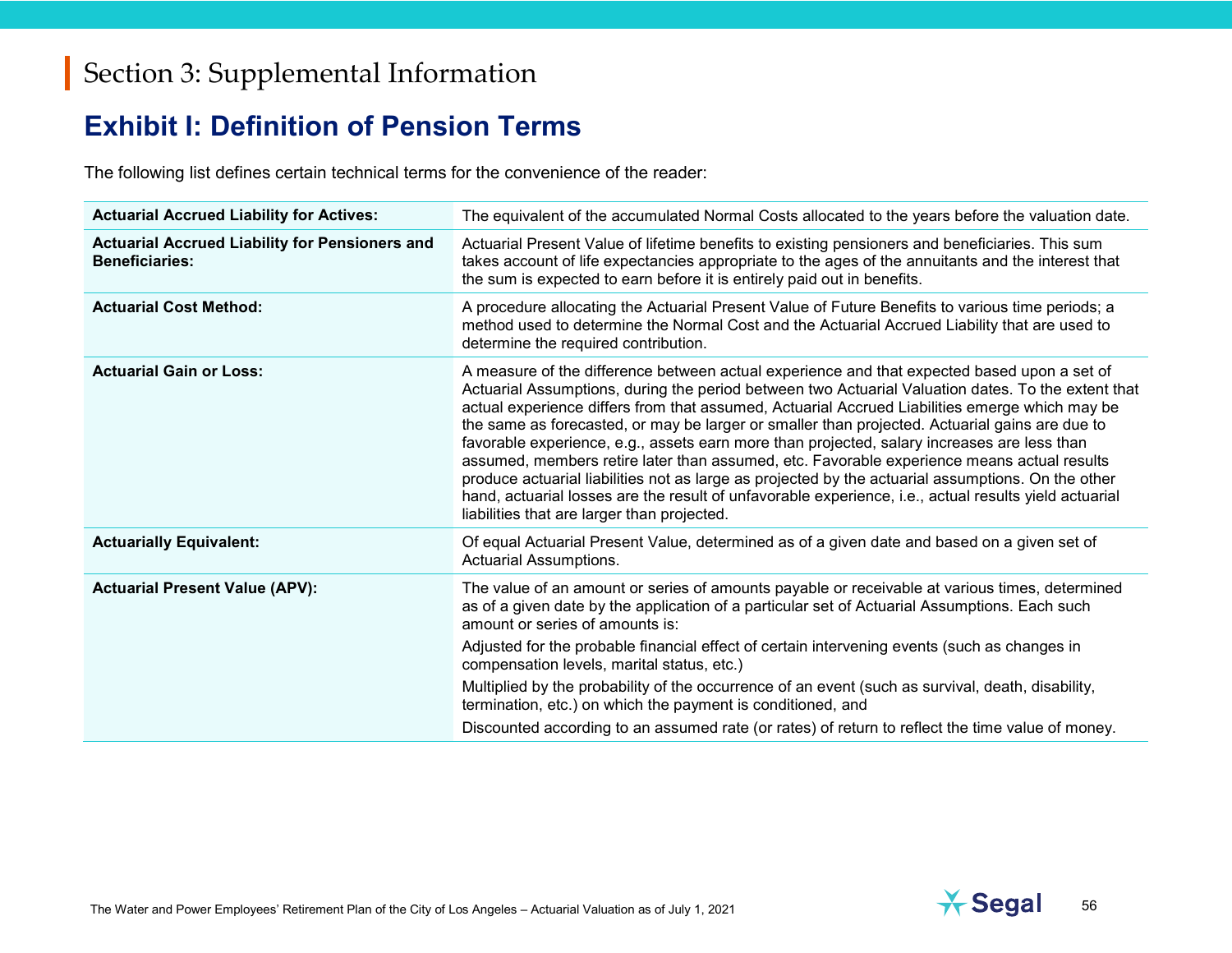| <b>Actuarial Present Value of Future Plan</b><br><b>Benefits:</b> | The Actuarial Present Value of benefit amounts expected to be paid at various future times under<br>a particular set of Actuarial Assumptions, taking into account such items as the effect of<br>advancement in age, anticipated future compensation, and future service credits. The Actuarial<br>Present Value of Future Benefits includes the liabilities for active members, retired members,<br>beneficiaries receiving benefits, and inactive members entitled to either a refund of member<br>contributions or a future retirement benefit. Expressed another way, it is the value that would have<br>to be invested on the valuation date so that the amount invested plus investment earnings would<br>provide sufficient assets to pay all projected benefits and expenses when due. |
|-------------------------------------------------------------------|-------------------------------------------------------------------------------------------------------------------------------------------------------------------------------------------------------------------------------------------------------------------------------------------------------------------------------------------------------------------------------------------------------------------------------------------------------------------------------------------------------------------------------------------------------------------------------------------------------------------------------------------------------------------------------------------------------------------------------------------------------------------------------------------------|
| <b>Actuarial Valuation:</b>                                       | The determination, as of a valuation date, of the Normal Cost, Actuarial Accrued Liability, Actuarial<br>Value of Assets, and related Actuarial Present Values for a plan, as well as Actuarially Determined<br>Contributions.                                                                                                                                                                                                                                                                                                                                                                                                                                                                                                                                                                  |
| <b>Actuarial Value of Assets (AVA):</b>                           | The value of the Plan's assets as of a given date, used by the actuary for valuation purposes. This<br>may be the market or fair value of plan assets, but commonly plans use a smoothed value in order<br>to reduce the year-to-year volatility of calculated results, such as the funded ratio and the<br>Actuarially Determined Contribution.                                                                                                                                                                                                                                                                                                                                                                                                                                                |
| <b>Actuarially Determined:</b>                                    | Values that have been determined utilizing the principles of actuarial science. An actuarially<br>determined value is derived by application of the appropriate actuarial assumptions to specified<br>values determined by provisions of the Plan.                                                                                                                                                                                                                                                                                                                                                                                                                                                                                                                                              |
| <b>Actuarially Determined Contribution (ADC):</b>                 | The employer's periodic required contributions, expressed as a dollar amount or a percentage of<br>covered plan compensation, determined under the Plan's funding policy. The ADC consists of the<br>employer Normal Cost and the Amortization Payment.                                                                                                                                                                                                                                                                                                                                                                                                                                                                                                                                         |
| <b>Amortization Method:</b>                                       | A method for determining the Amortization Payment. The most common methods used are level<br>dollar and level percentage of payroll. Under the Level Dollar method, the Amortization Payment is<br>one of a stream of payments, all equal, whose Actuarial Present Value is equal to the Unfunded<br>Actuarial Accrued Liability. Under the Level Percentage of Pay method, the Amortization Payment<br>is one of a stream of increasing payments, whose Actuarial Present Value is equal to the<br>Unfunded Actuarial Accrued Liability. Under the Level Percentage of Pay method, the stream of<br>payments increases at the assumed rate at which total covered payroll of all active members will<br>increase.                                                                              |
| <b>Amortization Payment:</b>                                      | The portion of the pension plan contribution, or ADC, that is intended to pay off the Unfunded<br>Actuarial Accrued Liability.                                                                                                                                                                                                                                                                                                                                                                                                                                                                                                                                                                                                                                                                  |

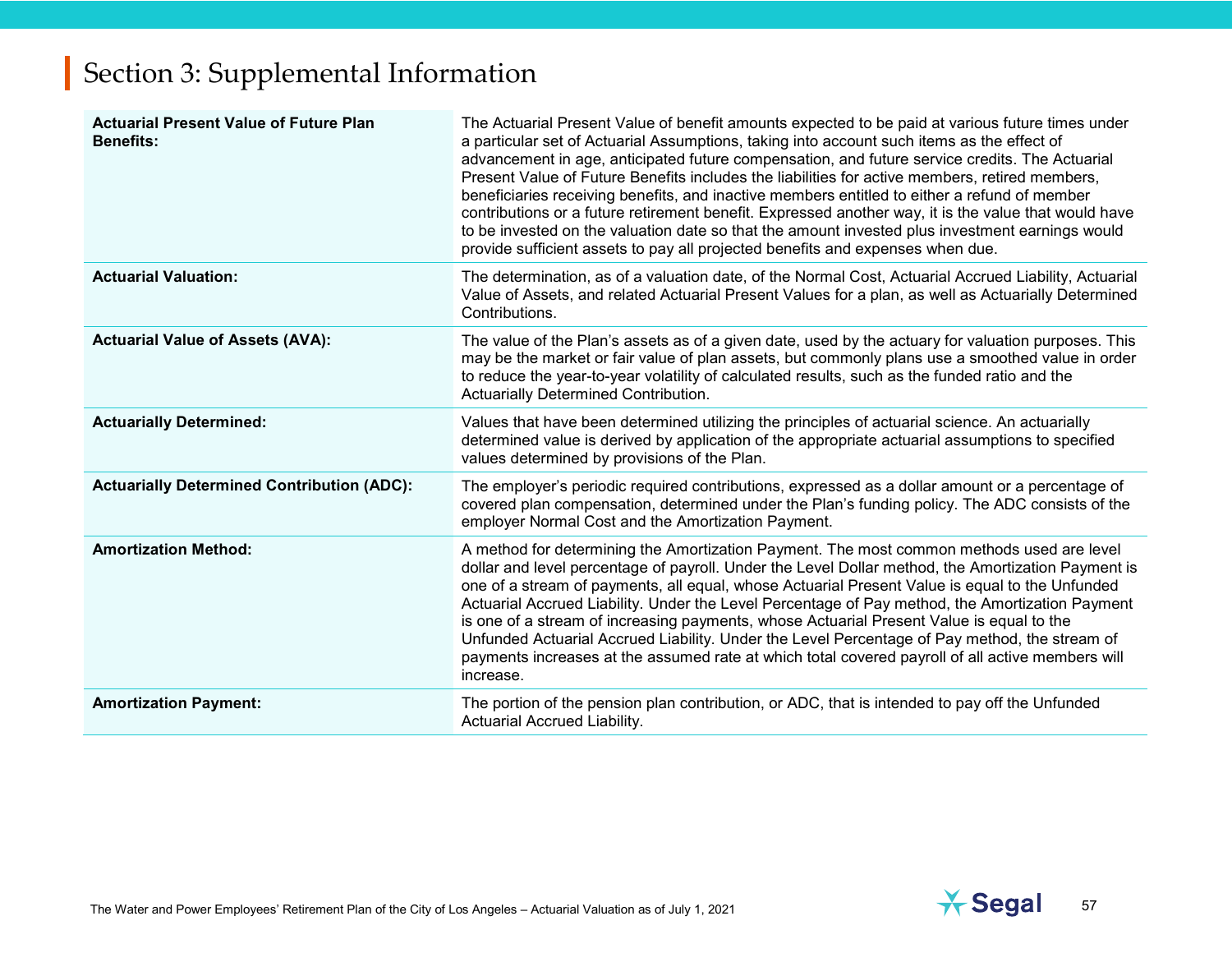| <b>Assumptions or Actuarial Assumptions:</b> | The estimates upon which the cost of the Plan is calculated, including:<br>Investment return - the rate of investment yield that the Plan will earn over the long-term future;<br>Mortality rates - the rate or probability of death at a given age for employees and pensioners;<br>Retirement rates - the rate or probability of retirement at a given age or service;<br>Disability rates - the rate or probability of disability retirement at a given age;<br>Termination rates - the rate or probability at which employees of various ages are expected to<br>leave employment for reasons other than death, disability, or retirement;<br>Salary increase rates - the rates of salary increase due to inflation, real wage growth and merit<br>and promotion increases. |
|----------------------------------------------|---------------------------------------------------------------------------------------------------------------------------------------------------------------------------------------------------------------------------------------------------------------------------------------------------------------------------------------------------------------------------------------------------------------------------------------------------------------------------------------------------------------------------------------------------------------------------------------------------------------------------------------------------------------------------------------------------------------------------------------------------------------------------------|
| <b>Closed Amortization Period:</b>           | A specific number of years that is counted down by one each year, and therefore declines to zero<br>with the passage of time. For example, if the amortization period is initially set at 20 years, it is 19<br>years at the end of one year, 18 years at the end of two years, etc. See Open Amortization Period.                                                                                                                                                                                                                                                                                                                                                                                                                                                              |
| <b>Decrements:</b>                           | Those causes/events due to which a member's status (active-inactive-retiree-beneficiary)<br>changes, that is: death, retirement, disability, or termination.                                                                                                                                                                                                                                                                                                                                                                                                                                                                                                                                                                                                                    |
| <b>Defined Benefit Plan:</b>                 | A retirement plan in which benefits are defined by a formula based on the member's<br>compensation, age and/or years of service.                                                                                                                                                                                                                                                                                                                                                                                                                                                                                                                                                                                                                                                |
| <b>Defined Contribution Plan:</b>            | A retirement plan, such as a $401(k)$ plan, a $403(b)$ plan, or a 457 plan, in which the contributions to<br>the plan are assigned to an account for each member, the plan's earnings are allocated to each<br>account, and each member's benefits are a direct function of the account balance.                                                                                                                                                                                                                                                                                                                                                                                                                                                                                |
| <b>Employer Normal Cost:</b>                 | The portion of the Normal Cost to be paid by the employer. This is equal to the Normal Cost less<br>expected member contributions.                                                                                                                                                                                                                                                                                                                                                                                                                                                                                                                                                                                                                                              |
| <b>Experience Study:</b>                     | A periodic review and analysis of the actual experience of the Plan that may lead to a revision of<br>one or more actuarial assumptions. Actual rates of decrement and salary increases are compared<br>to the actuarially assumed values and modified based on recommendations from the Actuary.                                                                                                                                                                                                                                                                                                                                                                                                                                                                               |
| <b>Funded Ratio:</b>                         | The ratio of the Actuarial Value of Assets (AVA) to the actuarial accrued liability (AAL). Plans<br>sometimes calculate a market funded ratio, using the Market Value of Assets (MVA), rather than<br>the AVA.                                                                                                                                                                                                                                                                                                                                                                                                                                                                                                                                                                  |
| <b>Investment Return:</b>                    | The rate of earnings of the Plan from its investments, including interest, dividends and capital gain<br>and loss adjustments, computed as a percentage of the average value of the fund. For actuarial<br>purposes, the investment return often reflects a smoothing of the capital gains and losses to avoid<br>significant swings in the value of assets from one year to the next.                                                                                                                                                                                                                                                                                                                                                                                          |

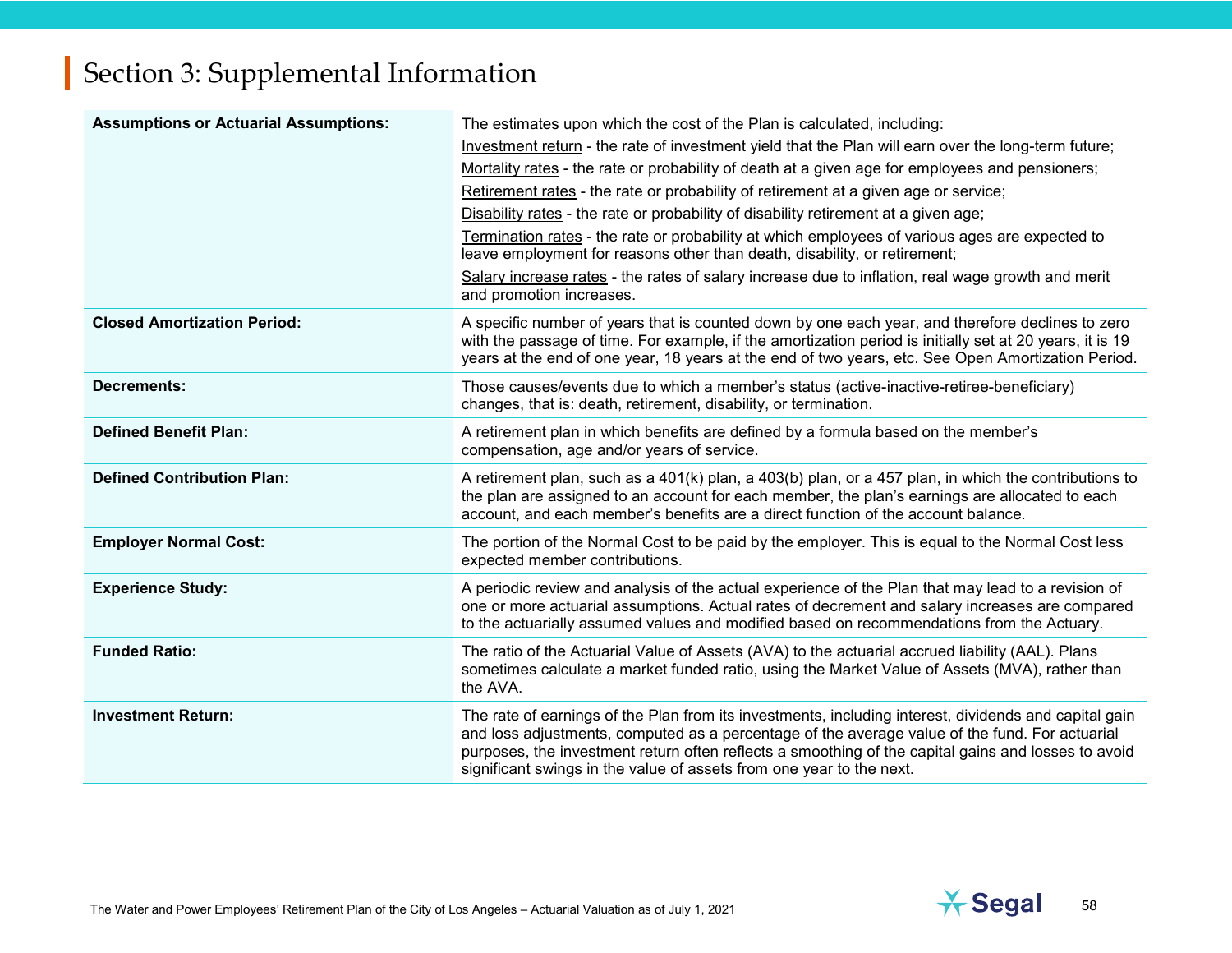| <b>Normal Cost:</b>                                | That portion of the Actuarial Present Value of pension plan benefits and expenses allocated to a<br>valuation year by the Actuarial Cost Method. Any payment in respect of an Unfunded Actuarial<br>Accrued Liability is not part of Normal Cost (see Amortization Payment). For pension plan benefits<br>that are provided in part by employee contributions, Normal Cost refers to the total of employee<br>contributions and employer Normal Cost unless otherwise specifically stated. |
|----------------------------------------------------|--------------------------------------------------------------------------------------------------------------------------------------------------------------------------------------------------------------------------------------------------------------------------------------------------------------------------------------------------------------------------------------------------------------------------------------------------------------------------------------------|
| <b>Open Amortization Period:</b>                   | An open amortization period is one which is used to determine the Amortization Payment but<br>which does not change over time. If the initial period is set as 30 years, the same 30-year period is<br>used in each future year in determining the Amortization Period.                                                                                                                                                                                                                    |
| <b>Unfunded Actuarial Accrued Liability:</b>       | The excess of the Actuarial Accrued Liability over the Actuarial Value of Assets. This value may<br>be negative, in which case it may be expressed as a negative Unfunded Actuarial Accrued<br>Liability, also called the Funding Surplus.                                                                                                                                                                                                                                                 |
| <b>Valuation Date or Actuarial Valuation Date:</b> | The date as of which the value of assets is determined and as of which the Actuarial Present<br>Value of Future Benefits is determined. The expected benefits to be paid in the future are<br>discounted to this date.                                                                                                                                                                                                                                                                     |

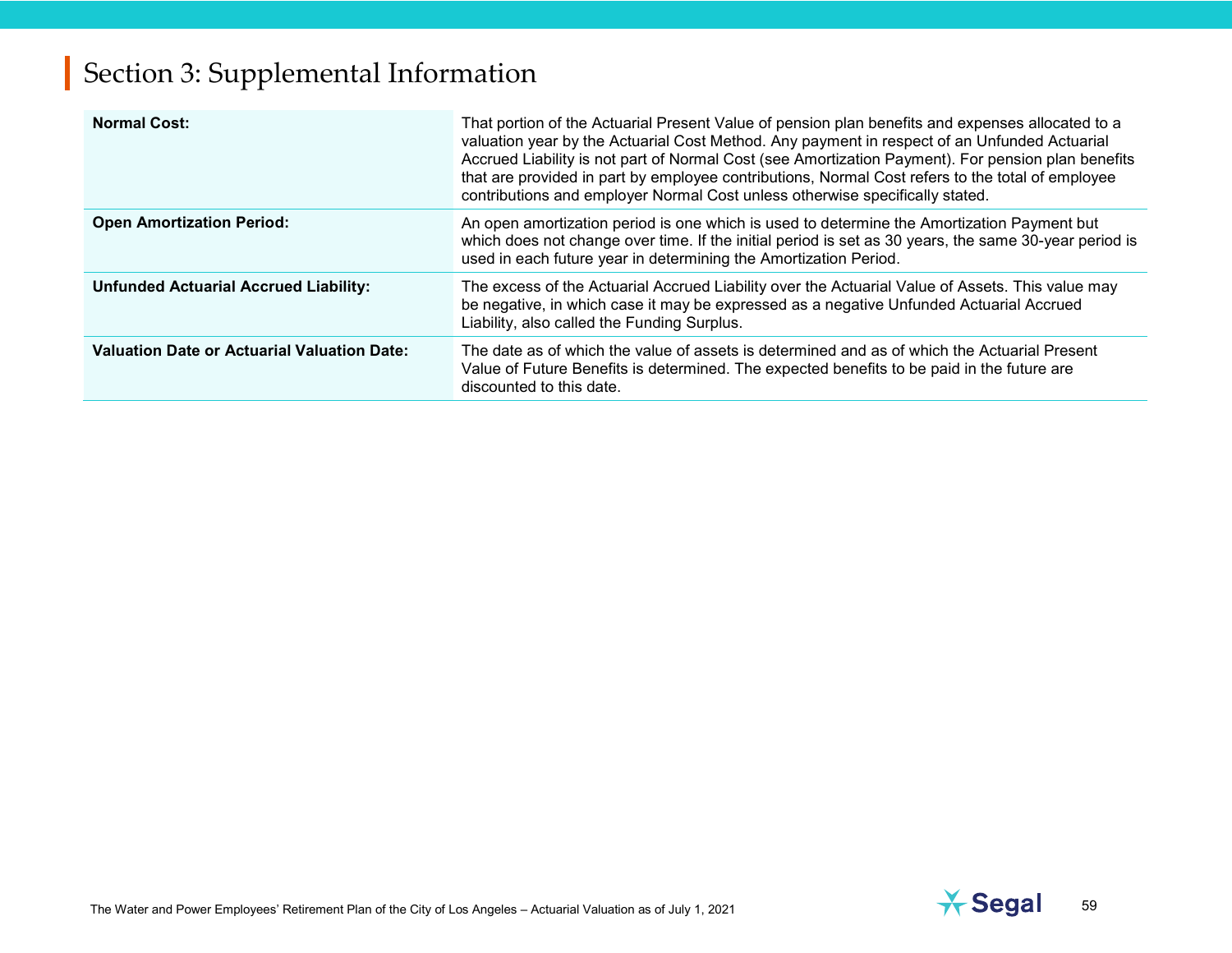#### **Exhibit 1: Actuarial Assumptions and Methods**

| <b>Rationale for Assumptions:</b>                                                                         | The information and analysis used in selecting each assumption that has a significant effect on this actuarial<br>valuation is shown in the July 1, 2015 through June 30, 2018 Actuarial Experience Study dated June 12, 2019.<br>Unless otherwise noted, all actuarial assumptions and methods shown below apply to both Tier 1 and Tier 2<br>members.<br>We were notified of a new target asset allocation adopted by the Board on December 9, 2020. We have<br>reviewed the investment rate of return assumption based on the new target asset allocation together with<br>recent capital market assumptions and concluded that, as of the June 30, 2021 valuation date, the 7.00% net<br>investment return assumption continues to be a reasonable assumption under the actuarial standards of |
|-----------------------------------------------------------------------------------------------------------|----------------------------------------------------------------------------------------------------------------------------------------------------------------------------------------------------------------------------------------------------------------------------------------------------------------------------------------------------------------------------------------------------------------------------------------------------------------------------------------------------------------------------------------------------------------------------------------------------------------------------------------------------------------------------------------------------------------------------------------------------------------------------------------------------|
|                                                                                                           | practice.                                                                                                                                                                                                                                                                                                                                                                                                                                                                                                                                                                                                                                                                                                                                                                                          |
| <b>Economic Assumptions</b>                                                                               |                                                                                                                                                                                                                                                                                                                                                                                                                                                                                                                                                                                                                                                                                                                                                                                                    |
| <b>Net Investment Return:</b>                                                                             | 7.00%; net of investment expenses.                                                                                                                                                                                                                                                                                                                                                                                                                                                                                                                                                                                                                                                                                                                                                                 |
|                                                                                                           | Based on the Actuarial Experience Study referenced above, expected investment expenses represent about<br>0.35% of the average Market Value of Assets.                                                                                                                                                                                                                                                                                                                                                                                                                                                                                                                                                                                                                                             |
| <b>Employee Contribution, Additional</b><br><b>Annuity and Matching Account</b><br><b>Crediting Rate:</b> | 7.00%, based on Plan provisions.                                                                                                                                                                                                                                                                                                                                                                                                                                                                                                                                                                                                                                                                                                                                                                   |
| <b>Consumer Price Index:</b>                                                                              | Increase of 2.75% per year. Retiree COLA increases due to CPI are subject to a 3% maximum change per year<br>for Tier 1 and 2% maximum change per year for Tier 2.                                                                                                                                                                                                                                                                                                                                                                                                                                                                                                                                                                                                                                 |
| <b>Administration Expenses:</b>                                                                           | Offset by additional employer contributions.                                                                                                                                                                                                                                                                                                                                                                                                                                                                                                                                                                                                                                                                                                                                                       |
| Increase in Internal Revenue Code<br>Section 401(a)(17) Compensation<br>Limit:                            | Increase of 2.75% per year from the valuation date.                                                                                                                                                                                                                                                                                                                                                                                                                                                                                                                                                                                                                                                                                                                                                |

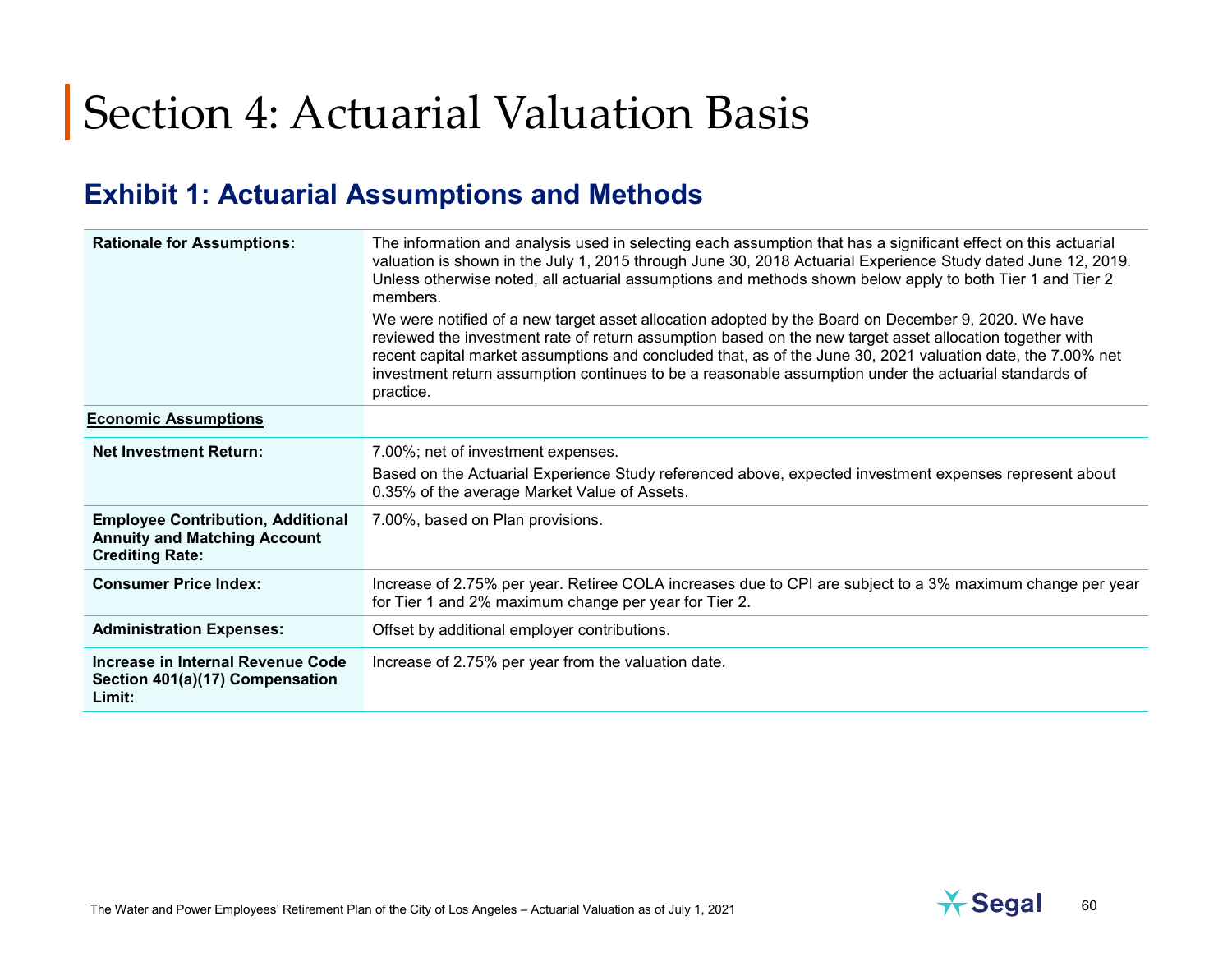| <b>Salary Increases:</b> |  |
|--------------------------|--|
|                          |  |

**Salary Increases:** The annual rate of compensation increase includes: inflation at 2.75%, plus "across the board" salary increases of 0.50% per year, plus the following merit and promotion increases:

| <b>Rate (%)</b>         |          |  |
|-------------------------|----------|--|
| <b>Years of Service</b> | Rate (%) |  |
| Less than 1             | 7.00     |  |
| $1 - 2$                 | 7.00     |  |
| $2 - 3$                 | 6.50     |  |
| $3 - 4$                 | 5.25     |  |
| $4 - 5$                 | 3.75     |  |
| $5 - 6$                 | 2.75     |  |
| $6 - 7$                 | 2.25     |  |
| $7 - 8$                 | 2.00     |  |
| $8 - 9$                 | 1.70     |  |
| $9 - 10$                | 1.60     |  |
| $10 - 11$               | 1.50     |  |
| $11 - 12$               | 1.45     |  |
| $12 - 13$               | 1.40     |  |
| $13 - 14$               | 1.35     |  |
| $14 - 15$               | 1.30     |  |
| 15 & Over               | 1.25     |  |

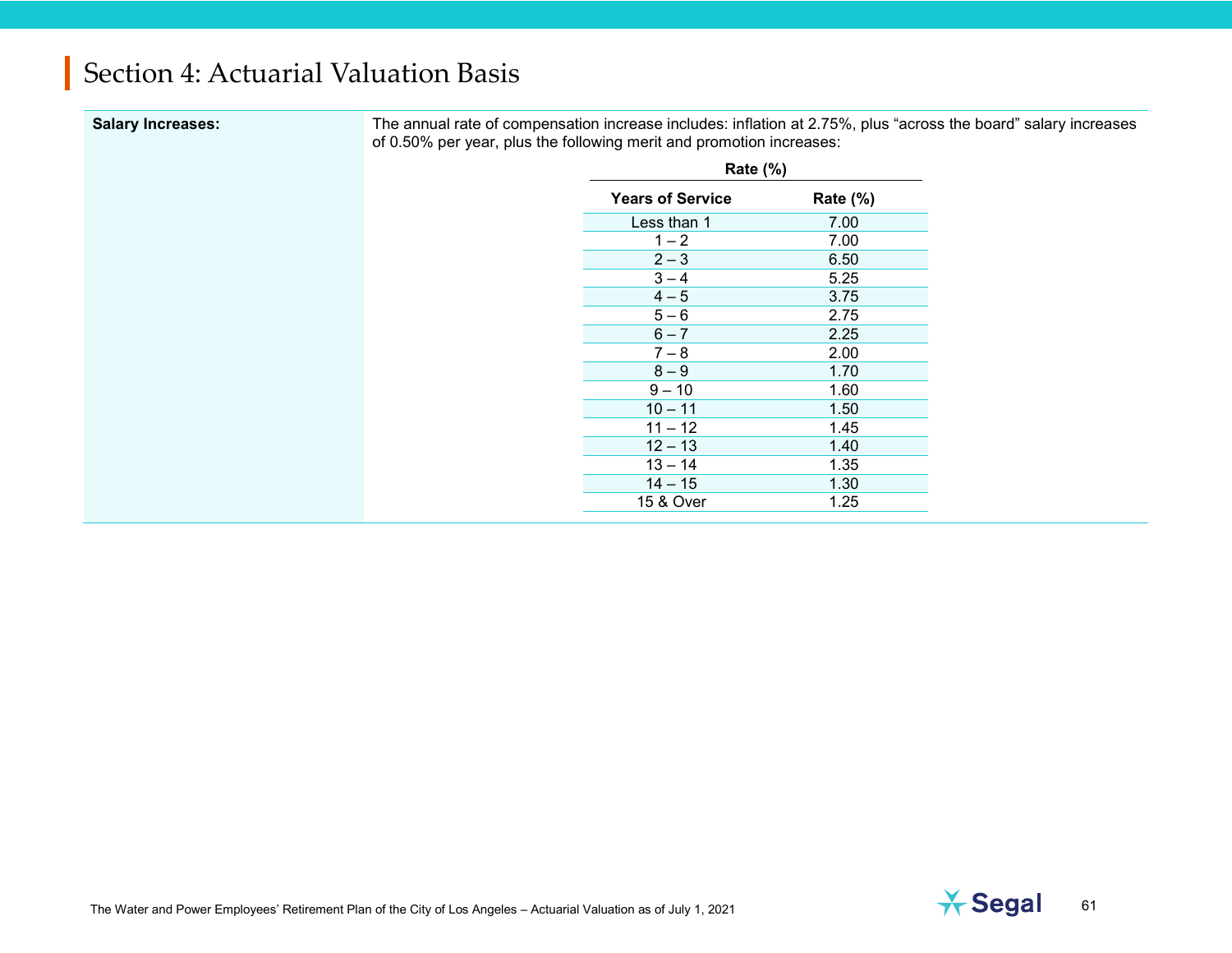| <b>Demographic Assumptions</b>          |                                                                                                                                                                                                                                                                                                                                             |  |  |  |
|-----------------------------------------|---------------------------------------------------------------------------------------------------------------------------------------------------------------------------------------------------------------------------------------------------------------------------------------------------------------------------------------------|--|--|--|
| <b>Post-Retirement Mortality Rates:</b> | Service Retirement and Disability Retirement                                                                                                                                                                                                                                                                                                |  |  |  |
|                                         | Pub-2010 General Healthy Retiree Amount-Weighted Above-Median Mortality Table (separate tables for<br>males and females) times 105% for males and 100% for females, projected generationally with the two-<br>dimensional mortality improvement scale MP-2018.<br><b>Beneficiaries</b>                                                      |  |  |  |
|                                         | Pub-2010 General Healthy Retiree Amount-Weighted Above-Median Mortality Table (separate tables for<br>males and females), projected generationally with the two-dimensional mortality improvement scale MP-<br>2018.<br>Optional Form of Payment Amounts at Retirement and Conversion of Contribution Balance to Annuities at<br>Retirement |  |  |  |
|                                         | Members: Pub-2010 General Healthy Retiree Amount-Weighted Above-Median Mortality Table times 105%<br>for males and 100% for females, projected generationally with the two-dimensional mortality improvement<br>scale MP-2018 associated with a retirement year of 2022, weighted 75% male and 25% female.                                  |  |  |  |
|                                         | Beneficiaries: Pub-2010 General Healthy Retiree Amount-Weighted Above-Median Mortality Table,<br>projected generationally with the two-dimensional mortality improvement scale MP-2018 associated with a<br>retirement year of 2022, weighted 25% male and 75% female.                                                                      |  |  |  |
|                                         | The Pub-2010 mortality tables and adjustments as shown above reasonably reflect the mortality experience as<br>of the measurement date. These mortality tables were adjusted to future years using the generational<br>projection to reflect future mortality improvement between the measurement date and those years.                     |  |  |  |

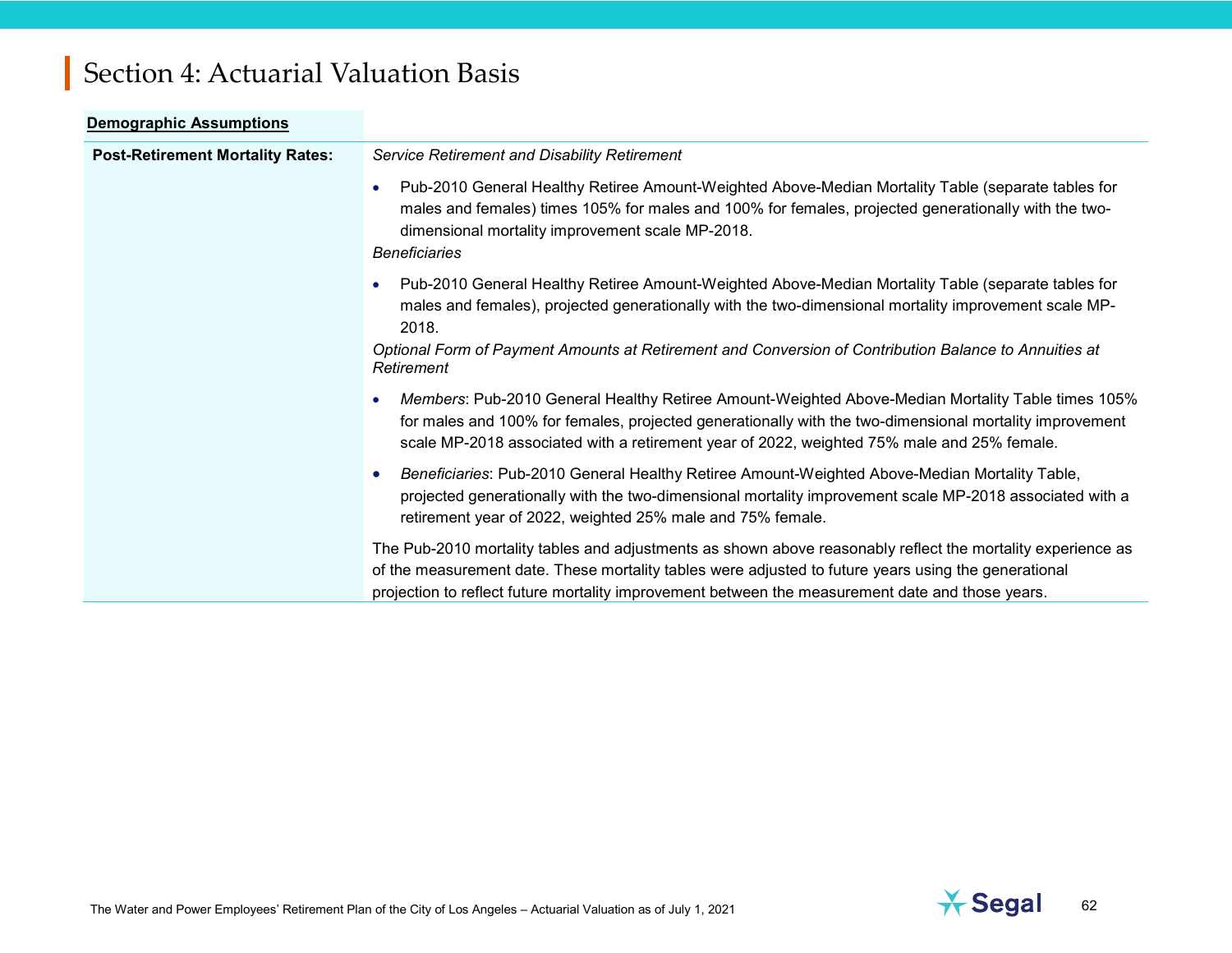| <b>Pre-Retirement Mortality Rates:</b> | Pub-2010 General Employee Amount-Weighted Above-Median Mortality Table (separate tables for males and<br>females), projected generationally with the two-dimensional mortality improvement scale MP-2018.                |     |                             |                 |  |
|----------------------------------------|--------------------------------------------------------------------------------------------------------------------------------------------------------------------------------------------------------------------------|-----|-----------------------------|-----------------|--|
|                                        |                                                                                                                                                                                                                          |     |                             | <b>Rate (%)</b> |  |
|                                        |                                                                                                                                                                                                                          | Age | <b>Male</b>                 | <b>Female</b>   |  |
|                                        |                                                                                                                                                                                                                          | 25  | 0.024                       | 0.008           |  |
|                                        |                                                                                                                                                                                                                          | 30  | 0.031                       | 0.013           |  |
|                                        |                                                                                                                                                                                                                          | 35  | 0.041                       | 0.021           |  |
|                                        |                                                                                                                                                                                                                          | 40  | 0.057                       | 0.033           |  |
|                                        |                                                                                                                                                                                                                          | 45  | 0.085                       | 0.051           |  |
|                                        |                                                                                                                                                                                                                          | 50  | 0.129                       | 0.076           |  |
|                                        |                                                                                                                                                                                                                          | 55  | 0.190                       | 0.112           |  |
|                                        |                                                                                                                                                                                                                          | 60  | 0.276                       | 0.169           |  |
|                                        |                                                                                                                                                                                                                          | 65  | 0.405                       | 0.270           |  |
|                                        |                                                                                                                                                                                                                          | 70  | 0.609                       | 0.445           |  |
|                                        | 5% of pre-retirement deaths are assumed to be duty related, with the remaining being non-duty related. Note<br>that generational projections beyond the base year (2010) are not reflected in the above mortality rates. |     |                             |                 |  |
| <b>Disability Incidence Rates:</b>     |                                                                                                                                                                                                                          |     | <b>Disability Incidence</b> |                 |  |
|                                        |                                                                                                                                                                                                                          |     | Rate $(\%)$                 |                 |  |
|                                        |                                                                                                                                                                                                                          | Age | <b>Male</b>                 | Female          |  |
|                                        |                                                                                                                                                                                                                          | 25  | 0.006                       | 0.000           |  |
|                                        |                                                                                                                                                                                                                          | 30  | 0.012                       | 0.006           |  |
|                                        |                                                                                                                                                                                                                          | 35  | 0.012                       | 0.036           |  |
|                                        |                                                                                                                                                                                                                          | 40  | 0.018                       | 0.072           |  |
|                                        |                                                                                                                                                                                                                          | 45  | 0.030                       | 0.102           |  |
|                                        |                                                                                                                                                                                                                          | 50  | 0.054                       | 0.138           |  |
|                                        |                                                                                                                                                                                                                          | 55  | 0.126                       | 0.168           |  |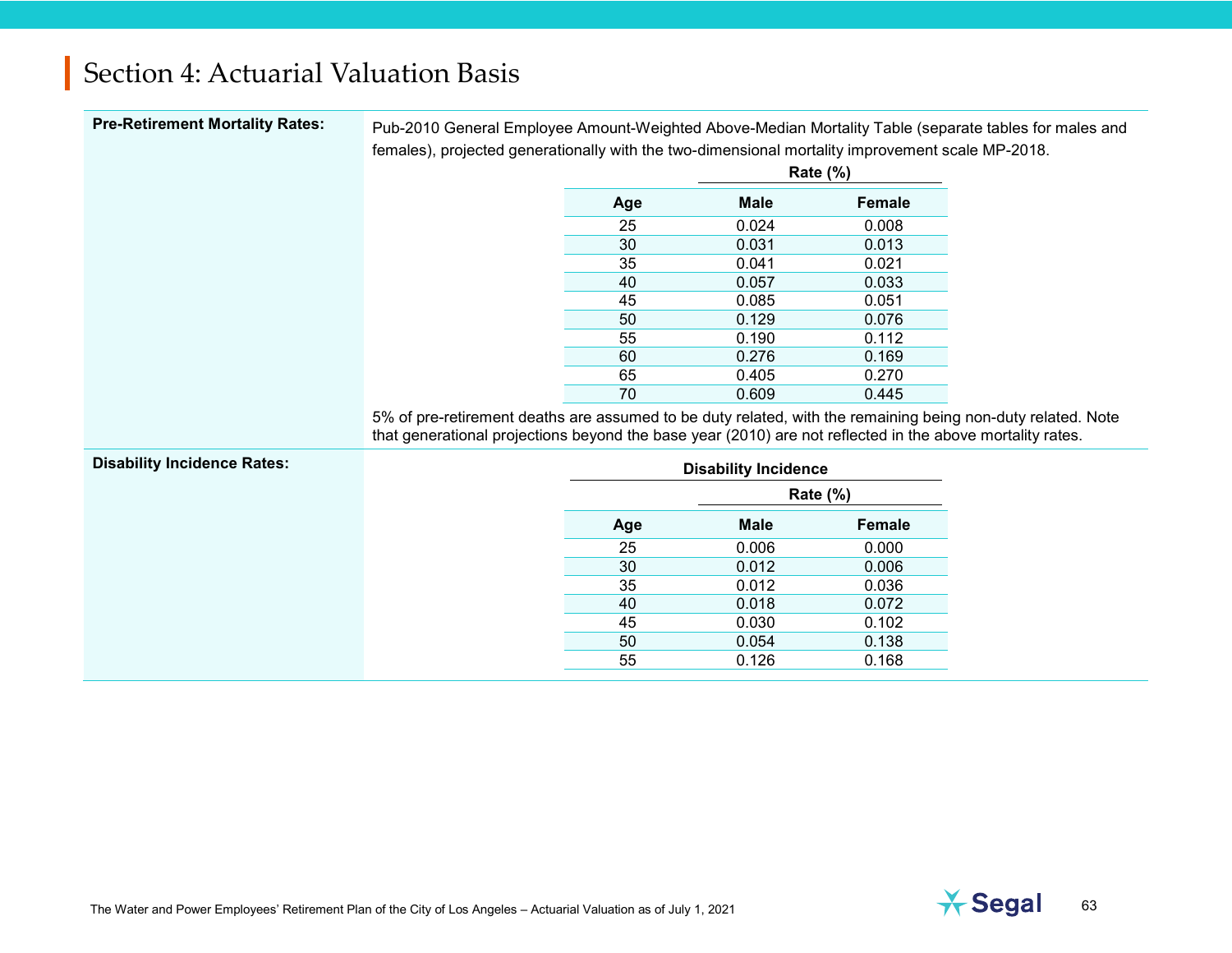| <b>Termination Rates</b> | <b>Total Termination</b> |                                                                                                                 |                            |
|--------------------------|--------------------------|-----------------------------------------------------------------------------------------------------------------|----------------------------|
|                          |                          | <b>Years of Service</b>                                                                                         | Rate $(\%)$                |
|                          |                          | Less than 1                                                                                                     | 10.00                      |
|                          |                          | $1 - 2$                                                                                                         | 5.25                       |
|                          |                          | $2 - 3$                                                                                                         | 3.75                       |
|                          |                          | $3 - 4$                                                                                                         | 3.50                       |
|                          |                          | $4 - 5$                                                                                                         | 2.50                       |
|                          |                          | $5 - 6$                                                                                                         | 2.00                       |
|                          |                          | $6 - 7$                                                                                                         | 1.50                       |
|                          |                          | $7 - 8$                                                                                                         | 1.50                       |
|                          |                          | $8 - 9$                                                                                                         | 1.50                       |
|                          |                          | $9 - 10$                                                                                                        | 1.00                       |
|                          |                          | $10 - 20$                                                                                                       | 0.75                       |
|                          |                          |                                                                                                                 |                            |
|                          |                          | 20 & over<br>Tier 1 Allocation of Termination Rates (%) between Ordinary Withdrawals<br>and Vested Terminations | 0.50                       |
|                          | <b>Years of Service</b>  | <b>Ordinary Withdrawals</b>                                                                                     | <b>Vested Terminations</b> |
|                          | Less than 1              |                                                                                                                 | 0                          |
|                          | $1 - 9$                  | 100<br>30                                                                                                       | 70                         |
|                          | 10 & Over                | 15                                                                                                              | 85                         |
|                          |                          | Tier 2 Allocation of Termination Rates (%) between Ordinary Withdrawals<br>and Vested Terminations              |                            |
|                          | <b>Years of Service</b>  | <b>Ordinary Withdrawals</b>                                                                                     | <b>Vested Terminations</b> |
|                          | Less than 5              | 100                                                                                                             | 0                          |

retire.

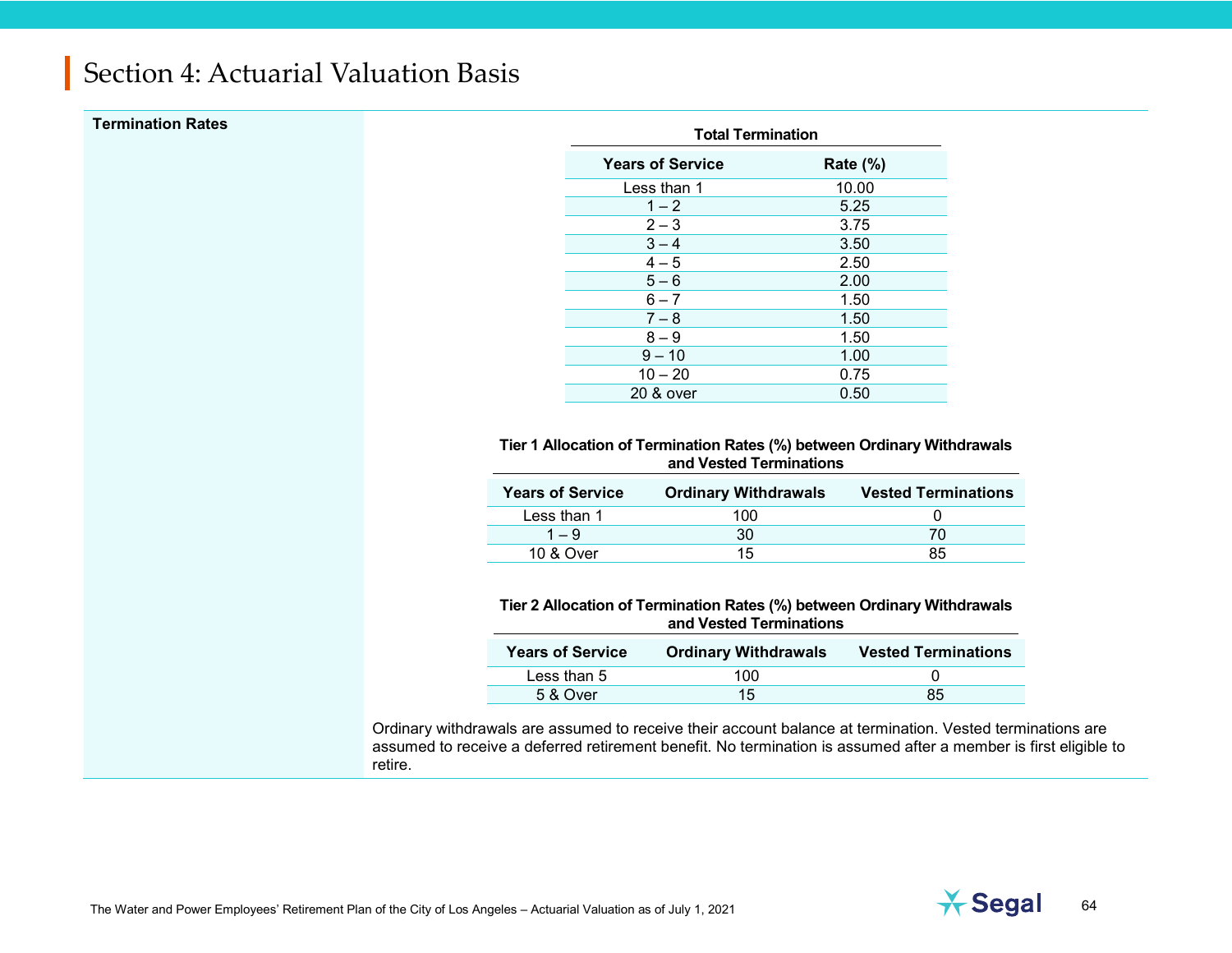| <b>Retirement Rates:</b> |           |                                            |                                       | <b>Retirement Rates (%)</b>                |                                       |
|--------------------------|-----------|--------------------------------------------|---------------------------------------|--------------------------------------------|---------------------------------------|
|                          |           | Tier 1                                     |                                       | Tier <sub>2</sub>                          |                                       |
|                          | Age       | <b>Under 30 Years of</b><br><b>Service</b> | <b>30 or More Years</b><br>of Service | <b>Under 30 Years of</b><br><b>Service</b> | <b>30 or More Years</b><br>of Service |
|                          | 50        | 0.00                                       | 1.00                                  | 0.00                                       | 0.00                                  |
|                          | 51        | 0.00                                       | 0.00                                  | 0.00                                       | 0.00                                  |
|                          | 52        | 0.00                                       | 0.00                                  | 0.00                                       | 0.00                                  |
|                          | 53        | 0.00                                       | 0.00                                  | 0.00                                       | 0.00                                  |
|                          | 54        | 0.00                                       | 0.00                                  | 0.00                                       | 0.00                                  |
|                          | 55        | 4.25                                       | 27.00                                 | 0.00                                       | 25.00                                 |
|                          | 56        | 2.00                                       | 20.00                                 | 0.00                                       | 14.00                                 |
|                          | 57        | 2.50                                       | 17.50                                 | 0.00                                       | 13.00                                 |
|                          | 58        | 3.50                                       | 17.50                                 | 0.00                                       | 13.00                                 |
|                          | 59        | 3.50                                       | 17.50                                 | 0.00                                       | 13.00                                 |
|                          | 60        | 5.50                                       | 22.00                                 | 5.50                                       | 17.50                                 |
|                          | 61        | 6.50                                       | 22.00                                 | 3.50                                       | 10.00                                 |
|                          | 62        | 7.00                                       | 22.00                                 | 2.50                                       | 10.00                                 |
|                          | 63        | 8.00                                       | 25.00                                 | 20.00                                      | 25.00                                 |
|                          | 64        | 8.50                                       | 27.00                                 | 12.00                                      | 25.00                                 |
|                          | 65        | 11.50                                      | 30.00                                 | 11.00                                      | 28.00                                 |
|                          | 66        | 12.00                                      | 30.00                                 | 11.00                                      | 28.00                                 |
|                          | 67        | 12.50                                      | 30.00                                 | 12.00                                      | 28.00                                 |
|                          | 68        | 13.00                                      | 30.00                                 | 12.50                                      | 28.00                                 |
|                          | 69        | 17.00                                      | 30.00                                 | 15.00                                      | 28.00                                 |
|                          | 70        | 22.00                                      | 25.00                                 | 50.00                                      | 50.00                                 |
|                          | 71        | 22.00                                      | 25.00                                 | 50.00                                      | 50.00                                 |
|                          | 72        | 22.00                                      | 25.00                                 | 50.00                                      | 50.00                                 |
|                          | 73        | 22.00                                      | 25.00                                 | 50.00                                      | 50.00                                 |
|                          | 74        | 22.00                                      | 25.00                                 | 50.00                                      | 50.00                                 |
|                          | 75 & Over | 100.00                                     | 100.00                                | 100.00                                     | 100.00                                |
|                          |           |                                            |                                       |                                            |                                       |

#### **Retirement Age and Benefit for Inactive Vested Members:**

For Tier 1, inactive vested members are assumed to retire at age 60 with a Money Purchase Annuity. For Tier 2, inactive vested members are assumed to retire at age 63. Tier 1 and Tier 2 members receiving Permanent Total Disability benefits are assumed to retire at the earlier of age 65 or age 55 with 30 years of service.

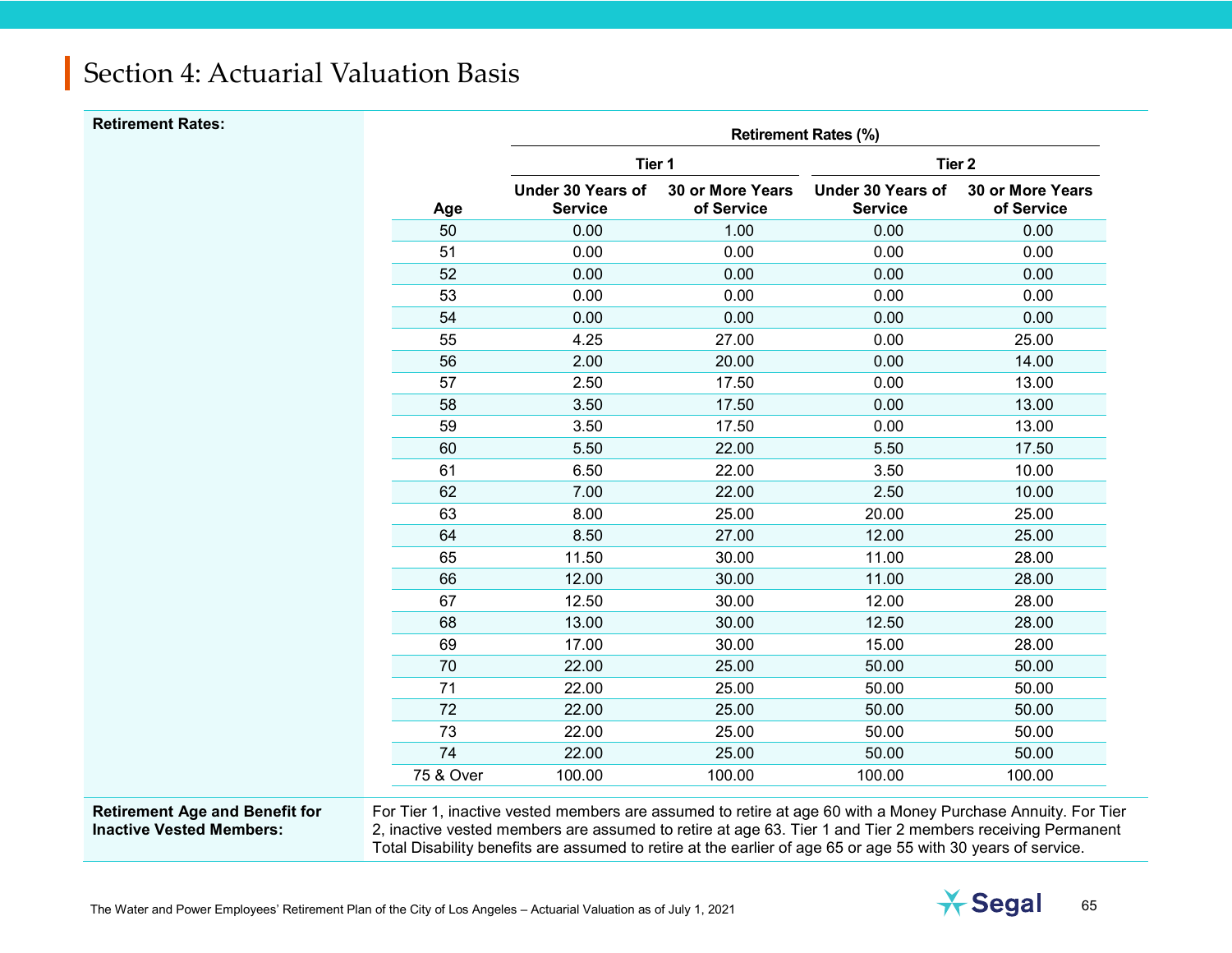| <b>Definition of Active Members:</b>     | First day of biweekly payroll following employment.                                                                                                                                                                                                                                                                                                                                                                                                                                                                                                                                                                                            |
|------------------------------------------|------------------------------------------------------------------------------------------------------------------------------------------------------------------------------------------------------------------------------------------------------------------------------------------------------------------------------------------------------------------------------------------------------------------------------------------------------------------------------------------------------------------------------------------------------------------------------------------------------------------------------------------------|
| <b>Unknown Data for Members:</b>         | Same as those exhibited by members with similar known characteristics. If not specified, members are<br>assumed to be male.                                                                                                                                                                                                                                                                                                                                                                                                                                                                                                                    |
| <b>Data Adjustments:</b>                 | Data as of March 31 has been adjusted to June 30 by adding three months of age and, for active employees,<br>three months of service. Contribution account balances were also increased by three months of interest. For<br>members in pay status, we have increased their benefits by the assumed July 1 COLA.                                                                                                                                                                                                                                                                                                                                |
| <b>Percent Married/Domestic Partner:</b> | 85% of male members and 60% of female members are assumed to have an eligible spouse or domestic<br>partner at pre-retirement death or retirement. The assumption is also applied for current retirees retired before<br>April 1, 2012 with Options Full, A, B, or C since they are missing this data. Spousal gender is assumed to be<br>opposite that of the member.                                                                                                                                                                                                                                                                         |
| Age of Spouse:                           | Male retirees are assumed to be 3 years older than their spouses, and female retirees are assumed to be 2<br>years younger than their spouses.                                                                                                                                                                                                                                                                                                                                                                                                                                                                                                 |
| <b>Future Benefit Accruals:</b>          | 1.0 year of service per year.                                                                                                                                                                                                                                                                                                                                                                                                                                                                                                                                                                                                                  |
| <b>Additional Service Accrual:</b>       | Tier 1 members are assumed to purchase an additional 0.07 years of service per year. Tier 2 members are<br>assumed to purchase an additional 0.02 years of service per year. These service purchases exclude those<br>priced at full actuarial cost.<br>The valuation reflects expected future member contributions that are associated with these assumed service<br>purchases.                                                                                                                                                                                                                                                               |
| <b>Actuarial Funding Policy:</b>         |                                                                                                                                                                                                                                                                                                                                                                                                                                                                                                                                                                                                                                                |
| <b>Actuarial Value of Assets:</b>        | The market value of assets less unrecognized returns in each of the last five years. Unrecognized return is<br>equal to the difference between the actual and expected returns on a market value basis and is recognized<br>over a five-year period. Based on the funding policy most recently adopted by the Retirement Board, effective<br>with the July 1, 2020 valuation, the Actuarial Value of Assets is not reduced by 1% of the market value of<br>assets as a non-valuation reserve.                                                                                                                                                  |
| <b>Actuarial Cost Method:</b>            | Entry Age Actuarial Cost Method. Entry Age equals attained age less years of service. Normal Cost and<br>Actuarial Accrued Liability are calculated on an individual basis and are based on costs allocated as a level<br>percent of salary, with Normal Cost determined as if the current benefit accrual rate had always been in effect<br>("replacement life within each tier").                                                                                                                                                                                                                                                            |
| <b>Amortization Policy:</b>              | The July 1, 2004 Unfunded Actuarial Liability is amortized over a fifteen-year period commencing July 1, 2004<br>(fully amortized as of July 1, 2019). Any subsequent change in Surplus or Unfunded Actuarial Accrued Liability<br>are amortized over separate fifteen-year periods. All amortization amounts are determined in equal dollar<br>amounts over the amortization period. The Board may, by resolution, adopt a separate period of not more than<br>thirty years to amortize the change in Surplus or Unfunded Actuarial Accrued Liability resulting from an unusual<br>event, plan amendment or change in assumptions or methods. |

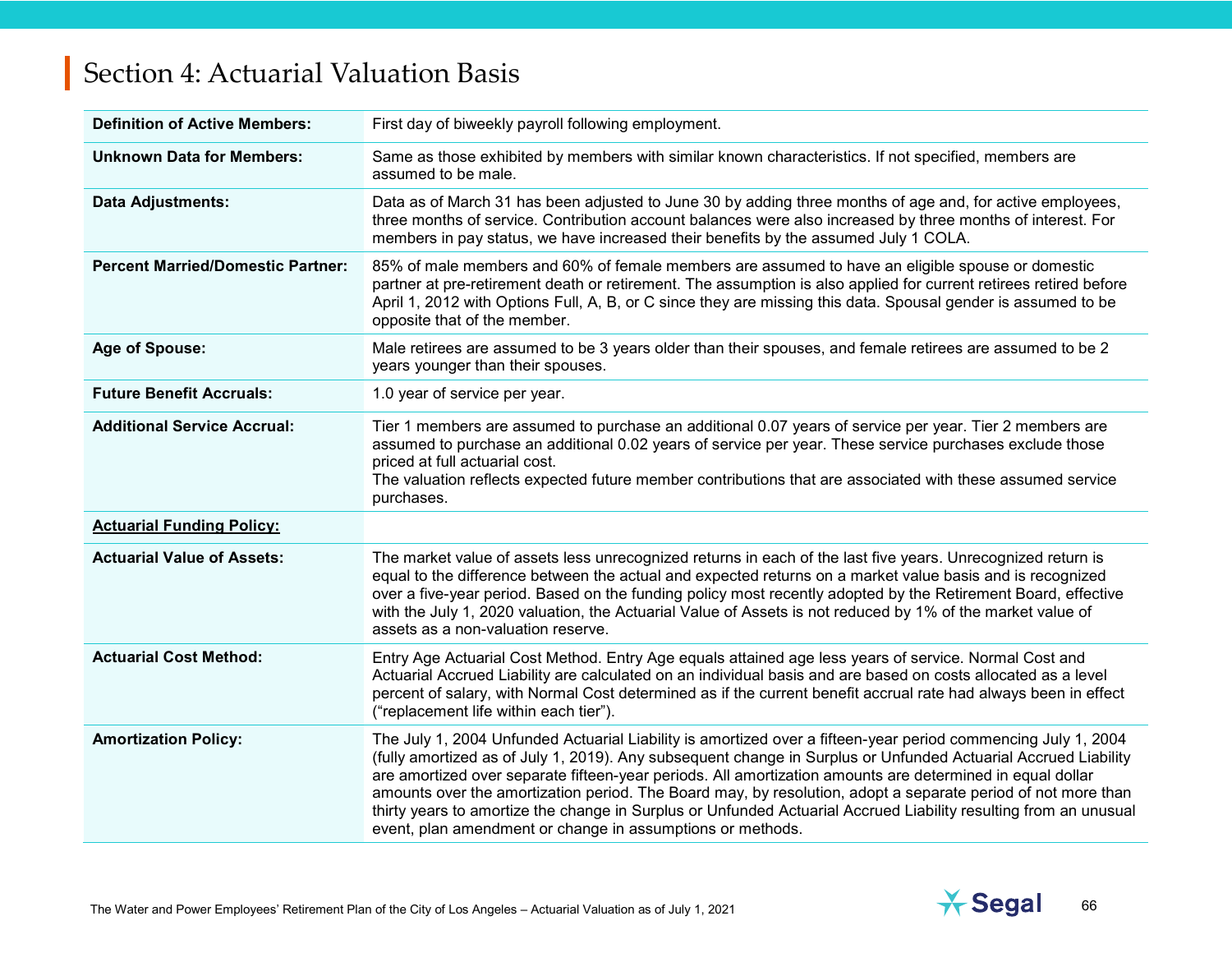| <b>Projected Compensation:</b>               | Projected compensation for the year following the valuation date is calculated by annualizing the bi-weekly pay<br>rate increased by the assumed rate of salary increase. For members with less than one year of service as of<br>the valuation date, no salary increase assumption is applied to their annualized compensation.                                                                                                                                              |
|----------------------------------------------|-------------------------------------------------------------------------------------------------------------------------------------------------------------------------------------------------------------------------------------------------------------------------------------------------------------------------------------------------------------------------------------------------------------------------------------------------------------------------------|
| <b>Other Actuarial Methods</b>               |                                                                                                                                                                                                                                                                                                                                                                                                                                                                               |
| <b>Internal Revenue Code</b><br>Section 415: | Section 415 of the Internal Revenue Code (IRC) specifies the maximum benefits that may be paid to an<br>individual from a defined benefit plan and the maximum amounts that may be allocated each year to an<br>individual's account in a defined contribution plan.                                                                                                                                                                                                          |
|                                              | A qualified pension plan may not pay benefits in excess of the Section 415 limits. The ultimate penalty for non-<br>compliance is disqualification: active participants could be taxed on their vested benefits and the IRS may seek<br>to tax the income earned on the plan's assets.                                                                                                                                                                                        |
|                                              | In particular, Section 415(b) of the IRC limits the maximum annual benefit payable at the Normal Retirement<br>Age to a dollar limit of \$160,000 indexed for inflation. That limit is \$230,000 for 2021. Normal Retirement Age<br>for these purposes is age 62. These are the limits in simplified terms. They must be adjusted based on each<br>participant's circumstances, for such things as age at retirement, form of benefits chosen and after tax<br>contributions. |
|                                              | Benefits in excess of the limits may be paid through a qualified governmental excess plan that meets the<br>requirements of Section 415(m).                                                                                                                                                                                                                                                                                                                                   |
|                                              | Legal Counsel's review and interpretation of the law and regulations should be sought on any questions in this<br>regard.                                                                                                                                                                                                                                                                                                                                                     |
|                                              | Contribution rates determined in this valuation have not been reduced for the Section 415 limitations. Actual<br>limitations will result in gains as they occur.                                                                                                                                                                                                                                                                                                              |
| <b>Changed Actuarial Assumptions:</b>        | There have been no changes in actuarial assumptions since the last valuation.                                                                                                                                                                                                                                                                                                                                                                                                 |

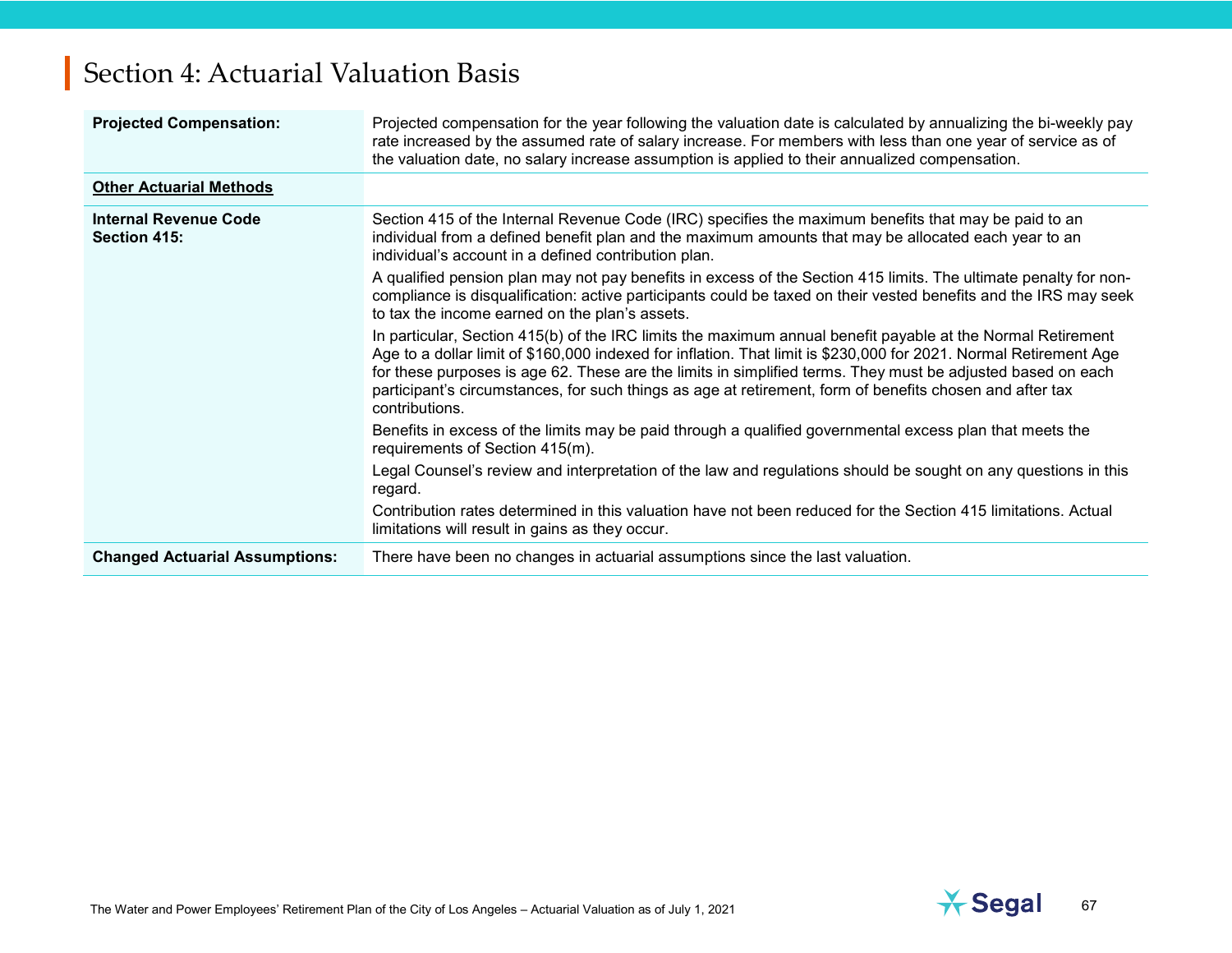#### **Exhibit 2: Summary of Plan Provisions**

This exhibit summarizes the major provisions of the Retirement Plan included in the valuation. It is not intended to be, nor should it be interpreted as, a complete statement of all plan provisions.

| Plan Year:                         | July 1 through June 30                                                                                                                                                                                                                                                     |  |  |
|------------------------------------|----------------------------------------------------------------------------------------------------------------------------------------------------------------------------------------------------------------------------------------------------------------------------|--|--|
| <b>Census Date:</b>                | March 31                                                                                                                                                                                                                                                                   |  |  |
| <b>Membership Eligibility:</b>     |                                                                                                                                                                                                                                                                            |  |  |
| <u>Tier 1</u>                      | All members hired before January 1, 2014. Utility Pre-Craft Trainee, Construction Electrical Helper, or<br>Construction Electrical Mechanic hired before January 1, 2014 and continuously employed until eligible for<br>membership become Tier 1 members upon membership. |  |  |
| <u>Tier 2</u>                      | All members hired on or after January 1, 2014.                                                                                                                                                                                                                             |  |  |
| <b>Formula Retirement Benefit:</b> |                                                                                                                                                                                                                                                                            |  |  |
| Tier 1                             |                                                                                                                                                                                                                                                                            |  |  |
| Age & Service Requirement          | Age 60 with 5 years of Department service; or                                                                                                                                                                                                                              |  |  |
|                                    | Age 55 with 10 years of Department service in the last 12 years; or                                                                                                                                                                                                        |  |  |
|                                    | Any age with 30 years of Department service; or                                                                                                                                                                                                                            |  |  |
|                                    | Receiving permanent total disability benefits from the Plan                                                                                                                                                                                                                |  |  |
|                                    | Note: To be eligible, the employee must have worked or been paid disability four of the last five years<br>immediately preceding eligibility to retire, or while eligible to retire.                                                                                       |  |  |
| <b>Monthly Amount</b>              | The greater of 2.1% of the Monthly Salary Base or \$9.50 per year of service. For those age 55 or older with 30<br>or more years of service the factor is 2.3% of the Monthly Salary Base. Benefits are limited to 100% of Monthly<br>Salary Base.                         |  |  |
| <b>Monthly Salary Base</b>         | Equivalent of monthly average salary of highest successive 26 biweekly payroll periods (one year).                                                                                                                                                                         |  |  |
| <b>Cost of Living Benefit</b>      | Based on CPI subject to a maximum of 3% per year, excess "banked".                                                                                                                                                                                                         |  |  |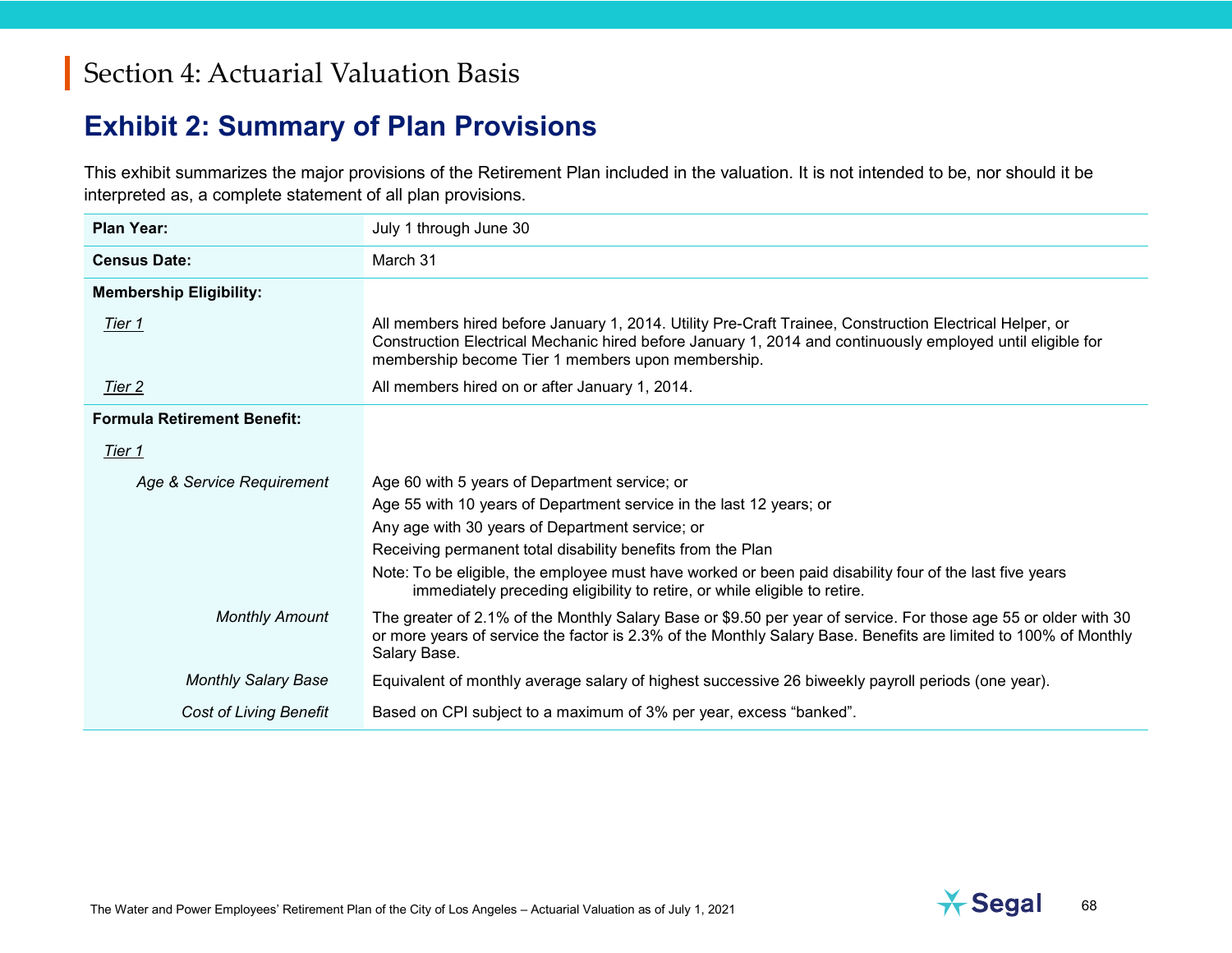| <b>Formula Retirement Benefit</b><br>(continued): |                                                                                                                                                                                                                                                                                                                                                                            |
|---------------------------------------------------|----------------------------------------------------------------------------------------------------------------------------------------------------------------------------------------------------------------------------------------------------------------------------------------------------------------------------------------------------------------------------|
| Tier 2                                            |                                                                                                                                                                                                                                                                                                                                                                            |
| Age & Service Requirement                         | Age 60 with 5 years of continuous Department Service with the Plan immediately prior to reaching eligibility; or<br>Age 60 with 10 years of Qualifying Service; or<br>Any age with 30 years of Qualifying Service; or<br>Receiving permanent total disability benefits from the Plan.                                                                                      |
| <b>Monthly Amount</b>                             | 1.5% x Monthly Salary Base x service credit at age 60 with 5 years of continuous Department Service (or 10<br>years of Qualifying Service).                                                                                                                                                                                                                                |
|                                                   | 2.0% x Monthly Salary Base x service credit at age 60 with 30 years of Qualifying Service; or                                                                                                                                                                                                                                                                              |
|                                                   | 2.0% x Monthly Salary Base x service credit at age 55 with 30 years of Service Credit (Service Credit with the<br>Department and with LACERS is combined for satisfying this requirement); or                                                                                                                                                                              |
|                                                   | 2.0% x Monthly Salary Base x service credit at age 63 with 5 years of continuous Department Service (or 10<br>years of Qualifying Service); or                                                                                                                                                                                                                             |
|                                                   | 2.1% x Monthly Salary Base x service credit at age 63 with 30 years of Qualifying Service.                                                                                                                                                                                                                                                                                 |
|                                                   | Benefits are limited to 80% of Monthly Salary Base.                                                                                                                                                                                                                                                                                                                        |
| <b>Monthly Salary Base</b>                        | Equivalent of monthly average salary of highest successive 78 biweekly payroll periods (three years).                                                                                                                                                                                                                                                                      |
| <b>Cost of Living Benefit</b>                     | Based on CPI subject to a maximum of 2% per year.                                                                                                                                                                                                                                                                                                                          |
| <b>Money Purchase Annuity:</b>                    |                                                                                                                                                                                                                                                                                                                                                                            |
| Tier 1                                            | A monthly lifetime benefit equal in value to the employee normal contribution account plus Department<br>matching contribution (current service contribution) account at retirement date.                                                                                                                                                                                  |
| Tier 2                                            | Same as Tier 1 (except no Department matching contribution).                                                                                                                                                                                                                                                                                                               |
| <b>Minimum Benefit:</b>                           | If the money purchase annuity amount exceeds the monthly amount of the formula retirement benefit and the<br>retiree meets the eligibility requirements for the formula retirement benefit, the amount of the money purchase<br>annuity is paid and the cost-of-living and death after retirement continuance features of the formula retirement<br>benefit are also paid. |

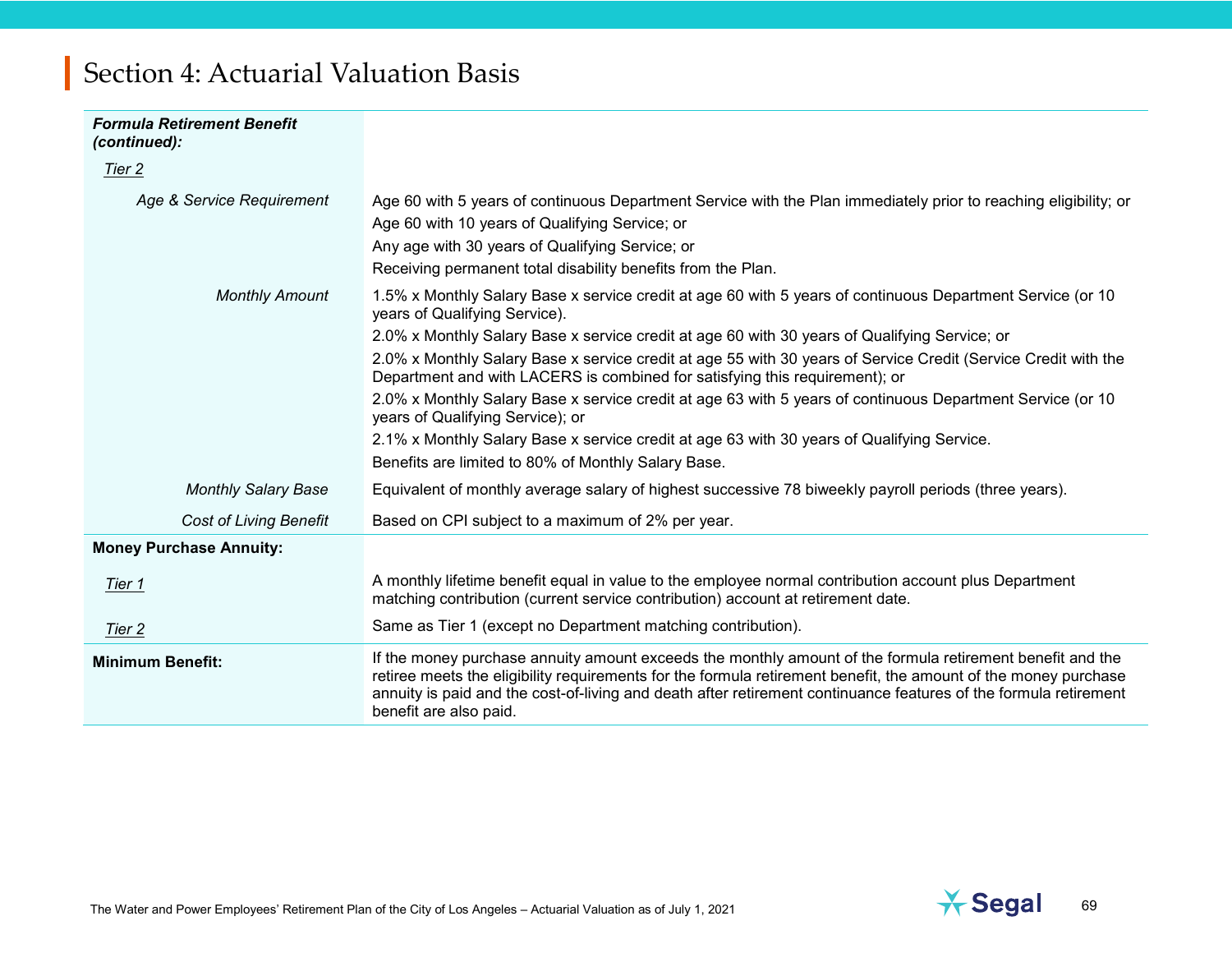**Early Retirement Reduction Factors:**

The early retirement factor is determined by the attained age on the effective date of retirement. Every three months of attained age will affect the factor.

| <b>Attained Age at</b><br><b>Actual Retirement</b> | <b>Exact Age</b> | +3 Months | +6 Months | +9 Months |
|----------------------------------------------------|------------------|-----------|-----------|-----------|
| 48                                                 | .7150            | .7225     | 0.7300    | 0.7375    |
| 49                                                 | .7450            | .7525     | 0.7600    | 0.7675    |
| 50                                                 | .7750            | .7825     | 0.7900    | 0.7975    |
| 51                                                 | .8050            | .8125     | 0.8200    | 0.8275    |
| 52                                                 | .8350            | .8425     | 0.8500    | 0.8575    |
| 53                                                 | .8650            | .8725     | 0.8800    | 0.8875    |
| 54                                                 | .8950            | .9025     | 0.9100    | 0.9175    |
| 55                                                 | .9250            | .92875    | 0.9325    | 0.93625   |
| 56                                                 | .9400            | .94375    | 0.9475    | 0.95125   |
| 57                                                 | .9550            | .95875    | 0.9625    | 0.96625   |
| 58                                                 | .9700            | .97375    | 0.9775    | 0.98125   |
| 59                                                 | .9850            | .98875    | 0.9925    | 0.99625   |
| 60 & Over                                          | 1.0000           |           |           |           |

The factor is 1.0000 for those retiring at age 55 or later with at least 30 years of service.

*Tier 2* Same as Tier 1. These are applied to the age 60 benefit for members (with 2.0% formula) who retire before age 60 with less than 30 years of service credit. Service Credit with the Department and with LACERS is combined for satisfying this requirement.

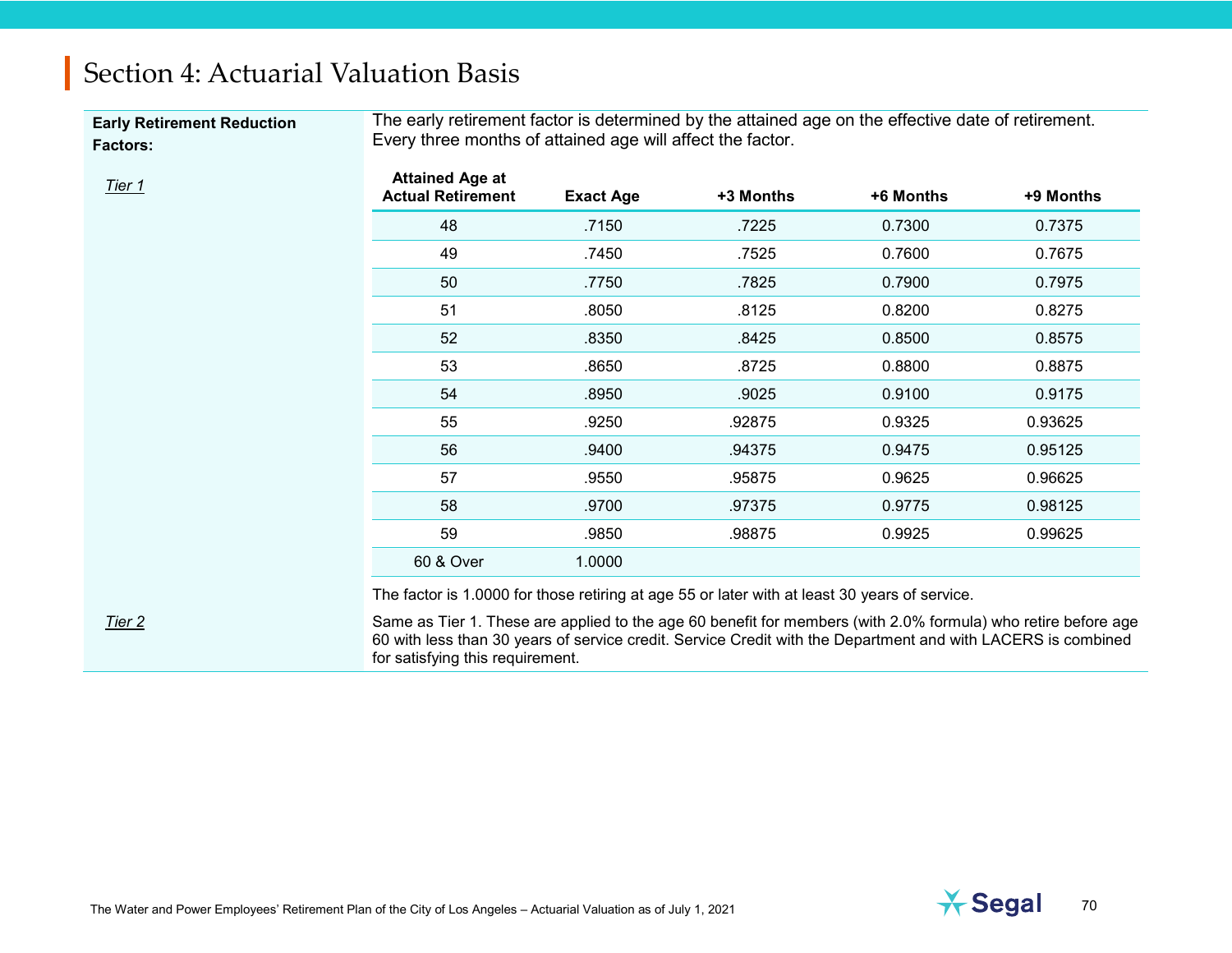#### **Member Normal Contributions:**

*Tier 1* If an employee became a plan member after May 31, 1984, the member normal contribution rate is 6% of pay. If an employee became a plan member before June 1, 1984 or transferred from CERS with an entry age contribution rate, sample rates by entry age are as follows:

|                                                            |                                         | <b>Entry Age</b> | Rate                                                                                                          |
|------------------------------------------------------------|-----------------------------------------|------------------|---------------------------------------------------------------------------------------------------------------|
|                                                            |                                         | 20               | 2.601%                                                                                                        |
|                                                            |                                         | 25               | 3.102%                                                                                                        |
|                                                            |                                         | 30               | 3.611%                                                                                                        |
|                                                            |                                         | 35               | 4.161%                                                                                                        |
|                                                            |                                         | 40               | 4.742%                                                                                                        |
|                                                            |                                         | 45               | 5.381%                                                                                                        |
|                                                            |                                         | 50               | 6.042%                                                                                                        |
|                                                            |                                         | 55               | 6.762%                                                                                                        |
|                                                            |                                         | 59               | 7.332%                                                                                                        |
| Tier 2                                                     | Normal contribution rate of 10% of pay. |                  |                                                                                                               |
| <b>Department Current Service</b><br><b>Contributions:</b> |                                         |                  |                                                                                                               |
| Tier 1                                                     | employee contributions.                 |                  | The Department of Water and Power makes actuarially based contributions that are a minimum of 110% of         |
| Tier 2                                                     |                                         |                  | Same as Tier 1, except that the minimum contribution equal to 110% of employee contributions is not required. |
| Disability:                                                |                                         |                  |                                                                                                               |
| Tier 1                                                     |                                         |                  | Disability benefits are paid from the Disability Fund. However, if a member is receiving permanent total      |

*Tier 1* Disability benefits are paid from the Disability Fund. However, if a member is receiving permanent total disability benefits, the member may elect to retire. Other than a nominal amount, no service credit during disability is earned for the Formula benefit; however, credit is earned during disability toward the \$9.50 minimum formula.

**Tier 2** Same as Tier 1 (except no \$9.50 minimum formula).

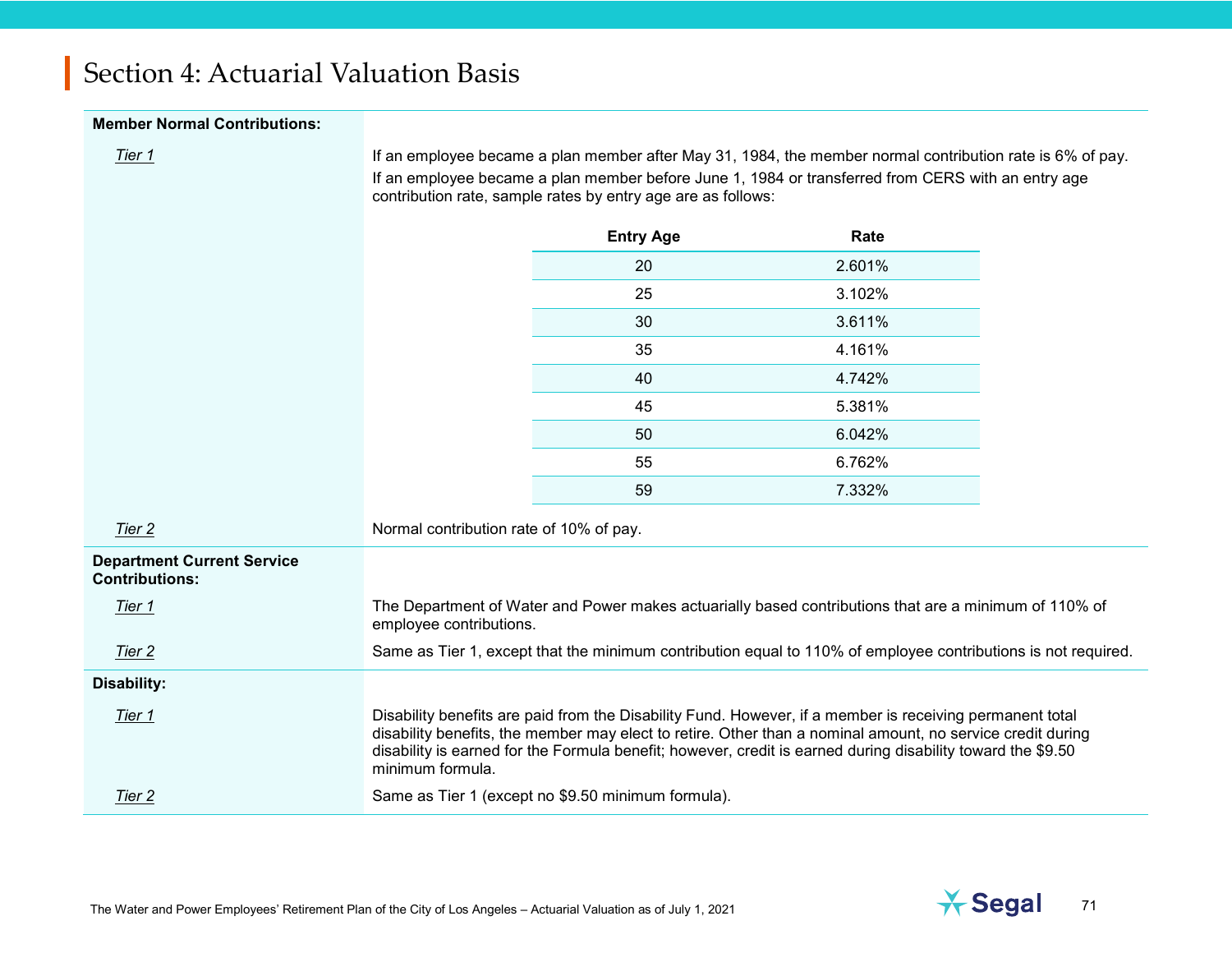| <b>Deferred Retirement Benefit</b><br>(Vested): |                                                                                                                                                                                                                                                                                                                                                                                     |
|-------------------------------------------------|-------------------------------------------------------------------------------------------------------------------------------------------------------------------------------------------------------------------------------------------------------------------------------------------------------------------------------------------------------------------------------------|
| Tier 1                                          |                                                                                                                                                                                                                                                                                                                                                                                     |
| Age & Service Requirement                       | Age 60 with one year of continuous membership;<br>or Age 55 with 10 years of contributing membership in the 12 years prior to separation from service.                                                                                                                                                                                                                              |
| Amount                                          | Value of employee normal contribution account plus Department matching contribution (called current service<br>contribution) account at retirement date. Does not include cost-of-living and death after retirement continuance<br>features of the formula retirement benefit.                                                                                                      |
| Tier 2                                          |                                                                                                                                                                                                                                                                                                                                                                                     |
| Age & Service Requirement                       | Age 60 with 5 years of Service Credit with the Plan;                                                                                                                                                                                                                                                                                                                                |
|                                                 | or Age 60 with 15 years of Service Credit (Plan and LACERS Service)                                                                                                                                                                                                                                                                                                                 |
| <b>Monthly Amount</b>                           | 1.5% x Monthly Salary Base x service credit at age 60 with 5 years of Service Credit (or 15 years of Service<br>Credit (Plan and LACERS));                                                                                                                                                                                                                                          |
|                                                 | or 2.0% x Monthly Salary Base x service credit at age 63 with 5 years of Service Credit (or 15 years of Service<br>Credit (Plan and LACERS)).                                                                                                                                                                                                                                       |
|                                                 | Does not include cost-of-living and death after retirement continuance features of the formula retirement<br>benefit.                                                                                                                                                                                                                                                               |
| <b>Death Before Retirement:</b>                 |                                                                                                                                                                                                                                                                                                                                                                                     |
| Tier 1 and Tier 2                               |                                                                                                                                                                                                                                                                                                                                                                                     |
| Age & Service Requirement                       | None                                                                                                                                                                                                                                                                                                                                                                                |
| Amount                                          | Refund of member contributions with interest.                                                                                                                                                                                                                                                                                                                                       |
| Age, Service and Type of Death                  | Any death of a member who is eligible for service retirement or attained 25 years of service.                                                                                                                                                                                                                                                                                       |
| Requirement                                     | In lieu of the refund of member contributions with interest, the member's spouse or domestic partner may elect<br>an immediate lifetime monthly allowance. The monthly allowance payable to the surviving spouse or domestic<br>partner is the amount the spouse or domestic partner would have received had the member retired and elected<br>a 100% joint and survivor allowance. |